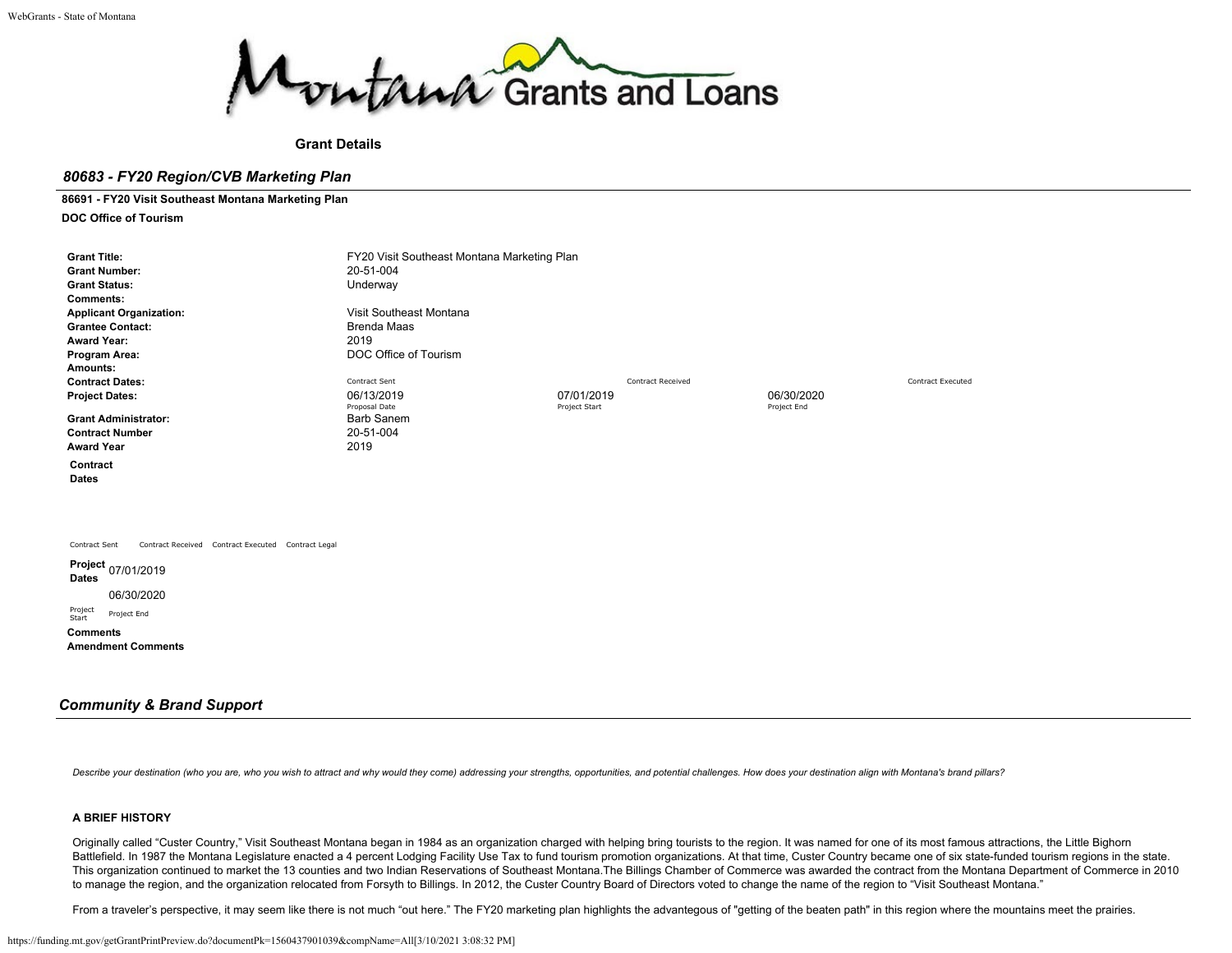## **THE ORGANIZATION**

Visit Southeast Montana is a private, nonprofit organization managed by the Billings Chamber of Commerce. We serve as a voice for Southeast Montana's tourism and hospitality industries, seeking to promote the region's many attractions, events and communities while ensuring that tourism is recognized as one of the region's top economic drivers, especially when changes to local and state-wide legislation are considered. Visit Southeast Montana consists of (the equivalent of) two full-time staff positions under contract with the Montana Department of Commerce and is directed by a board consisting of no more than 21 members from across the region.

Visit Southeast Montana partners with the region's three Convention & Visitors Bureaus (Billings, Miles City and Glendive) along with hoteliers, chambers of commerce and other tourism-related entities including state parks, county and federal organizations, plus private businesses ranging from coffee shops and restaurants to guide services, art galleries and private tour operators. The stakeholders and tourism partners of Southeast Montana provide the essence, flavor, identity and unique character of the region.

## **MISSION**

The mission of Visit Southeast Montana is to increase tourism to Southeast Montana by increasing the awareness of our region, showcasing our cultural heritage, developing memorable experiences and educating our residents about the economic benefits of tourism.

## **IDENTITY**

## **Key Characteristics**

This vast region, blessed with a diversity of people, geography and cultures, prides itself on connecting with visitors who enjoy our six very distinctive characteristics:

1. Outdoor Recreation - There is no doubt that opportunities for outdoor recreation abound across Southeast Montana – many exist on public lands and waterways. Fisherman will appreciate the world-class fishing opportunities available along the Bighorn and Musselshell Rivers, Bighorn Canyon National Recreation Area (BCNRA) and the Paddlefish Harvest along the banks of the Yellowstone River near Glendive, along with an emerging bass fishery on the Yellowstone River. Hunters continue to pay premium prices to travel to the Powder River area to bag trophy deer and antelope. The Bull Mountains near Roundup are a rising star for elk hunters, and Eastern Montana is becoming known throughout the surrounding states for being great bird hunting country, allowing hunters to stretch their hunting season with pheasant, grouse, chukers, ducks and geese. Hiking and camping enthusiasts will relish the freedom and solitude of the Custer National Forest, Chalk Buttes, Terry Badlands and Medicine Rocks State Park, along with the fore-mentioned Bighorn Canyon National Recreation Area. Makoshika State Park, Montana's largest state park, features some of the nation's most spectacular badlands scenery while the Terry Badlands remain pristine.

Outdoor adventure abounds within and near the city of Billings, too. Each year sees expanding trails with opportunities for biking and hiking. Plus, the Bureau of Land Management (BLM) sites (Four Dances, Canyon Creek and Action Recreation Areas) include recently-developed or enhanced trails. In 2019, Yellowstone Rivers and Parks Association, in conjunction with Our Montana, will open a new river access site on the Yellowstone River just south of Billings, creating an ideal stop in the Billings area for boating, fishing, rafting, kayaking and canoeing enthusiasts.

The plethora of pristine wilderness, wide-open spaces, public land and developing infrastructure is spans the region and dovetails perfectly with the recently-created Montana Office of Outdoor Recreation. Director Rachel VandeVoort spent two days in the region in 2018 and strong collaboration with that office continues.

2. Western Authenticity - Many states and regions like to think they possess true western culture, but in SEMT's rural communities, as well as the cities such as Billings and Miles City, visitors can get a true picture of everything that was right about the Old West. From Montana's largest state fair in Billings to feel-good, small-town rodeos, Southeast Montana communities have kept western hospitality alive. Standout western events include the Bucking Horse Sale in Miles City, the NILE and Chase Hawkes Rodeos in Billings and Little Bighorn Days in Hardin – from ranch rodeos to larger circuit Professional Bull Riders, the region hosts a rodeo almost every weekend of the warm season, plus plenty in other months. Authenticity is the key word when listing this strength. Simply traveling across the region solidifies that experience when a visitor may have to wait for cowboys to herd their cattle across the road or they experience the western lifestyle while visiting Southeast Montana's small communities, where the cowboys still ride horses.

3. Historical Significance - Southeast Montana contains a wealth of historical sites which are internationally known and are of great significance to the story of America. The Little Bighorn Battlefield National Monument, of Custer's Last Stand and the nation's most famous Native American victory, is located in Bighorn County and is the third most-visited destination in Montana behind Yellowstone and Glacier National Parks. Pompeys Pillar National Monument bears William Clark's signature and is one of the few pieces of in-the-field, physical evidence remaining from the Lewis and Clark Expedition.

Many other state parks, museums and historic sites tell their own stories of pioneer life on the prairie, the Native American struggle to leave behind their nomadic way of life and the impact of the cattle trade on the American West. From large and well-known to more intimate, all are part of the story of the American West and can be experienced in Southeast Montana.

4. Accessibility and Facilities - Southeast Montana is fortunate to contain two of the state's busiest highways, Interstate 94 and Interstate 90. Billings Logan Airport boasts United, Delta, American, Alaska/Horizon and Frontier Airlines direct service to 10 destinations, including direct service to/from Dallas/Fort Worth along with extended seasonal direct service to/from Chicago from United Airlines and the newly-added value flights to/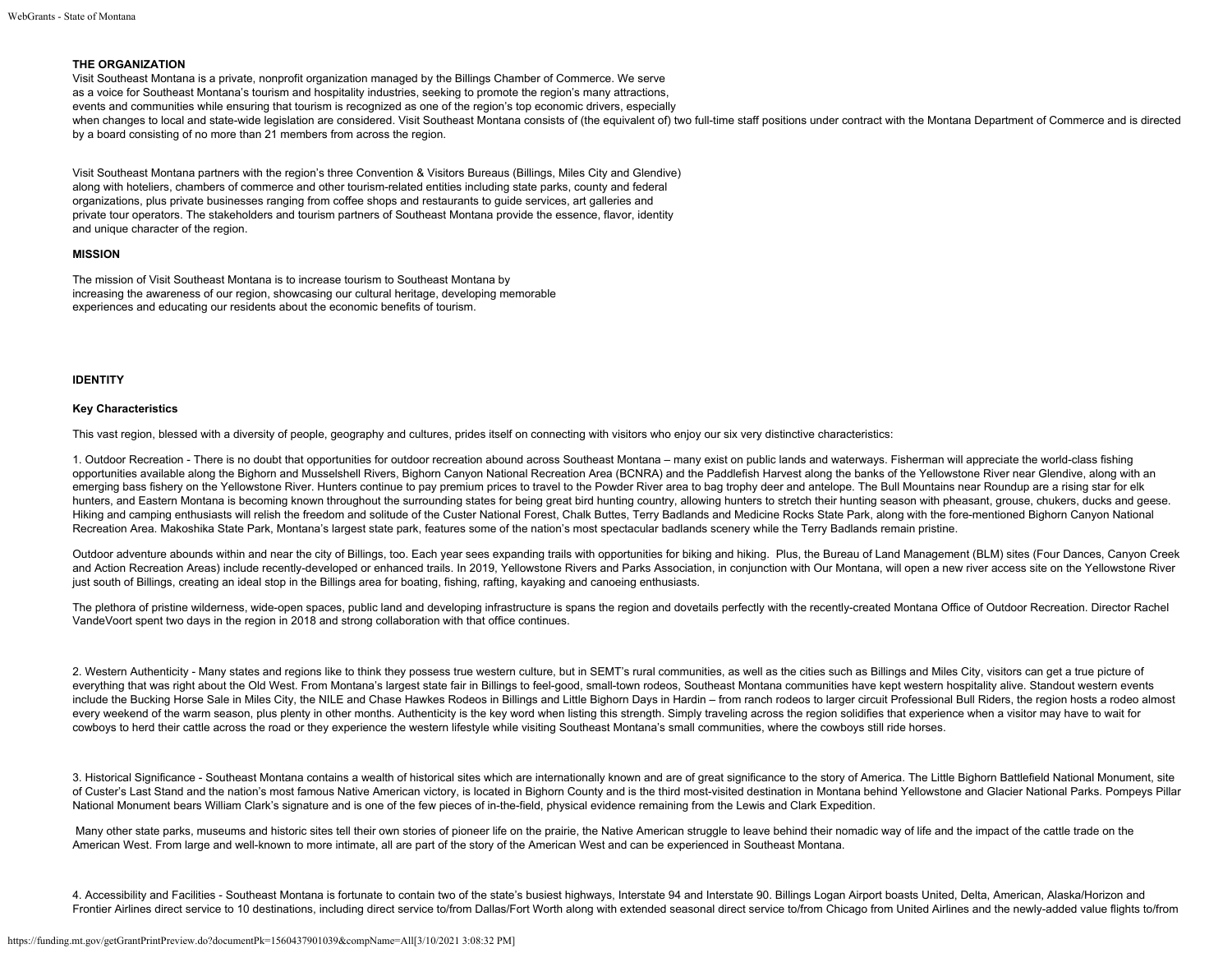Denver via Frontier. Additionally, Cape Air provides Essential Air Service (EAS) to Billings from five eastern Montana communities: Glendive, Sidney, Glasgow, Wolf Point and Havre.

This brings travelers directly into Southeast Montana. Billings has the state's largest and most advanced convention facilities with capacity for up-to 700 attendees, many who will extend their professional trip with perso travel. Shoppers are also drawn to the region's boutiques and major shopping centers. Lodging opportunities in Southeast Montana are incredibly diverse, including everything from 4-star hotels, to charming bed and breakfasts, RV parks, rustic camping, hunting and fishing lodges.

5. Dinosaur Adventure - The plains, prairies and buttes of Southeast Montana are dinosaur country. Famous dinosaurs taken from the Southeast Montana area of the Hell Creek Formation include Tyrannosaurus Rex, Maiasaura and Triceratops. Walk with the dinosaurs in Makoshika State Park and visit three museums and facilities that are active members of the well-established Montana Dinosaur Trail. The museums showcase the many paleontological treasures which have been discovered in Eastern Montana. Museums of particular interest to dinosaur enthusiasts include the Carter County Museum, Glendive Dinosaur & Fossil Museum, Frontier Gateway Museum and the Makoshika State Park Interpretive Center. Individuals and families can also opt for a private fossil dig or experience a "paleo adventure" in Makoshika State Park. This broad category includes fossil and rock collectors, most notably those looking for agates and petrified wood, transported downstream.

6. Native American Culture - When visitors from the eastern U.S., Europe, and Asia visit the West, they are innately curious about American Indian culture. They grew up reading stories and watching the movies about the tribes that once dominated the western frontier. Southeast Montana is fortunate enough to play host to Crow Fair, one of the last great Native American cultural events, held annually on the Crow Reservation. This event gives visitors the opportunity to witness how Native American culture has evolved and the importance the tribes continue to place on their history and traditions. The Northern Cheyenne reservation contains an incredible variety of historical sites, as well as opportunities to purchase hand-made gifts. The history of the region is inseparable from the history of the tribes who live in it to this day.

# **Key Challenges Facing the Region**

1. Perception that Montana is far away and difficult to travel to. According to the 2016 Montana Destination Brand Research Study by Destination Analytics, Montana is perceived as challenging to access with associated time and cost that prohibits visitation. Conversely, Colorado (the top regional competitor) was cited as the best destination in regard to scenic beauty, potential for vacation road trip, family-friendly environment, natio parks, winter recreational activities and places "I most want to visit." However, Montana as a whole and Southeast Montana specifically are well-positioned to capitalize on Colorado's weaknesses of crowded attractions; lack of or losing authenticity; high costs and over-development. Lastly, the increase of direct flights to Billings will facilitate more tourists traveling directly to Southeast Montana. For some urban travelers, they may more time traveling to the airport from their home than they will actually flying to Southeast Montana.

Additionally, U.S. Highway 212 (the "Warrior Trail") from Belle Fourche, South Dakota, through Broadus, to Crow Agency was underconstruction over the past two years. During that time, Wyoming capture much of the vehicle traffic. In FY19 both Visit Southeast Montana and Visit Billings promoted this route in the Rapid City/Spearfish, South Dakota corridor.

2. "Regions" are confusing - Tourists typically do not travel via regions, but rather travel to destinations. That is where the identity starts. A marketing campaign that weaves destinations with geographic location will e the brand. Additionally, regional partnerships will help strengthen the brand within both the state and four-state region. While the Montana brand should, and does, include Southeast Montana, it is easy for the individuali the region to be lost within the great whole. The challenge is to be distinctive while still be intertwined within the Montana brand.

3. Distances Between Services - Today's traveler has higher expectations in terms of cellular service and connectivity to a global network. The distances between towns and services are a challenge to Southeast Montana – yet it is that very element that also enhances its appeal, as long as travelers know what to expect. For example, placing the "get away from it all" concept into a mini-marketing campaign that includes tear-off and downloadable maps and itineraries can help orientate the traveler. Additionally, educating the staff at the four regional Visitor Information Centers about the rest of the region will facilitate sharing of regional informa

4. Underdeveloped Tourism Product - Research from both Destination Analytics and the Institute of Tourism and Recreation Research has identified outdoor recreation as a top activity for Southeast Montana's target audience. Despite the wealth of unspoiled nature available, little infrastructure exists for many areas. Strengthening partnerships within the region will help identify tourism products that need assistance for wayfinding, signage and potential promotion. Additionally, working with these partners to secure tourism grants from the Montana Office of Tourism and Business Development may help overcome the funding obstacles. The recentlycreated Montana Office of Outdoor Recreation is a key partnership. Additionally, as Tribal Tourism continues to slowly develop, Visit Southeast Montana has and will continue to collaborate in ways that make sense for the region.

## **Alignment with Montana's Brand Pillars**

The Montana Brand consists of three pillars, with which Visit Southeast Montana aligns:

- 1. More **spectacular, unspoiled nature** than anywhere else in the lower 48;
- 2. **Vibrant and charming small towns** that serve as gateways to our natural wonders; and
- 3. **Breathtaking experiences by day and relaxing hospitality at night**.

Southeast Montana is where the mountains meet the prairies and the rivers flow. As such, the region defines "spectacular, unspoiled nature" with Glendive being a primary example of a "gateway to natural wonders" (as found in Makoshika State Park). Unspoiled nature abounds in Southeast Montana, from the Big Sky Back Country Byway and Calypso Trail near Terry, to the haunting rock formations at Medicine Rocks State Park near Ekalaka, to the immense and majestic beauty of the Bighorn Canyon. The region is dotted with charming small towns such as Broadus, where a cowboy can still turn horses-and-wagon on the extra-wide main street to Terry, the home of Eveyln Cameron - each town exudes its own personality, built by generations of families, industry and storied events.

Long-standing events such as the Bucking Horse Sale (since 1950) or Crow Fair (more than 100 years) showcase "breathtaking experiences by day" while the "relaxing hospitality by night" can be found throughout the region's unique dining experiences and array of lodging options from rustic camping to luxurious facilities like Northern Hotel in Billings. The beauty of Southeast Montana lies in its natural wonders and the plethora of options for travelers and tourists alike -- including those from across Montana itself.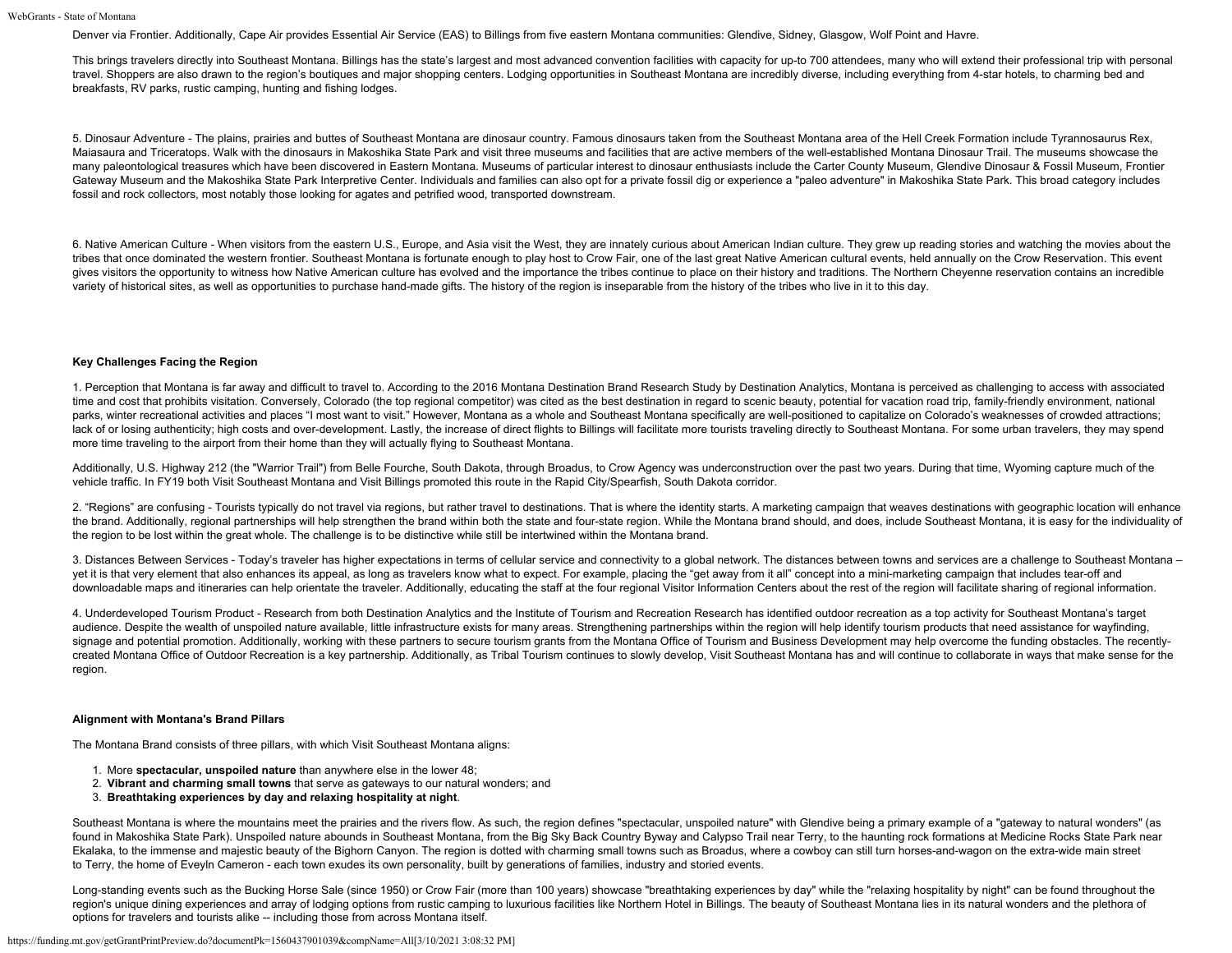# **Describe your destination.**

### **The Travel Desicion Process**

The typical traveler makes travel decisions in a three-phase process. These phases are Inspiration, Orientation, and Facilitation.

The INSPIRATION PHASE is the one in which the traveler is made aware of the general product and develops a desire to visit the destination. This phase is masterfully executed by the Montana Office of Tourism and Business Development, which uses Montana's key tourism draws to bring nearly 12 million visitors to the state each year. Visit Southeast Montana reinforces this inspiration with region-specific images and video.

The ORIENTATION PHASE is where the traveller begins researching the details of his or her trip. This phase focuses on the route the traveler will take to arrive at their chosen destination and the mode of transportation they will use to get there.

The FACILITATION PHASE is where the traveler tries to find things to see and do at the destination and on the way to the destination. This may include planning alternate routes and overnight stays to break the drive up into manageable daily distances.

Visit Southeast Montana will focus on the Orientation and Facilitation phases. In this way we can target the 'low hanging fruit' already traveling through our region on the way to Yellowstone National Park and other Montana destinations. Additionally, we can emphasize how Southeast Montana fits with the Montana brand for outdoor recreation, for example, without the disadvantages like over-crowding and expensive fees found with other DMOs. Finally, we will also promote the Inspiration and Faciltation phases to regional travelers, including residents of central and western Montana. We have determined this will be the most effective way to target within limited budget.

## **Optional: Include attachments here**

*a. Define your target markets (demographic, geopgraphic and psychographic).*

By looking at everything we do through the lens of the Travel Decision Process, Visit Southeast Montana is better able to strategically focus its marketing efforts to maximize the positive economic impact through tourism t our region with our limited budget. As such, our geographic, demographic and psycho-graphic target markets parallels the target market identified by the Montana Office of Tourism and Business Development, with ultraniche markets identified here:

## **Geographic and Demographic**

According to the 2016 Montana Destination Brand Research Study by Destination Analytics, the High-Profile Visitor (HPV) is not only attracted to Montana, he/she sees the destination as more attractive and competitive when compared to its regional competition. The HPVs are:

- City dwellers (not rural and not suburban)
- Married with children
- Well-educated
- Affluent (>\$80K)
- Younger (average age 36.4)
- Frequent travelers
- Male-oriented (54.3% male vs 45.7% female)
- Strongly attracted to and familiar with Montana's tourism offerings
- Likely repeat visitors
- Outdoor-oriented travelers (psychographic index)

The HPV's desired activity on a Montana trip relates directly to their psychographic profile of being outdoor-oriented travelers with these favored activities, as indicated in the graph on pages 44-45 of the report, includ

#1: day hikes;

#3: dining out in restaurants;

#5: Visit Lewis & Clark-related historical sites;

#6: Drive scenic byways;

#7: Explore small towns and villages;

#8: Visit geological/dinosaur-related historical sites;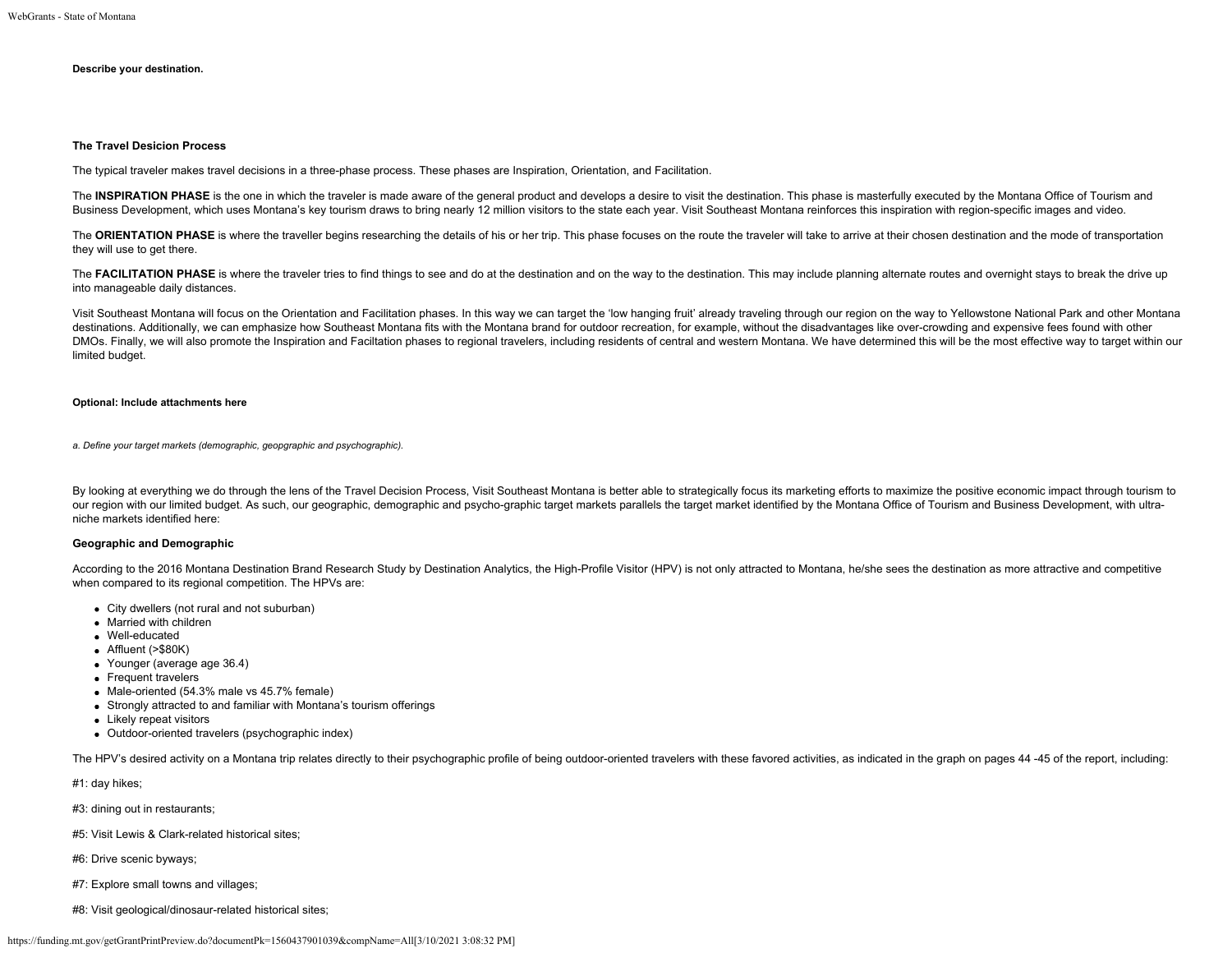#9: Visit Native American history or cultural sites; and

#10: canoeing, kayaking or boating.

With the exception of #s 2 and 4 (GNP and YNP), all of these experiences are found in and emphasized by Southeast Montana, specifically Pompey's Pillar National Monument, Little Bighorn National Monument, Bighorn Canyone National Recreation Area and the Montana Dinosaur Trail.

It is obvious that Visit Southeast Montana has ideal offerings for the HPV, with 10 of the top 12 Desired Activities alligning with Visit Southeast Montana's pillars and regional opportunities.

Additionally, Destination Analytics identified two niche markets: Family travelers and history buffs. Both niches strongly align with Southeast Montana's strengths with history buffs fitting a cross-section of historical significance, western authenticity and American Indian culture.

Visit Southeast Montana will continue to build on these target markets as identified by MOTBD in addition to niche markets identified here.

#### **NICHE MARKETS**

Research conducted by the Institute for Tourism & Recreation Research supported a premise that many in the tourism industry have repeatedly stated: We – residents of Montana – love this vast, complex state and travel extensively

throughout it. In fact, according to the 2018 Resident Travel in Montana report, including both resident and nonresident travel spending, total travel industry spending in Montana is \$6.23 billion dollars. Of that, 54 perc contributed by nonresidents and 46 percent by resident travel within the state.

Based on this data, Visit Southeast Montana will launch a mini-campaign directed at the western side of Montana, identified as Bozeman and west. We will specifically highlight the Outdoor Recreation pillar including both soft (camping, kayaking, hiking) and rugged (hunting, fishing) activities for broad recreational appeal. In contrast to Montana's mountains, the badlands, breaks, buttes, canyons, coulees and flowing rivers of Southeast Montana offer unexplored opportunities for Montana residents and those in neighboring states.

Additionally, data requested from and compiled by Montana Fish, Wildlife and Parks demonstrates that hunting also bring travelers to Southeast Montana (FWP Regions 5 and 7) in October and November – specifically seeking big game. According to FWP, non-resident hunters (seeking permits in FWP regions 5 and 7) consistently originate from Washington, Minnesota and California.

Arrivalist data supports this across the majority of Southeast Montana's counties. For example, Powder River County's (Broadus) numbers peak in October - November. Both data sources re-enforce 1) Outdoor Recreation is a top activity or "reason to visit" while 2) Neighboring states (North Dakota, South Dakota, Wyoming) along with Washington, Minnesota and Colorado are top "arrival" markets. See attachements for graphs.

# **HISTORY BUFF**

With the Little Bighorn Battlefield National Monument averaging nearly 300,000 visitors per year and Pompeys Pillar National Monument matching the "Visit Lewis & Clark historical sites" as the number 5 Desired Activity on a Montana Trip (according to Destination Analytics 2016 Montana Brand Study), Visit Southeast Montana will continue to market to the history buff in FY20.

### **ROAD-TRIPPERS**

Also identified in the 2016 Montana Destination Brand Research Study by Destination Analytics, Inc., the road-tripper market includes travelers from Midwestern states who drive through the Southeast Montana region on the way to

Yellowstone and Glacier national parks.

### **INTERNATIONAL**

THe Montana Travel Trade Office identifies the United Kingdom, Germany and Australia as the top three international target markets and Visit Southeast Montana will continue its strong collaboration with this group.

According to ITRR's 2017 Nonresident Visitation, Expenditures & Economic Impacts study, Oversees Visitors averaged \$1,015 per trip with an average stay of 5.82 days, compared to \$635 total per trip for an average of five days for Domestic Visitors. Therefore, aligning with the Montana Travel Trade Office's focus on UK, Germany and Australia is logical and continuous..

*b. What are your emerging markets?*

Considering the plethora of outdoor adventure opportunities, in FY20 Visit Southeast Montana will continue to look at mountain bikers and OHV (off-highway vehicles) riders under its Outdoor Recreation Pillar as emerging market. Additionally, astrotourism (travel specifically related to nighttime viewing of stars, moon, planets, sky) is emerging as a viable market across the state, with the plains and less rural areas having the greatest opportunities. We will look at this market in conjunction with other regions, MOTBD and Montana State Parks.

Work is currently underway, with an application to be submitted in August, 2019, for Medicine Rocks State Park to be designed as an International Dark-Skies Assocation park. This designation will support Southeast Montana as a destination for night-sky viewing.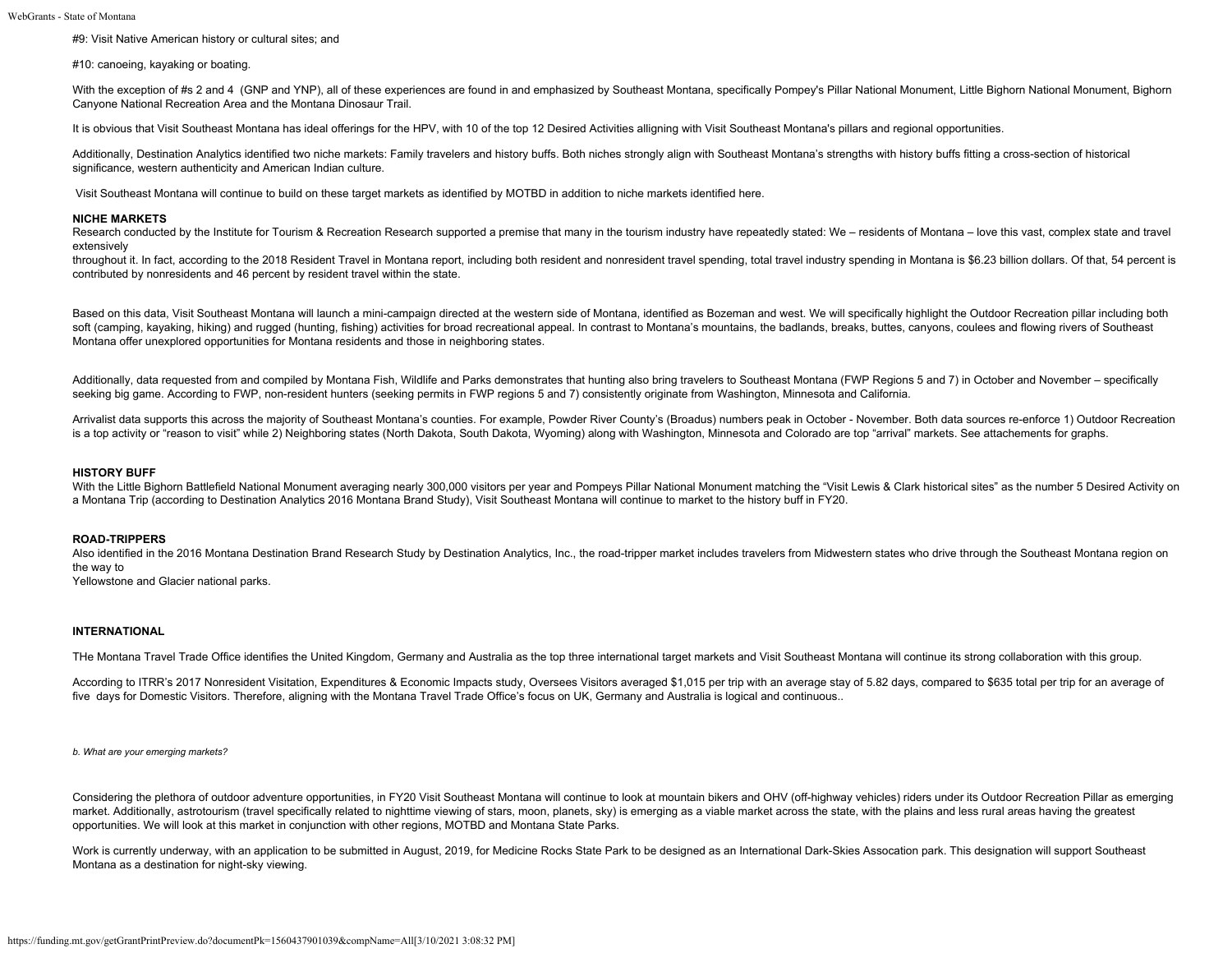## **Optional: Include attachments here.**

*c. What research supports your target marketing?*

The report, *Montana: Destination Brand Research Study*, which was funded by MOTBD and completed by Destination Analytics, Inc. (attached) provides valuable information about the state's brand along with opportunities that align with Visit Southeast Montana's offerings.

SEMT also incorporates ITRR data, when applicable, to further enhance understanding of the target market along with newly-acquired data from Arrivalist located at

<https://marketmt.com/Programs/Marketing/TourismResearch> (select Southeast Montana and/or county). While the region's visitation peaked in mid-summer, as expected, many counties actually had highest concentration of visitation in fall (late Oct - Nov), which is hunting season. By drilling down to the county level and observing trends over time, we can better understand the impact this niche market has on the region along with where th originate.

Hunting and fishing target marketing research from the Montana FWP is shown below.

| General Deer |      | General Elk |      | Turkey |    | <b>Migratory Bird</b> |      |
|--------------|------|-------------|------|--------|----|-----------------------|------|
| <b>WA</b>    | 4942 | WA          | 2446 | MN     | 96 | WA                    | 2446 |
| CA           | 2934 | CА          | 1984 | WA     | 80 | СA                    | 1984 |
| <b>MN</b>    | 2682 | ΜN          | 1770 | СA     | 58 | MN                    | 1770 |
| WI           | 2023 | WI          | 1324 | PA     | 44 | WI                    | 1324 |
| <b>ND</b>    | 1557 | ND          | 1270 | ND     | 40 | <b>ND</b>             | 1270 |
| PA           | 1412 | РA          | 1102 | WI     | 36 | PA                    | 1102 |

Lastly, Visit Southeast Montana is intricately involved with the Eastern Montana Tourism Inititative and plans to fully integrate the results of this project into the regional marketing plan and budget wherever applicable, the data becomes available.

## **STRATEGIC GOALS**

#### **1. GROW IN-REGION PARTNERSHIPS**

A region as physically large as Southeast Montana is truly diverse, and as the foundation of Visit Southeast Montana, regional partners and stakeholders must be committed and strong. It is also within this diversity that t region's strength lies.

To grow and further enhance those relationships, we will focus on:

# FY20 ACTION

a) Connect with more Tourism Partners, sharing valuable resources and gaining more confidence in the value that tourism can bring to a community.

b) Continuing with the herculean effort to reach each Tourism Partner – new and existing – to realize the full potential of strong relationships.

c) Collaborate with Voice of Tourism to promote the opportunities and value of tourism within the region.

d) Spend quality time within the region, presenting Visit Southeast Montana's successes and emphasizing the advantages of working with the region on joint, no-cost ventures such as the website. These quality interactions will also develop stronger inter-region communication to feed website, social media and earned media content.

e) Evaluate Tourism Partner Workshop surveys from FY20 to develop additional, ready-to-implement topics and workshops for Partners.

f) Continue efforts to connect with and assist Tribal Tourism, especially as it pertains to promotion of events and listings on southeastmontana.com and visitmt.com.

g) Reinforce Tourism Partners website, emphasizing the tools for Partners, such as ordering bulk guides, *News You Can Use* (eblasts) and no-cost business listings.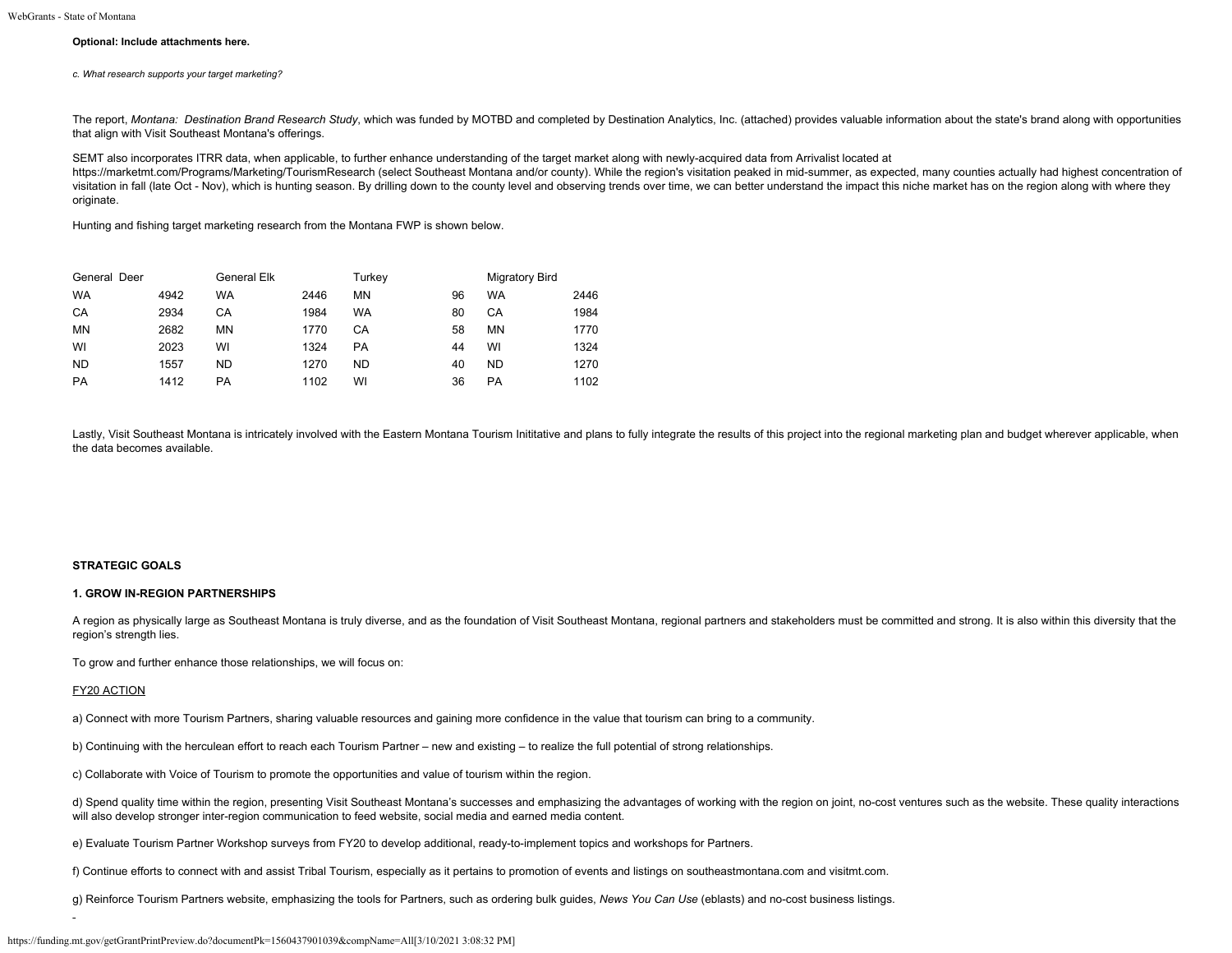## FY20 MEASUREABLES

a) Track number of presentations (plus attendance at each) to in-region partners such as chambers, civic groups and the like. Give 6 presentations in FY20, with at least (2) in conjunction with Voice of Tourism.

b) Increase visitation to Tourism Partner segment of new website by 25% and increase open rate of *News You Can Use* to 16.5%.

c) Add 4 more SEMT Film Ambassadors to list at Montana Film Office.

d) Build master list (spreadsheet) of Visit Southeast Montana Tourism Partners – have at least 10 partners confirmed in each community.

e) Conduct marketing workshop for Tourism Partners (in 1-3 locations across SEMT) with at least 20 attending each session.

## **2. DEVELOP MARKETING PARTNERSHIPS**

Rather than be an island looking for visitors, we will reach outside the region to facilitate and strengthen relationships with neighboring states, regions and DMOs along with MOTBD bureaus and programs. Initial steps coul be a regional familiarization tour ("fam"), working cooperatively at larger leisure travel shows and/or initiating new cooperative marketing campaigns such as downloadable and/or printed inter-regional maps and itineraries Working under the Montana brand we have and will continue to promote Southeast Montana as a destination to international markets, specifically UK, Germany and Australia, via the Montana Travel Trade Office. Additionally, we will:

### FY20 ACTION

a) Invite other Montana regions (specifically Missouri River Country, Southwest and Central) to collaborate on initiatives targeted specifically to the History Buff market (i.e. battlefields or Lewis & Clark sites).

b) Continuing the Montana Dino Trail relationship (includes three locations in SEMT, plus three other MT regions).

c) Work with connections specifically with tourism contacts in Sheridan, Cody and Gillette, Wyoming; Rapid City/Black Hills and/or State of South Dakota; and, Theodore Roosevelt NP, Medora and/or State of North Dakota.

d) Connect with Tribal Tourism and collaborate when fits target market.

e) Strengthen burgeoning relationship with Montana Film Office.

f) Increase collaborative projects with Montana State Parks, including advertising and/or earned media efforts.

### FY20 MEASUREABLES

a) Produce thematic-specific itineraries and/or blog post (i.e. history) in collaboration with other regions.

b) Collaborate with Montana State Parks to collaborate on at least (2) media opportunities.

#### **3. SUPPORT TOURISM PRODUCT DEVELOPMENT**

Growing in terms of service and sophistication is necessary for success intoday's tourism market. Travelers expect the conveniences of home with a authentic yet urban edge to their experience. As thus, we will support the development of new tourism products, as allowed within regulations, plus share our knowledge, expertise and influence to move a project forward. By focusing on Goal #1, we will be able to identify and refer tourism projects to MOTBD for

further assistance. Additionally, we will monitor legislative policies that could affect tourism.

## FY20 ACTION

a) Continue to share the established public policy statement across the region, specifically in presentations (see above).

b) Seek projects that need assistance or development. For example continue recent conversations about a "Night Skies Trail" in the plain of Montana (working title and current conversations), potenially developing a destination based on astrotourism.

c) Ensure that all legislators and county commissions are included on *News You Can Use* and invite them attend regional presentations.

### FY20 MEASURABLES

a) Share new public policy statement, which reflects Visit Southeast Montana's mission, with Tourism Partners via website and public presentations (as outlined in "Grow In-Region Partnerships" above).

b) Work with at least (1) Tourism Partner to submit a grant for funding from MOTBD.

## **4. PRODUCE QUALITY MARKETING INITIATIVES**

Visit Southeast Montana's marketing methods will continue to follow the Inspiration- Orientation-Facilitation strategy outlined in this Marketing Plan. A key component, however, will be the integration across platforms along with branding and consistent messaging. For example, while social media may highlight upcoming events, it will incorporate the evergrowing photo library while weaving pre-designated messages (i.e. Southeast Montana is not as far away as you think; a trip #OutHereMT is worth the drive/flight) into the overall landscape. This seamless melding of messaging will be subtle but consistent from advertising, to social media, to branding and collateral, to media relations and appeal to the ever-growing global market.

#### FY20 ACTIONS MARKETING STRATEGIES

a) MARKETING SUPPORT: Visit Southeast Montana will continue to operate out of the shared offices in Billings; the close proximity to Visit Billings staff facilitates collaboration and promotion of Southeast Montana when larger groups and tours stop in Billings or with media groups that move through the region. Additionally, we will continue to work with MOTBD's international market specialists to enhance the United Kingdom,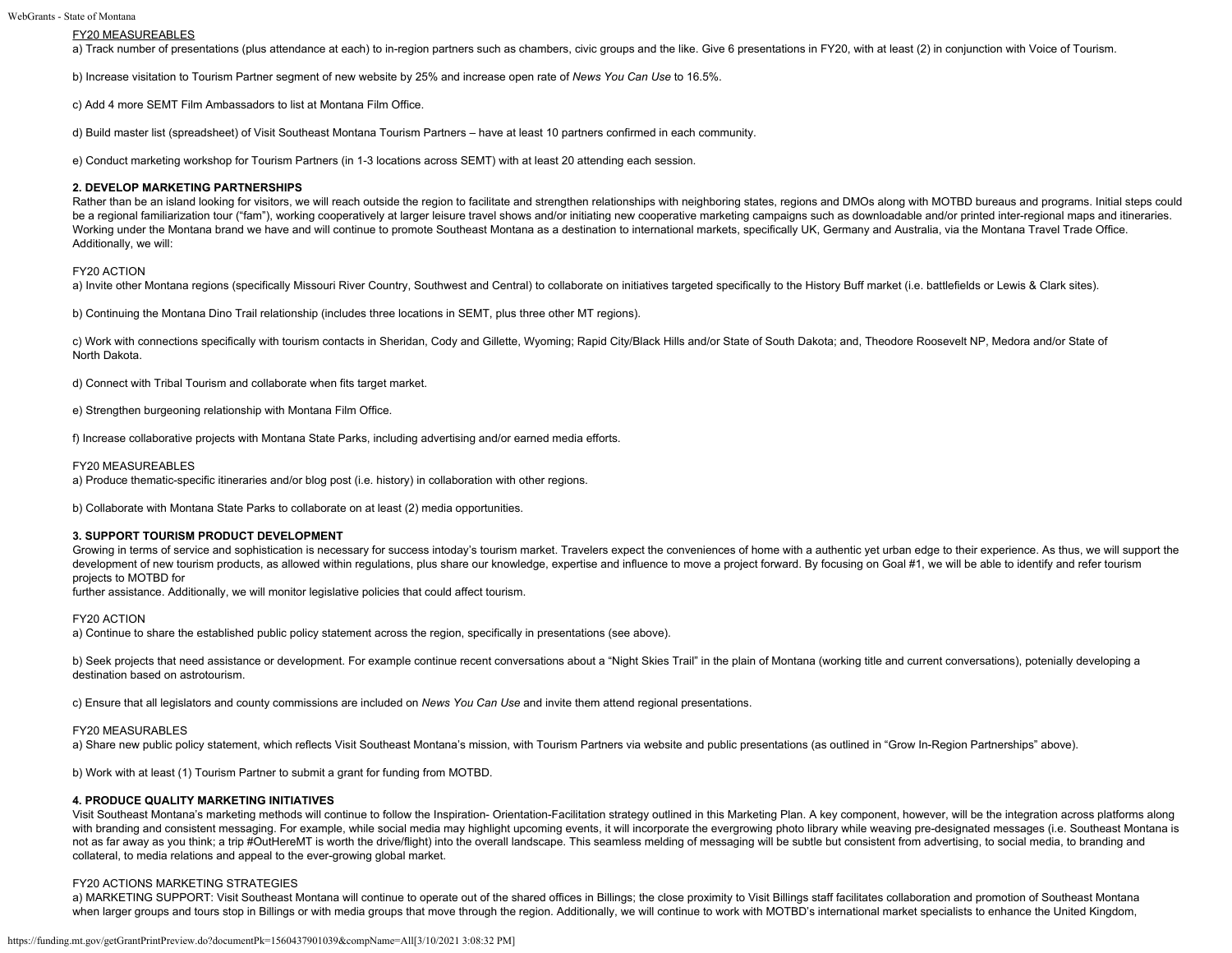WebGrants - State of Montana

German and Australian marketing efforts. Within the region, we will continue to serve our tourism partners both formally and informally by being a point of contact, sharing information from MOTBD along with social media opportunities, a quarterly newsletter and low-cost marketing strategies.

b) CONSUMER TRADE SHOWS: In terms of leisure travel shows, this year we will attend an outdoor recreation

show in Minneapolis, Denver, Chicago and/or other regional shows, including those in western Montana, Wyoming, South Dakota or North Dakota. We will explore opportunities to attend larger shows cooperatively with other regions or CVBs and invite Board members or Tourism Partners (including the Office of Outdoor Recreation and MOTBD), where appropriate, to share their regional expertise with show attendees. We will also explore the option of a history-travel show as it fits the above-identified market.

c) PUBLICITY, SOCIAL MEDIA & MEDIA RELATIONS: With the expanding website, we will continue to increase focus on earned media in FY20, regionally, nationally and internationally, by selectively nurturing relationships,

including publications/editors, freelancers and social influencers, that fit the Visit Southeast Montana

pillars of outdoor recreation; western authenticity, historical adventure, dinosaur experiences and American

Indian culture. The service from Cision (earned media tracking & media/freelancer database service) is a key

component to this strategy. The blog (launched in January, 2019) will continue to facilitate interest and will be promoted socially. With the Travel Blog Exchange (TBEX) conference scheduled for Billings in September of 2019, will have intimate access to 400-450 bloggers, social media influencers and the like. We will optimize that exposure with several pre- and a post-fam(s) that highlight the "Wild, Wacky and Wonderful of Southeast Montana." Post-conference we will build on this exposure and momentum with continued focus and effort on content creators, leveraging the networking opportunity of TBEX. Lastly, we will collaborate with state and regional micro-influencers to delve into the western Montana and regional markets in an impactful fashion.

d) CONSUMER ADVERTISING: The bulk of the budget lies within this realm and will focus on the audiences identified above via very targeted digital advertising. We will also use a combination of digital, print and potentially geo-fencing to target the audiences described above. In partnership with Windfall, SEMT's agency of record, we will vet qualified leads from both the call center and from Yellowstone Country and Glacier Country's opt-in lead lists to target those with plans to visit Montana, those who have visited one of the national parks and/or those who will drive through Southeast Montana to get to a national park (i.e. Midwestern sta thus enhancing the "Accessibility" strength identified above.

e) PHOTO LIBRARY: Stunning imagery is a key element to the inspirational piece of the marketing funnel. During FY19, we put a concerted effort into revitalizing the photo library, adding more than 70 images plus creating a photo policy, which identifies three tiers. The third tier are photos available to Visit Southeast Montana's tourism partners. Additionally, we shot video while on photo shoots, to further leverage that budget. In March, 2019 we launched a general inspirational video across all channels. Moving into FY20, we will continue to expand the photo/video library. These images will be used across all platforms including social, paid and earned media in addition to printed materials, tradeshow support, fams (as requested), e-newsletters, blog posts and the ever-expanding website.

f) PRINT PROJECTS:The Visit Southeast Montana Travel Guide is the foundation of all marketing efforts—it tells the story of Southeast Montana. This piece has evolved from being a bi-annual guide with no advertising to an annual, private-fund project with a sophisticated magazine- style format. In FY20, we will again leverage private funds to produce and print the guide but use marketing funds to ship and distribute this keystone piece, which functions as the heart of SEMT's print collateral.

Additionally, we will develop and print other collateral to fit niche markets. For example, thematic itineraries, like history, as developed for the travel guide and website can also be printed for distribution at a specif trade show or mailing. Producing collateral across channels (print and digital) further stretches marketing dollars.

g) TELEMARKETING/FULFILLMENT: The travel guides and other collateral must get into the hands of the traveler. To facilitate that, we have dedicated additional funds fulfillment and distribution (contracts to be considered as they approach renewal dates). Additional collateral (such as thematic maps and itineraries) will be available from distribution center, regional VICs and via download from the website. Tourism Partners can also order the travel guide in bulk.

h) WEBSITE DEVELOPMENT: While VisitMT.com, the MOTBD's website may serve as the first point of contact for Montana visitors, the Southeast Montana website provides more details along with regional-specific inspiration, orientation and facilitation. In FY18, Visit Southeast Montana's agency of record, Windfall, created a new website, which "scrapes" content from VisitMT.com but still allows for more creative and timely contro the regional level. In FY19 the website was further built out and optimized. We launched a blog in January 2019, which leads consumers from the e-newsletter to the blog on southeastmontana.com.

In FY20, we will continue to strength the site by adding content, images and video, both via the blog and with more layers of information, adding content and keeping the site fresh and up-to-date, evolving as new tourism products develop. Additionally, funds will be used to continually enhance SEO and other optimization techniques. The new blog and calendar of events will further enriching the user's experience.

#### FY20 MEASURABLES

a) Increase media tours and social influencer visits to 7 fam tours.

b) Increase social media numbers, i.e. followers, engagement, shares by 25%.

c) Increase number of consumers in database by 5,000 and open rate to 17%.

d) Increase earned media, I.E. 10 national articles/segments and 20 regional articles/segments.

e) Update website and increased traffic numbers by 35%.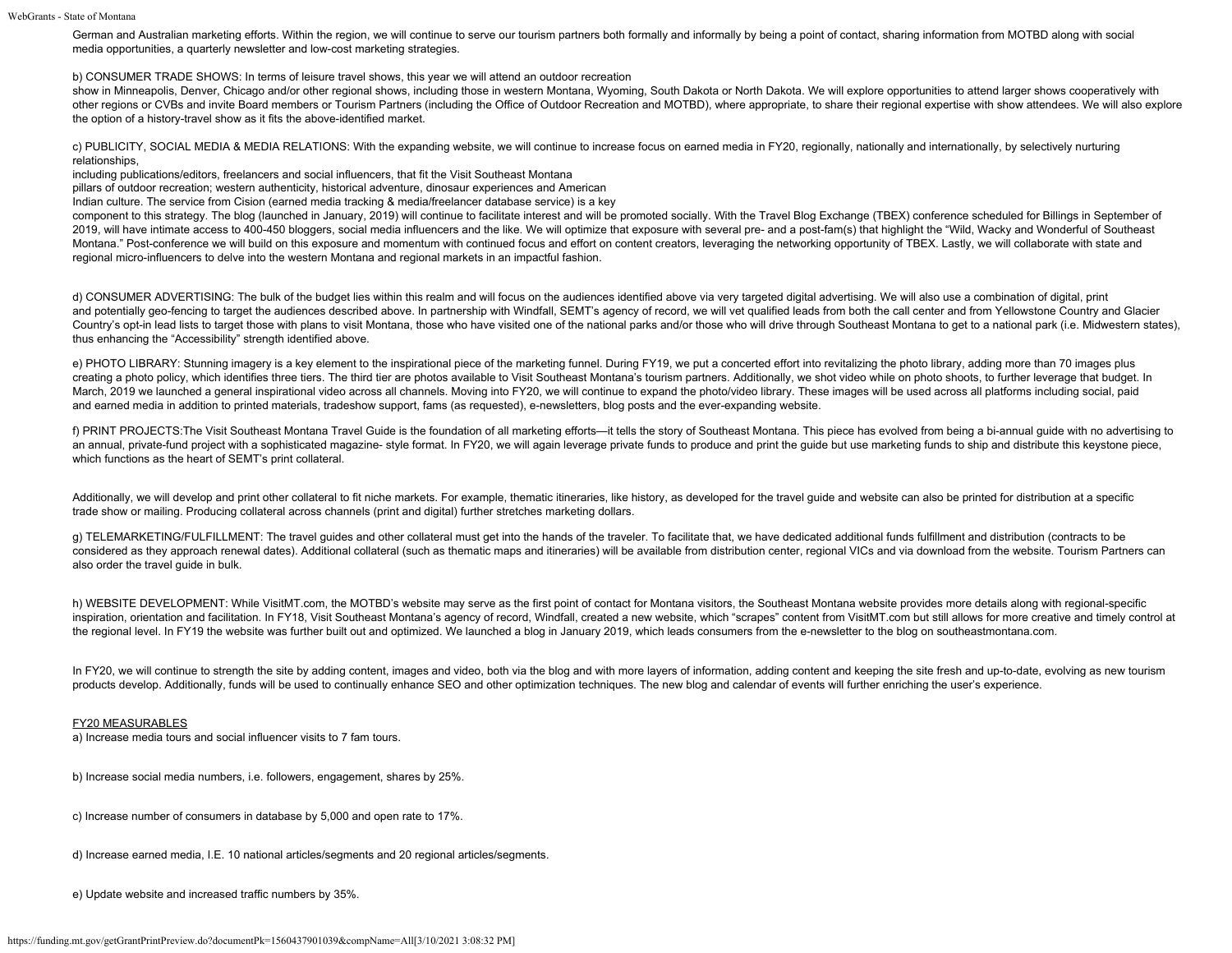f) Establish CTR on digital media of .35%

g) Establish 16% open rate on Consumer eblasts.

In summary, Visit Southeast Montana will leverage focused advertising with publicity and earned media efforts in FY20. The travel guide will remain a private fund project, which allows us to dedicate more funds to the detailed marketing strategies outlined in this plan.

Visit Southeast Montana will distribute funds according to the detailed marketing strategies outlined in this plan as highlighted here:

- Dedicate majority of funds to advertising.
- Retain travel guide as private fund project.
- Use travel guide savings to leverage focused advertising with publicity.
- Optimize the September 2019 Travel Blog Exchange Conference in Billings.
- Continue to built out and optimize southeastmontana.com, including blog and other content.

*a. In what types of co-ops with MTOT would you like to participate?*

We would like to continue working with the MOTBD on co-ops in national print and online publications. We have found the online co-ops with the state to be particularly effective in driving traffic to our website.

Social media influencers are an emerging marketing strategy, and we would like to partner with MOTBD to explore options that are very specific to the Southeast Montana experience.

Co-ops in the form of journalist and tour operator fam trips through the Visit Southeast Montana region have also been beneficial and we would like to see those continue along with attending the Rocky Mountain International Roundup show.

We are open to all opportunities, including non-traditional and experiemental marketing methods, particularly those those align with Road Trippers, History Buffs and other markets identified under Niche and Emerging Markets.

[SEMT Social Media-Admin Position.pdf](https://funding.mt.gov/fileDownload.jsp?filename=1559756300935_SEMT+Social+Media-Admin+Position.pdf)

**Optional: Include attachment here.** [Montana Brand Exploration Research - Final Report of Findings V2 - Novme... \(004\).pdf](https://funding.mt.gov/fileDownload.jsp?filename=1494009487636_Montana+Brand+Exploration+Research+-+Final+Report+of+Findings+V2+-+Novme...+%28004%29.pdf)

*b. In what other types of co-ops would you like to participate? (Regions/CVBs, etc.)*

As noted in Visit Southeast Montana's Overall Goals above, we will actively seek relationships with both inter-region CVBs and DMOs and with neighboring states, regions and DMOs. The continued success of the Dino Trail is an excellent example of a Joint Venture between regions, CVBs and DMOs in Montana. Additionally, creating itineraries for those traveling between YNP - Black Hills/Mount Rushmore - Theodore Roosevelt National Park in additional to newly-initiated efforts with the Office of Outdoor Recreation and the Montana Film Office. We also seek to collaborate with Tribal Tourism entitities to continue to promote Native American events and venues for visitors.

Overall, Visit Southeast Montana will consider any and all Joint Ventures, especially those outline above or those relating to emerging markets -- most notably astrotourism as destination development.

*c. What types of co-ops have you done in the past? Were they successful - why or why not?*

As noted above, the Montana Dinosaur Trail, which includes three locations in Southeast Montana and has regional support, is an excellent example of a successful Joint Venture; it continues to move forward in a robust fasion. This consortium recently collaborated to update the Trail's website (via a tourism grant) plus create a video of each of the 14 facilities. In 2018, the Trail had its second best visitation year (334,544 travelers locations) over a 14 year span, plus it was a record year for passport completion.Since the Trail promotion program began in 2005, visitation has increased by almost 123,000 visitors, a 58% increase or average of 5.5% growth per year.

In FY18, Visit Southeast Montana partnered with Southwest Montana to advertise (print & digital) in True West magazine to target the History Buff market, highlighting the Little Bighorn and Big Hole Battlefields. This partnership produced amazing result with 2.95% CTR on Facebook posts and 2.16% CTR on the native article. We repeated this partnership (including Missouri River Country) in FY19 will results to be provided inthe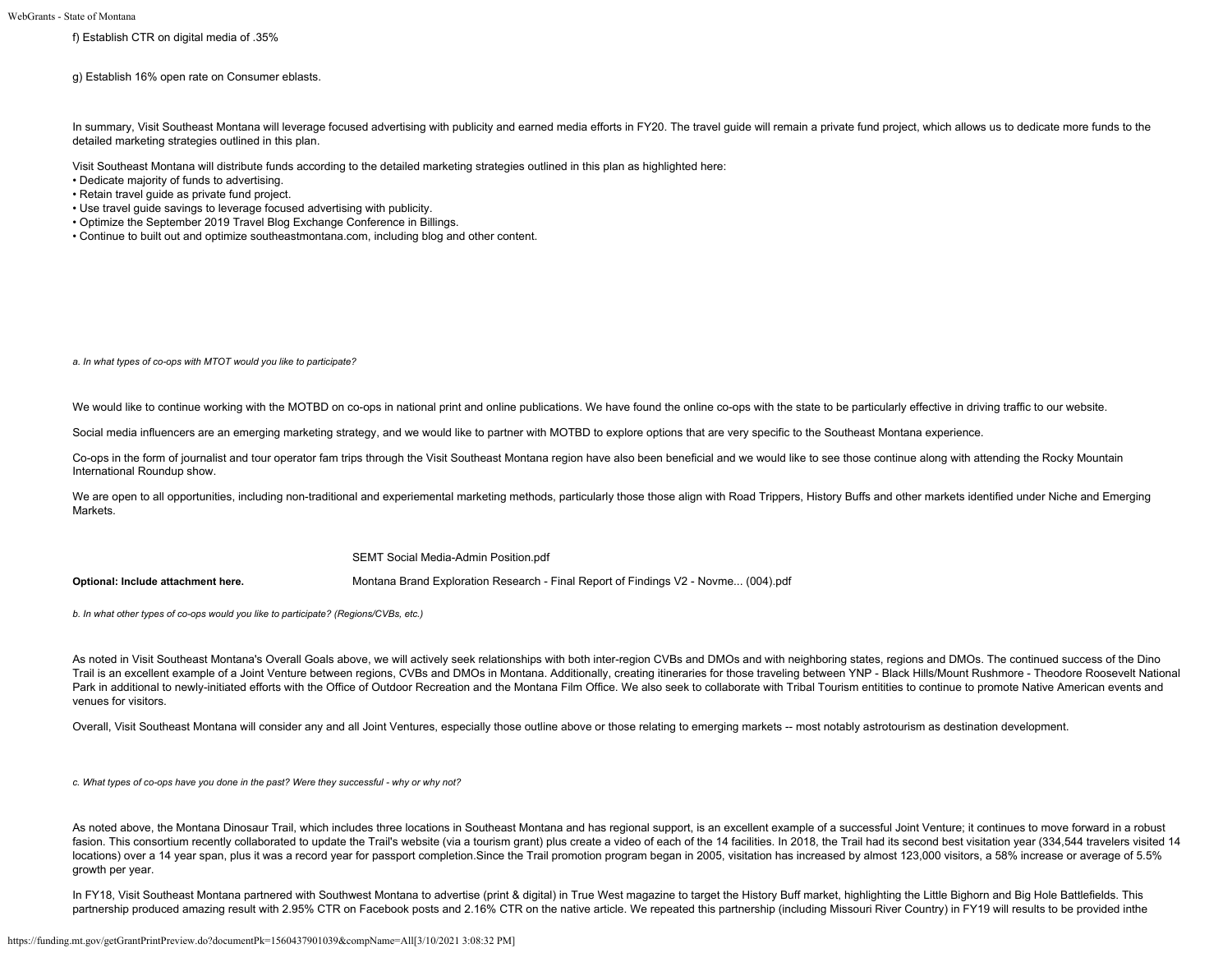WebGrants - State of Montana

completion report.

Additionally, Visit Southeast Montana continues to work both intra- and inter-region and with other tourism entities (MT State Parks and MOTBD) to leverage limited budgets. All of these efforts were amazing opportunities and data is still being collected.

In June of this year (FY19) Visit Southeast Montana, along with MOTBD, Montana State Parks and Central Montana, will host a blogger specific to family travelers and the Montana Dinosaur Trail (results to be reported in FY19).

We have engaged in out of home, national print, national and regional online, Fam Tours and trade shows with MOTBD and FWP. Of these the online, fam tours and tradeshow components were the most successful, though we wouldn't consider any of the co-ops we've engaged in with the state to be failures; some are simply stronger than others but all have benefit.

Overall, we plan to continue with joint ventures whenever possible and feasible.

**Optional: Include attachments here.**

**Optional: Include attachments here.** [Copy of SEMT FY20 Proposed Budget - Pie Chart.xlsx](https://funding.mt.gov/fileDownload.jsp?filename=1557417684156_Copy+of+SEMT+FY20+Proposed+Budget+-+Pie+Chart.xlsx)

**Optional: Include attachment here:**

# *Marketing Segment, Method & Budget*

| Marketing<br>Segment | <b>Marketing</b><br>Method   | Describe your<br>method.                                                                                                                                                                                                                                                                                                                                                    | <b>Provide supporting</b><br>research/statistics.                                                                                                                                                                               | How do you plan to<br>measure success?                                                                    | Provide a brief rationale for this<br>method.                                                                                                                                                               | <b>Estimated</b><br>budget for<br>method. | <b>Marketing Method</b><br><b>Evaluation</b>                                                                                                                                                                                                                                                               | <b>Add'l Attchmnt</b> |
|----------------------|------------------------------|-----------------------------------------------------------------------------------------------------------------------------------------------------------------------------------------------------------------------------------------------------------------------------------------------------------------------------------------------------------------------------|---------------------------------------------------------------------------------------------------------------------------------------------------------------------------------------------------------------------------------|-----------------------------------------------------------------------------------------------------------|-------------------------------------------------------------------------------------------------------------------------------------------------------------------------------------------------------------|-------------------------------------------|------------------------------------------------------------------------------------------------------------------------------------------------------------------------------------------------------------------------------------------------------------------------------------------------------------|-----------------------|
| Consumer             | <b>Opportunity Marketing</b> | Opportunities that arise<br>will be considered by<br>how it fits within the<br>existing marketing<br>plan, media plan and<br>budget.                                                                                                                                                                                                                                        | This will be determined when/if to implementation and<br>the opportunity arises.                                                                                                                                                | To be determined prior<br>included in the<br><b>Opportunity Request.</b>                                  | Opportunity Marketing is just that --<br>an opportunity that arises that was<br>not anticipated at the the time of<br>marketing plan development.                                                           | \$10,000.00                               | These funds were not spent<br>in FY20 due to the COVID-<br>19 pandemic. However, we<br>do consider this marketing<br>method a success because<br>we were ready to pivot,<br>based on traveler sentiment<br>and rapid marketing<br>methods. We will continue to<br>use the Opportunity<br>marketing method. |                       |
| Consumer             | Billboards/Out-of-Home       | We hope to incorporate<br>Out of Home<br>Advertising into the Visit<br>Southeast Montana<br>marketing plan if<br>increased budget<br>allows. We will<br>collaborate on outdoor<br>space, if possible.<br>Additionally, we will also bookings take place in-<br>look for opportunities to<br>influence on-the-ground<br>travelers within or<br>about-to-enter the<br>region. | Data from Phocuswright<br>shows that 38% of tour and<br>activity bookings are<br>happening on the same day<br>or up to two days before the<br>activity. Many of these<br>destination, while consumers<br>are already traveling. | We can measure ROI<br>using traffic counts<br>(vehicles) and landing<br>page analytics, if<br>applicable. | The research noted above ties Out of<br>Home advertising to the Road<br>Tripper market identified on pages 7-<br>8 of the FY19 Marketing Plan<br>(attached). This is a placeholder if<br>the budget allows. | \$100.00                                  | These funds were a<br>placeholder and were not<br>spent in FY20. We do<br>consider a placeholder a<br>successful marketing<br>method because it allows for<br>flexibility and we will likely<br>use this method in the<br>future. The COVID-19<br>pandemic was not a factor in<br>this method.             |                       |
|                      |                              |                                                                                                                                                                                                                                                                                                                                                                             | Print advertising remains<br>relevant, especially for niche<br>markets.<br>People are still reading print<br>publications. According to a                                                                                       |                                                                                                           |                                                                                                                                                                                                             |                                           | Our FY20 print advertising<br>campaign expanded the<br>"Out Here" campaign to                                                                                                                                                                                                                              |                       |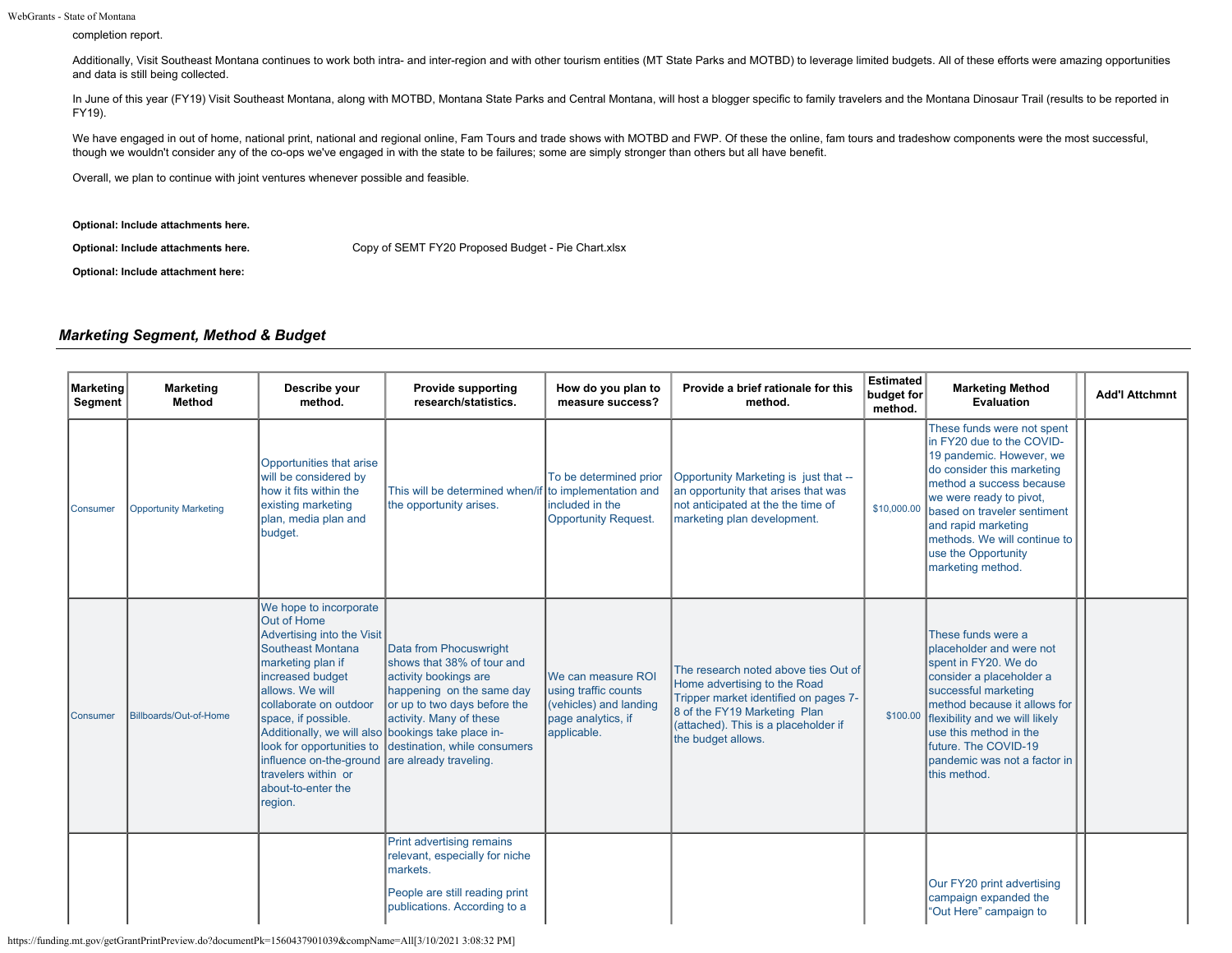|  | Consumer | <b>Print Advertising</b> | As an important<br>element of Visit<br>Southeast Montana's<br>media mix, regional<br>media will primarily<br>promote events and<br>weekend/short-vacation<br>travel. Some ads may<br>be produced as a co-op<br>with MOTBD, others in<br>conjunction with<br>regional partners. For<br>example, collaborative<br>efforts within-region can<br>maximized budget while<br>intra-region<br>collaboration will<br>provide a bigger picture<br>of Southeast Montana<br>within the tourist's<br><b>National Park itinerary</b><br>(i.e. the road-tripper<br>audience as identified<br>by the 2016 Montana<br>Brand study and further<br>detailed in the attached<br><b>Visit Southeast</b><br><b>Montana Marketing</b><br>Plan). Other niche<br>markets like history<br>buffs or<br>sportsmen/women also<br>fit well with the print<br>medium. Additional print<br>ads may focus on niche<br>and/or emerging<br>markets, specifically<br>mountain bikers and<br>OHV riders (as<br>identified under<br>Emerging Markets"). | million Americans still read<br>newspapers regularly and<br>three-fourths of that group<br>reads the print edition<br>specifically. Additionally, unlike<br>a digital ad, a print ad stays<br>around as long as the<br>publication is around. This is<br>especially relevant when<br>looking at publications like<br>magazines and travel<br>planners.<br>Consider the following<br>statistics for print products:<br>Americans spend an<br>average of 15 minutes<br>reading a magazine on a<br>daily basis in 2018.<br>(Statista)<br>• Affluent magazine readers<br>are likely to spend \$5K to<br>\$10K on vacations.<br>(MagazineMedia)<br>• 61% of consumers trust<br>newspaper advertisements,<br>compared to 42% for online.<br>(JPLocalBusiness)<br>• For each \$1 spent on<br>advertising, 4.8 people are<br>impacted on magazines,<br>followed by TV (0.8) and<br>internet (0.3). (PRWeb)<br>• For each dollar spent on<br>magazines advertisement,<br>an average return of \$3.94<br>is expected.<br>(MagazineMedia)<br>Additionally, a 2015 study by<br><b>Temple University Fox Center</b><br>for Neural Decision Making<br>used neuroscience to gauge<br>how people responded to<br>physical and digital ads. In<br>short, respondents spent more<br>time reviewing the print ads;<br>print ads yielded higher levels<br>of recall; and print ads caused<br>more activity in brainareas<br>associated with value and<br>desire, key markers of<br>purchase interest.<br>Furthermore, 2015 research<br>conducted by Millward Brown<br>Digital found that print<br>achieved the highest levels of<br>brand favorability and<br>purchase intent of any<br>measured media.<br>Information collected from<br><b>ITRR and Destination</b> |
|--|----------|--------------------------|--------------------------------------------------------------------------------------------------------------------------------------------------------------------------------------------------------------------------------------------------------------------------------------------------------------------------------------------------------------------------------------------------------------------------------------------------------------------------------------------------------------------------------------------------------------------------------------------------------------------------------------------------------------------------------------------------------------------------------------------------------------------------------------------------------------------------------------------------------------------------------------------------------------------------------------------------------------------------------------------------------------------|--------------------------------------------------------------------------------------------------------------------------------------------------------------------------------------------------------------------------------------------------------------------------------------------------------------------------------------------------------------------------------------------------------------------------------------------------------------------------------------------------------------------------------------------------------------------------------------------------------------------------------------------------------------------------------------------------------------------------------------------------------------------------------------------------------------------------------------------------------------------------------------------------------------------------------------------------------------------------------------------------------------------------------------------------------------------------------------------------------------------------------------------------------------------------------------------------------------------------------------------------------------------------------------------------------------------------------------------------------------------------------------------------------------------------------------------------------------------------------------------------------------------------------------------------------------------------------------------------------------------------------------------------------------------------------------------------------------------------------------------------|
|--|----------|--------------------------|--------------------------------------------------------------------------------------------------------------------------------------------------------------------------------------------------------------------------------------------------------------------------------------------------------------------------------------------------------------------------------------------------------------------------------------------------------------------------------------------------------------------------------------------------------------------------------------------------------------------------------------------------------------------------------------------------------------------------------------------------------------------------------------------------------------------------------------------------------------------------------------------------------------------------------------------------------------------------------------------------------------------|--------------------------------------------------------------------------------------------------------------------------------------------------------------------------------------------------------------------------------------------------------------------------------------------------------------------------------------------------------------------------------------------------------------------------------------------------------------------------------------------------------------------------------------------------------------------------------------------------------------------------------------------------------------------------------------------------------------------------------------------------------------------------------------------------------------------------------------------------------------------------------------------------------------------------------------------------------------------------------------------------------------------------------------------------------------------------------------------------------------------------------------------------------------------------------------------------------------------------------------------------------------------------------------------------------------------------------------------------------------------------------------------------------------------------------------------------------------------------------------------------------------------------------------------------------------------------------------------------------------------------------------------------------------------------------------------------------------------------------------------------|

Success will be measured based on circulation and

success.

we will track website traffic for an over-all

readership. Additionally look at marketing plan Print advertising allows us to reach a different audience than online advertising while also complimenting online ads with an integrated approach. We will spend a slightly larger percentage of our budget on online advertising; however, we will favor print ads that include an editorial component, thus creating more opportunity to inspire and motivate the niche audience while including facilitating details. A good example of this strategy includes a print ad in *True West* magazine. The FY18 multi-media buy, in collaboration with Southwest Montana, was based on a print ad and reached 915,000 consumers with a passionate interest in Western American History and Heritage Travel -- a perfect fit for two regions that include two major battlefields (Little Bighorn & Big Hole). The results of 2.95% CTR on Facebook posts and 2.16% CRT on native article supports this integrated method.

emphasize the open spaces of the Southeast Montana region, the bigger-than-life celebrations, such as Crow Fair and the Bucking Horse Sale, along with big adventures with historical significance, dinosaur adventures and western authenticity.

#### Examples:

*Big Skies. Big Rivers. Big Fish. WE'RE BIG OUT HERE.*

# *and,*

*OUT HERE, BIG SKY MEETS BIG ADVENTURE*

*and,*

*Big Skies. Big Stories. Big Adventures. WE'RE BIG OUT HERE.*

\$69,466.00 channel messaging. We The campaign was designed to run in conjunction with digital media, utilizing multilaunched the campaign March 1, 2020, prior to the COVID-19 pandemic and ensuing government shutdown.

[FY20 Print.pdf](https://funding.mt.gov/fileDownload.jsp?filename=1611883135860_FY20+Print.pdf)

The print segment resulted in nearly 6M impressions, with half of that coming from a full-page placement in PBR's 8-Seconds magazine. Visit Billings was to host the PBR in April, 2020 and Jess Lockwood of Volberg, MT, was scheduled to ride. However, as we know, the PBR was cancelled/postponed due to the pandemic.

See attachement at bottom for a detailed list of print media, including circulation and readership/distribution.

In addition to impressions, our metric for success looks at website traffic. Both increased from FY19 (see website section for details), so we do consider this method a success and will use it in the future.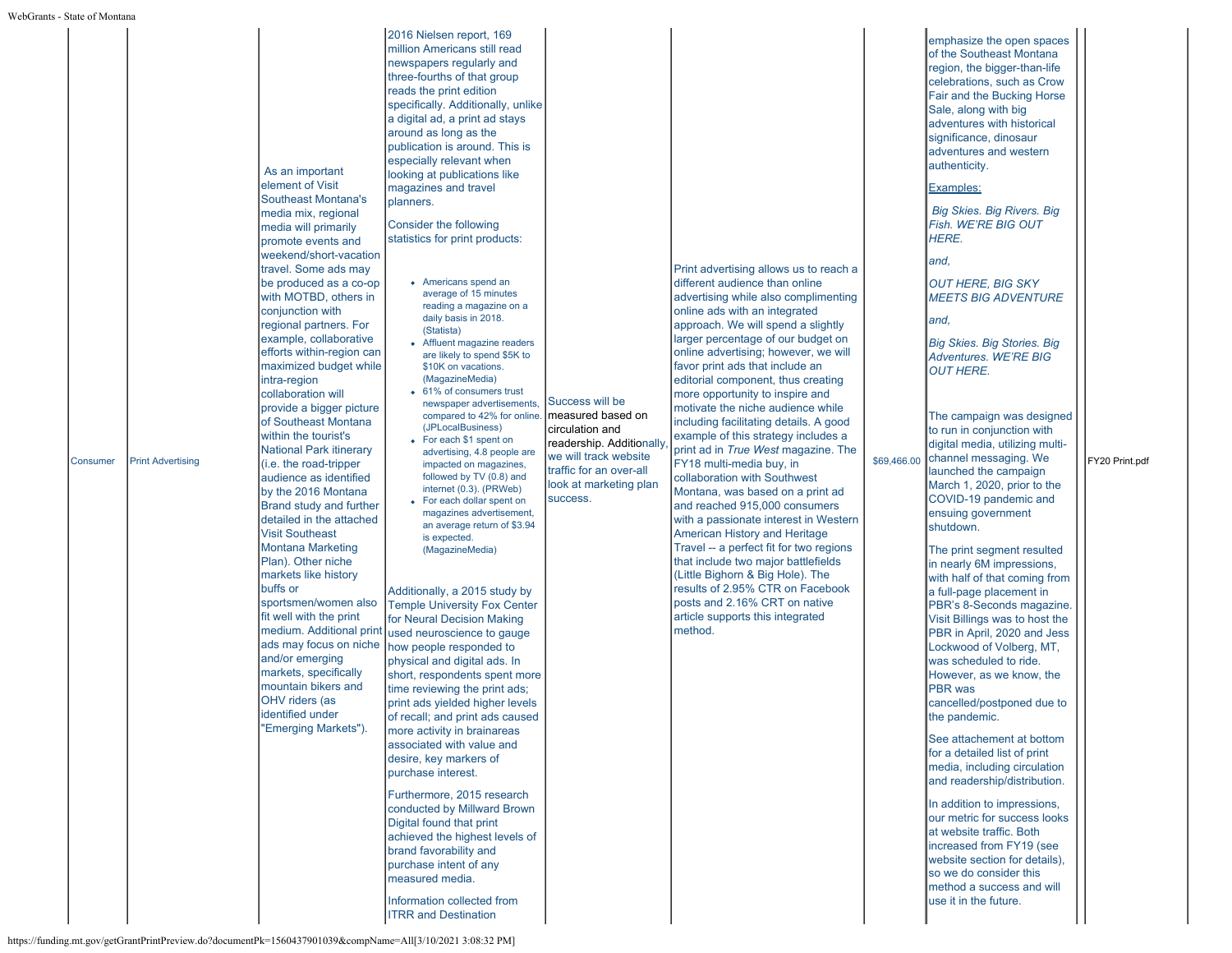|          |                                   |                                                                                                                                                                                                                                                                                                                                                                                                                                                                                                                                                                                                                                                                                                                                                                 | Analytics also support this<br>method.                                                                                                                                                                                                                                                                                                                                                                                                                                                                                                                                                                                                                                                                                                                                                                                                                                                                                             |                                                                                                                                                                                                                                                                                                                                 |                                                                                                                                                                                                                                                                                                                                                   |              |                                                                                                                                                                                                                                                                                                                                                                                                                                                                                                                                                                                                                                                                                                                                                                                                                                                                                                                                                                                                                                                     |                  |
|----------|-----------------------------------|-----------------------------------------------------------------------------------------------------------------------------------------------------------------------------------------------------------------------------------------------------------------------------------------------------------------------------------------------------------------------------------------------------------------------------------------------------------------------------------------------------------------------------------------------------------------------------------------------------------------------------------------------------------------------------------------------------------------------------------------------------------------|------------------------------------------------------------------------------------------------------------------------------------------------------------------------------------------------------------------------------------------------------------------------------------------------------------------------------------------------------------------------------------------------------------------------------------------------------------------------------------------------------------------------------------------------------------------------------------------------------------------------------------------------------------------------------------------------------------------------------------------------------------------------------------------------------------------------------------------------------------------------------------------------------------------------------------|---------------------------------------------------------------------------------------------------------------------------------------------------------------------------------------------------------------------------------------------------------------------------------------------------------------------------------|---------------------------------------------------------------------------------------------------------------------------------------------------------------------------------------------------------------------------------------------------------------------------------------------------------------------------------------------------|--------------|-----------------------------------------------------------------------------------------------------------------------------------------------------------------------------------------------------------------------------------------------------------------------------------------------------------------------------------------------------------------------------------------------------------------------------------------------------------------------------------------------------------------------------------------------------------------------------------------------------------------------------------------------------------------------------------------------------------------------------------------------------------------------------------------------------------------------------------------------------------------------------------------------------------------------------------------------------------------------------------------------------------------------------------------------------|------------------|
|          |                                   |                                                                                                                                                                                                                                                                                                                                                                                                                                                                                                                                                                                                                                                                                                                                                                 |                                                                                                                                                                                                                                                                                                                                                                                                                                                                                                                                                                                                                                                                                                                                                                                                                                                                                                                                    |                                                                                                                                                                                                                                                                                                                                 |                                                                                                                                                                                                                                                                                                                                                   |              | Our FY20 digital advertising<br>campaign expanded the "Out<br>Here" campaign to emphasize the<br>open spaces of the Southeast<br>Montana region, the bigger-than-<br>life celebrations, such as Crow<br>Fair and the Bucking Horse Sale,<br>along with big adventures with<br>historical significance, dinosaur<br>adventures and western<br>authenticity.<br>Examples:<br><b>Big Skies. Big Rivers. Big</b><br>Fish. WE'RE BIG OUT<br>HERE.<br>and,<br><b>OUT HERE, BIG SKY</b><br><b>MEETS BIG ADVENTURE</b><br>and.<br><b>Big Skies. Big Stories. Big</b><br>Adventures, WE'RE BIG<br><b>OUT HERE.</b>                                                                                                                                                                                                                                                                                                                                                                                                                                           |                  |
| Consumer | <b>Online/Digital Advertising</b> | Online adveritising will<br>be used to promote<br>Visit SEMT to all<br>targeted markets<br>identified in the FY20<br><b>Marketing Plan during</b><br>all three phases of the<br>travel decision process.<br>The strategy includes<br>native ads, some<br>banner ads and re-<br>targeting, plus digital<br>paid content. Online<br>advertising will be both<br>regional and national<br>and will direct traffic<br>directly to the Visit<br>Southeast Montana<br>website and, in some<br>cases, to the SEMT<br>Facebook page.<br>Additionally, a portion<br>of the budget may be<br>dedicated to the direct<br>flight markets, which will<br>bring travelers directly<br>into Southeast<br>Montana. This is an<br>ideal opportunity to<br>collaborate with Visit | Advertising has always been<br>about location, location,<br>location. And digital<br>advertising has the flexiblity to<br>be at the right location at the<br>right time. A recent study by<br><b>Deloitte found that Americans</b><br>collectively check their<br>smartphones nearly 8<br>BILLION times per day -- that<br>provides ample opportunity for<br>Visit Southeast Montana to be<br>in front of the identified target<br>throughout the entire travel-<br>decision process, from<br>inspiration on forward.<br>According to Digital<br>Advertising, 70% of website<br>visitors who are re-targeted<br>with ads are likely to visit your<br>site. And, according to 2016<br>report from MarkMonitor, 68%<br>of global consumers book their<br>travel online.<br>We use this research to very<br>specifically target our<br>advertising on websites where<br>users are in the process of<br>planning a vacation, or may be | Sucess will be<br>measured by<br>comparing to FY19<br>metrics, for year-over-<br>vear trend<br>improvements.<br>Additionally, we will<br>measure Visit SEMT's<br>web analytics via<br>Google Analytics . Each<br>online advertisement<br>can be tracked and its<br>success or failure will<br>be determined in this<br>fashion. | Online advertising is by far the best<br>way to reach -- and track result of --<br>a targeted audience. The analytics<br>we receive from our website give us<br>valuable information as to the<br>engagement the target market has<br>with each ad and whether it leads<br>them to spend siginificant time on our<br>website learning about SEMT. | \$130,000.00 | The campaign was designed to<br>run along with print media,<br>utilizing multi-channel messaging.<br>We launched the campaign March<br>1, 2020 and it ran less than a<br>month before we "pulled"<br>whatever we could pause due the<br>COVID-19 pandemic and<br>ensuring government shutdown.<br>In mid-May, we re-started the<br>campaign (mainly digital, as print<br>is not as flexible) with messaging<br>that pivoted to "plan ahead" using<br>these slogans:<br>Today, Dream.<br>Down the Road, Adventure.<br>and,<br><b>YOU'RE GOING TO NEED</b><br>A BIG GETAWAY.<br>The images highlighted the wide,<br>open, outdoor spaces of<br>Southeast Montana and were<br>designed to keep the region at<br>top-of-mind for when travelers<br>would "be safe" again. Now,<br>nearly a year after the pandemic<br>started, we know that the situation<br>got worse before it improved.<br>We do consider this marketing<br>method successful, mainly<br>because the FY20 campaign,<br>ironically, had the same CTR<br>(.24%) as the FY19 campaign - | FY20 Digital.pdf |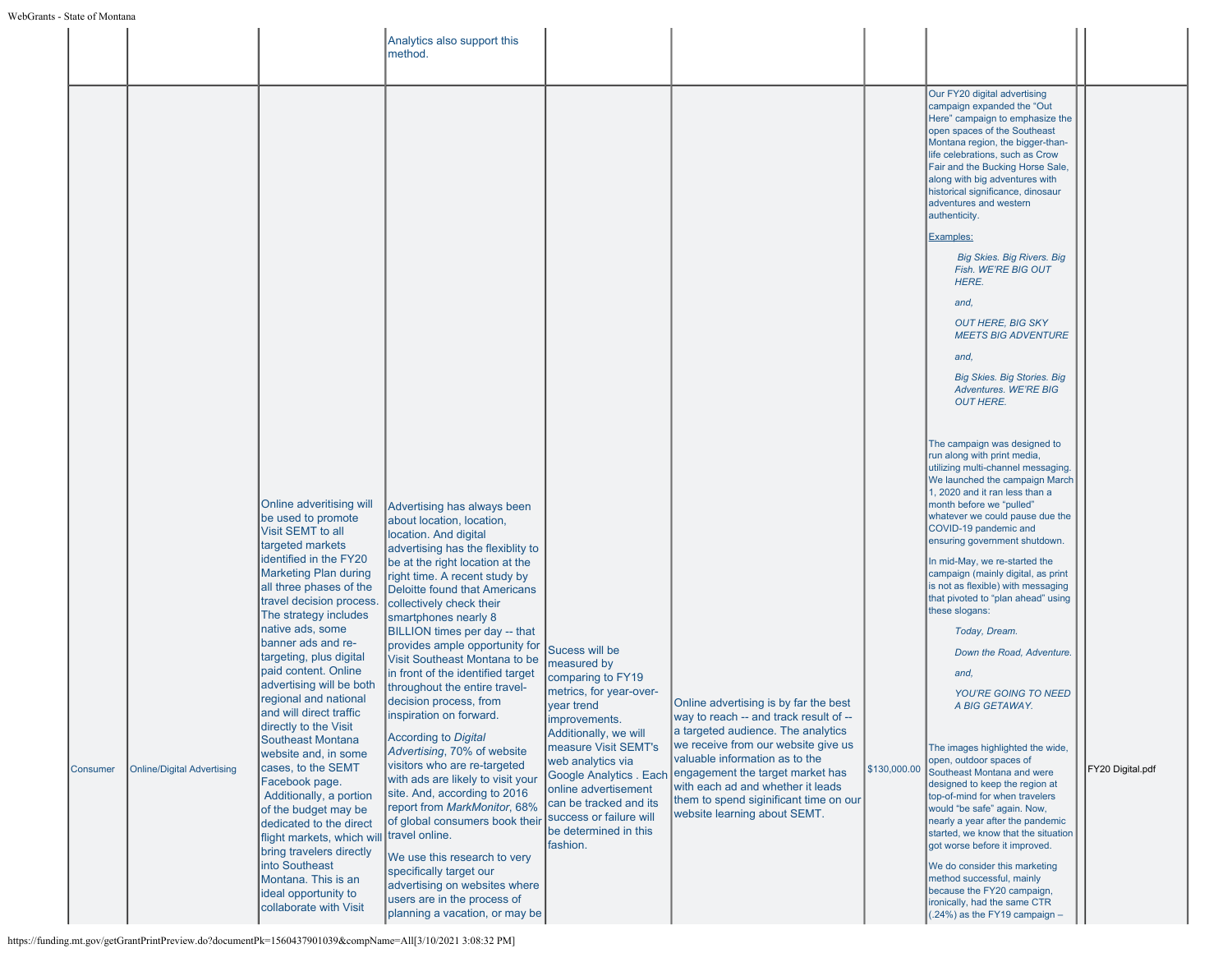| ms - этате от імощана |                                                                                                                                                                                                                                                                                                                                                                                                                                                                                                                                                                                                                             |                                                                                                                                                                                                                                                                                                                |                                          |  |                                                                                                                                                                                                                                                                                                                                                                                                                                                                                                                                                                                                                                                                                                                                                                                                                                                                                                                                                                                                                                                                                                                                                                                                                                                                      |  |
|-----------------------|-----------------------------------------------------------------------------------------------------------------------------------------------------------------------------------------------------------------------------------------------------------------------------------------------------------------------------------------------------------------------------------------------------------------------------------------------------------------------------------------------------------------------------------------------------------------------------------------------------------------------------|----------------------------------------------------------------------------------------------------------------------------------------------------------------------------------------------------------------------------------------------------------------------------------------------------------------|------------------------------------------|--|----------------------------------------------------------------------------------------------------------------------------------------------------------------------------------------------------------------------------------------------------------------------------------------------------------------------------------------------------------------------------------------------------------------------------------------------------------------------------------------------------------------------------------------------------------------------------------------------------------------------------------------------------------------------------------------------------------------------------------------------------------------------------------------------------------------------------------------------------------------------------------------------------------------------------------------------------------------------------------------------------------------------------------------------------------------------------------------------------------------------------------------------------------------------------------------------------------------------------------------------------------------------|--|
|                       | Billings CVB.<br>The digital advertising<br>strategy likely includes<br><b>TripAdvisor and Sojern,</b><br>plus other Joint Venture<br>opportunities that<br>leverage funds.                                                                                                                                                                                                                                                                                                                                                                                                                                                 | planning a vacation. In late<br>FY19, we added video to<br>Southeast Montana's<br>integrated digital approach<br>with strong results (to be<br>reported in FY19 Completion<br>Report).                                                                                                                         |                                          |  | despite all the challenges of<br>marketing through the biggest<br>pandemic in more than 100 years.<br>The FY20 campaign had a slightly<br>higher spend compared to FY19,<br>but also created more<br>impressions. In summary, the<br>digital advertising yielded:<br>• 20,113,230 impressions<br>$\bullet$ .24% CTR<br>• 48,471 clicks<br>• \$6.51 CPM<br>• \$2.70 CPC<br>The in-state (Western MT) paid<br>social experience ads performed<br>exceptionally well with 1.71%<br>CTR and the warm season video<br>that ran in March saw a 1.21%<br>CTR with 57,683 thru-plays. Both<br>media ran in March, pre-<br>pandemic shutdown. In contrast<br>the (modified for COVDI) warm<br>season video saw only .44% CTR<br>(still acceptable) in June-July.<br>We also saw website traffic jump<br>nearly double from February to<br>March, after the digital and print<br>media launched. See Website<br>section for more details.<br>In the future we may re-consider a<br>few of the lower-performing media<br>buys and, based on post-<br>pandemic consumer trends, will<br>likely focus on the regional drive<br>market(s) rather than fly-markets.<br>We plan to employ this method in<br>the future with special<br>consideration based on the<br>analysis above. |  |
|                       | Consumer shows, such<br>as the Northwest<br>Sportshow in<br>Minneapolis, primarily<br>target directly to the<br>leisure traveler, allowing<br>us to provide specific<br>guidance and printed<br>information in a one-on-<br>one arena, often to<br>people who are already<br>planning trips to<br><b>Yellowstone or Glacier</b><br>and are in the<br>Orientation and<br>Inspiration phases of<br>the travel decision<br>process. This also<br>aligns with the Road<br><b>Tripper market and</b><br><b>Outdoor Recreation</b><br>pillar. The same could<br>be true for shows in<br>Denver and other<br>direct-flight markets | Based on data from Montana<br>FWP, we know that non-<br>resident hunters arrive in<br>Montana (FWP Regions 5 & 7<br>specifically) from Minnesota,<br>Washington and California.<br>We can also use Arrivalist<br>data (provided by MOTBD) to<br>monitor top arrival states and<br>DMAs. We will then determine | As per conversations<br>during the MOTBD |  |                                                                                                                                                                                                                                                                                                                                                                                                                                                                                                                                                                                                                                                                                                                                                                                                                                                                                                                                                                                                                                                                                                                                                                                                                                                                      |  |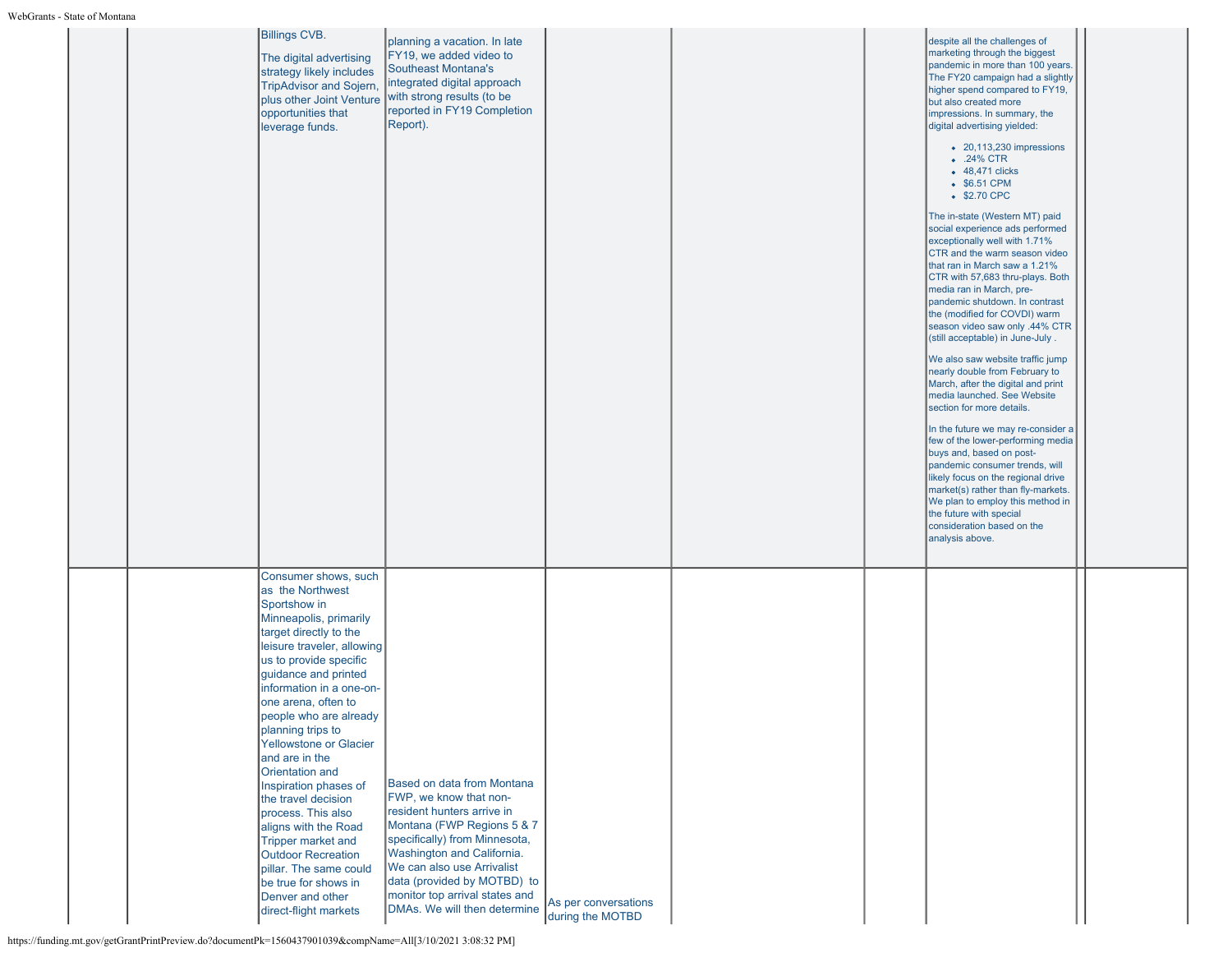| Consumer | <b>Travel/Trade Shows</b> | and/or regional shows<br>like those based in<br>Western Montana.<br><b>Travel tradeshows are</b><br>appointment-based<br>shows and target<br>international tour<br>operators. The Great<br><b>American West</b><br>Roundup International<br>Conference is only for<br>tour<br>operators/receptives<br>who focus on the five -<br>state region (MT, SD,<br>ND, WY and ID) and<br>offers an excellent<br>opportunity to develop<br>relationships with these<br>quality operators. The<br>Interntational Powwow,<br>attending in conjunction<br>with MOTBD, is a<br>bigger conference, yet<br>exposes the region to<br>lan even broader<br>audience, includiing<br>potential international<br>media. For both<br>international<br>conferences, building<br>relationships over time<br>and keeping Southeast<br>in front of these<br>operators is an on-<br>going process. Over the<br>past year, we have<br>noticed more interest in<br>routing from YNP to<br><b>TRNP</b> in North Dakota -<br>- with a perfect<br>transition through the<br>SEMT region.<br>Additionally,<br>conversations in May of<br>2019 about<br>astrotourism and<br><b>International Dark-Skies</b><br><b>Association sparked</b><br>great interest.<br>Stunning photography | domestic tradeshow(s)<br>according to top markets and<br>activities.<br>Additionally, we are taking<br>information about outdoor<br>adventures directly to the high<br>potential visitor (HPV) as<br>identified by the Destination<br>Analysts, Inc. study.<br>As mentioned in our narrative,<br>one of the aspects of our<br>target market is that they are<br>already considering a trip, or a<br>return trip, to Montana. We<br>travel to these shows to<br>provide orientation and<br>facilitation to those already<br>somewhat familiar with the<br>region.<br>Regarding international<br>shows/meetings, according to<br><b>ITRR's 2017 Nonresident</b><br>Visitation, Expenditures &<br>Economic Impacts study,<br><b>Oversees Visitors averaged</b><br>$\vert$ \$1,015 per trip with an<br>average stay of 5.82 days,<br>compared to \$635 total per trip<br>for an average of 5 days for<br>Domestic Visitors. Therefore,<br>aligning with the Montana<br>Travel Trade Office's focus on<br>Montana's opportunities UK, Germany and Australia<br>makes sense and has the<br>potential for a strong ROI. | monthly calls, shows<br>are notoriously difficult<br>to measure; however,<br>we strongly believe that<br>being present<br>contributes to<br>awareness and brand<br>lift for both travel trade<br>shows and leisure<br>travel shows.<br>Additionally, we can<br>measure success by<br>tracking attendence<br>and/or meeting<br>numbers (in the<br>appointment-style<br>shows such as Great<br><b>American West</b><br>Roundup), noting the<br>time spent interacting<br>one-on-one with the<br>tour operator, including<br>follow-up<br>communication. | These shows allow us to build<br>relationships and speak face-to-face<br>both with the potential traveling<br>public and tour operators who bring a<br>Inumber of international travelers to<br>our state each year. At these venues<br>we can ask the operator specific<br>questions about their clients' needs<br>or ask the traveler what interests<br>them (outdoor adventure, history,<br>Native American culture, dino trails,<br>dining/night life, etc.) and tailor our<br>responses to specifically and<br>accurately promote what Southeast<br>Montana offers that coincides with<br>their wants and needs. The tour<br>operators are always asking, "What<br>is new?" and by being present, we<br>can answer and increase interest<br>during personal dialogue. It is<br>important to note that these<br>international shows/meetings are<br>relationship-building opportunities --<br>it is not a one-and-done. | \$9,500.00 | Due to the COVID-19<br>pandemic, the Great<br><b>American West Roundup</b><br>and Northwest Sportshow in<br>Minneapolis, MN, were both<br>canceled (\$100<br>deposit/processing cost<br>paid). In the past we have<br>considered these shows<br>successful and will again<br>consider them in the future,<br>based on post-pandemic<br>consumer behaviors,<br>because they allow for face-<br>to-face interactions with a<br>qualifying audience.<br>These funds were rolled into<br>FY21. |  |
|----------|---------------------------|---------------------------------------------------------------------------------------------------------------------------------------------------------------------------------------------------------------------------------------------------------------------------------------------------------------------------------------------------------------------------------------------------------------------------------------------------------------------------------------------------------------------------------------------------------------------------------------------------------------------------------------------------------------------------------------------------------------------------------------------------------------------------------------------------------------------------------------------------------------------------------------------------------------------------------------------------------------------------------------------------------------------------------------------------------------------------------------------------------------------------------------------------------------------------------------------------------------------------------------------------|------------------------------------------------------------------------------------------------------------------------------------------------------------------------------------------------------------------------------------------------------------------------------------------------------------------------------------------------------------------------------------------------------------------------------------------------------------------------------------------------------------------------------------------------------------------------------------------------------------------------------------------------------------------------------------------------------------------------------------------------------------------------------------------------------------------------------------------------------------------------------------------------------------------------------------------------------------------------------------------------------------------------------------------------------------------------------------------------------------------|-------------------------------------------------------------------------------------------------------------------------------------------------------------------------------------------------------------------------------------------------------------------------------------------------------------------------------------------------------------------------------------------------------------------------------------------------------------------------------------------------------------------------------------------------------|-----------------------------------------------------------------------------------------------------------------------------------------------------------------------------------------------------------------------------------------------------------------------------------------------------------------------------------------------------------------------------------------------------------------------------------------------------------------------------------------------------------------------------------------------------------------------------------------------------------------------------------------------------------------------------------------------------------------------------------------------------------------------------------------------------------------------------------------------------------------------------------------------------------------------------|------------|--------------------------------------------------------------------------------------------------------------------------------------------------------------------------------------------------------------------------------------------------------------------------------------------------------------------------------------------------------------------------------------------------------------------------------------------------------------------------------------------|--|
|          |                           | and video is a key<br>element to the<br>inspirational piece of<br>the marketing funnel. In<br>FY18-19 we will<br>dedicated significant<br>funds to boost the Visit<br>Southeast Montana<br>photo library, seeking to                                                                                                                                                                                                                                                                                                                                                                                                                                                                                                                                                                                                                                                                                                                                                                                                                                                                                                                                                                                                                              |                                                                                                                                                                                                                                                                                                                                                                                                                                                                                                                                                                                                                                                                                                                                                                                                                                                                                                                                                                                                                                                                                                                  |                                                                                                                                                                                                                                                                                                                                                                                                                                                                                                                                                       |                                                                                                                                                                                                                                                                                                                                                                                                                                                                                                                                                                                                                                                                                                                                                                                                                                                                                                                             |            | Our in-region photo/video                                                                                                                                                                                                                                                                                                                                                                                                                                                                  |  |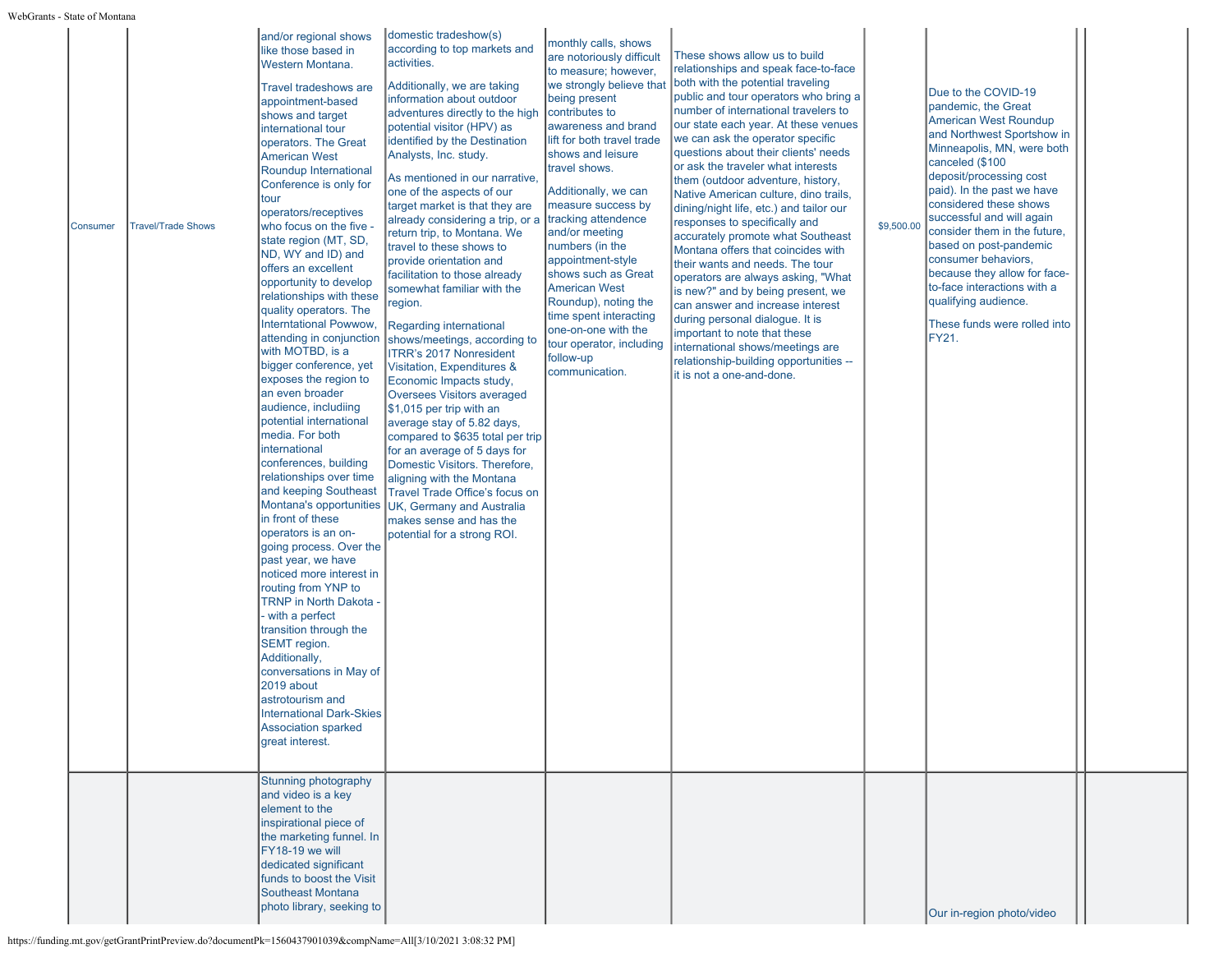| Consumer | Photo/Video Library | own photos for multiple<br>uses (i.e. advertising,<br>travel guide, travel<br>show booth, social<br>media, etc.) rather than<br>purchase for one-time<br>uses. That process<br>continues each year<br>Inspring still and video<br>images are integrated<br>into every aspect of<br><b>Visit Southeast</b><br>Montana's<br>comprehensive<br>marketing plan. For<br>example, an image may<br>be placed in print<br>advertising, digital<br>advertising, the travel<br>guide, the website and<br>in eblasts and blogs.<br>The same images may<br>be used during one-on-<br>one meetings to inspire<br>international operators<br>to work a location into a<br>tour itinerary or the<br>video will be used<br>across social media<br>platforms.<br>Additionally, we will<br>incorporate photo rights<br>into social influencers<br>agreements when and<br>where possible, thus<br>stretching those dollars.<br>We will continue to<br>shoot video and still<br>images, based on the<br>marketing 'wants and<br>needs' list. For<br>example, we will<br>actively seek<br>images/video to<br>promote to the<br>emerging astrotourism<br>market. | Fresh, inspirational imagery is<br>crucial to strong marketing<br>iniatives and provide the<br>Inspiration piece of the funnel.<br>Research conducted by Visit<br><b>SEMT staff at tradeshow</b><br>events, in visitor information<br>centers and other places has<br>shown that there is a need for<br>fresh, quality awe-inspiring<br>photots to promote the region.<br>Studies show that while<br>people only remember 10% of<br>things they hear and 20% of<br>what they have read, around<br>80% of people remember<br>things they see or do. And,<br>Simply Measured found that<br>there was not only a 46%<br>increase in content<br>engagement for brands but an distributed via paid<br>additionall 65% increase in<br>photo and video engagement. analytics.<br>For example, one of our new<br>tradeshow booth "skins"<br>shows an image of a man and<br>dog, pheasant hunting. Since<br>this change, we have received<br>far, far more questions about<br>upland bird hunting at that<br>show (Northwest Sportshow in<br>Minneapolis) than in the<br>previous year. While this is<br>"unofficial" research, the value<br>and message of imagry cannot<br>be disregarded. | We will measure this<br>method on a cost per<br>basis, with goal of<br>purchasing quality<br>images at or less than<br>\$500 (on average)<br>while maximizing the<br>budget. We can also<br>measure video<br>(completed and<br>promotions) via digital | In FY18-19, we greatly expanded the<br>Visit Southeast Montana image<br>library. Then, in FY19 the SEMT<br>Board crafted and approved a Photo<br>Library Usage Policy, and in March<br>2019 we launched a promotional<br>video based on the #OutHereMT<br>campaign.<br>In marketing and advertising, images<br>are king, with video is rapidly<br>becoming the king of kings. And,<br>Visit Southeast Montana must<br>continue to "feed the beast" with<br>new, fresh images and video, while<br>still maximizing the budget to<br>contineu building a robust and<br>diverse photo library.<br>Advertising is a multi-faceted beast<br>and a successful advertisimg<br>campaign works, in part, because of<br>strong and message-integrated<br>images/video. While most<br>photographs are simply part of brand<br>lift and new creative, some images,<br>particularly those shared via social<br>media, can be measure by analytics<br>las can those<br>on southeastmontana.com. However,<br>without stellar images, Visit<br>Southeast Montana's message would<br>be only words and thus, would<br>struggle to inspire. | \$15,000.00 | shoot (that was to be a JV<br>with Visit Glendive and Miles<br>City CVB) planned for mid-<br>June, was postponed and<br>then cancelled due to the<br>COVID-19 pandemic and the<br>remaining funds were rolled<br>into FY21. We also<br>conducted a Photo Call, with<br>the help of our agency,<br>Windfall. We secured rights<br>to 12 high resolution images,<br>including a stellar image of<br>the Miles City Bucking Horse<br>sale, that was to be the<br>cover of the 2020 Travel<br>Guide. Due to the COVID-19<br>pandemic, the Bucking<br>Horse Sale was cancelled<br>and we swapped that image,<br>just before deadline, for a<br>"spacious" image of<br><b>Medicine Rocks State Park</b><br>(to showcase the amazing<br>wide open spaces in the<br>SEMT region).<br>We met our goal of \$500 or<br>less per image with 12<br>images averaging \$481<br>each. By meeting our<br>metrics while adding quality<br>images to the photo library,<br>we do consider this method<br>successful and will again<br>employ a combination of<br>photo call, photo shoot and<br>video development.<br>The balance of the budget<br>was retained and rolled into<br>FY21.<br>The Visit Southeast Montana |  |
|----------|---------------------|-------------------------------------------------------------------------------------------------------------------------------------------------------------------------------------------------------------------------------------------------------------------------------------------------------------------------------------------------------------------------------------------------------------------------------------------------------------------------------------------------------------------------------------------------------------------------------------------------------------------------------------------------------------------------------------------------------------------------------------------------------------------------------------------------------------------------------------------------------------------------------------------------------------------------------------------------------------------------------------------------------------------------------------------------------------------------------------------------------------------------------------------|-------------------------------------------------------------------------------------------------------------------------------------------------------------------------------------------------------------------------------------------------------------------------------------------------------------------------------------------------------------------------------------------------------------------------------------------------------------------------------------------------------------------------------------------------------------------------------------------------------------------------------------------------------------------------------------------------------------------------------------------------------------------------------------------------------------------------------------------------------------------------------------------------------------------------------------------------------------------------------------------------------------------------------------------------------------------------------------------------------------------------------------------------------------------------------------|--------------------------------------------------------------------------------------------------------------------------------------------------------------------------------------------------------------------------------------------------------|---------------------------------------------------------------------------------------------------------------------------------------------------------------------------------------------------------------------------------------------------------------------------------------------------------------------------------------------------------------------------------------------------------------------------------------------------------------------------------------------------------------------------------------------------------------------------------------------------------------------------------------------------------------------------------------------------------------------------------------------------------------------------------------------------------------------------------------------------------------------------------------------------------------------------------------------------------------------------------------------------------------------------------------------------------------------------------------------------------------------------|-------------|------------------------------------------------------------------------------------------------------------------------------------------------------------------------------------------------------------------------------------------------------------------------------------------------------------------------------------------------------------------------------------------------------------------------------------------------------------------------------------------------------------------------------------------------------------------------------------------------------------------------------------------------------------------------------------------------------------------------------------------------------------------------------------------------------------------------------------------------------------------------------------------------------------------------------------------------------------------------------------------------------------------------------------------------------------------------------------------------------------------------------------------------------------------------------------------------------|--|
|          |                     |                                                                                                                                                                                                                                                                                                                                                                                                                                                                                                                                                                                                                                                                                                                                                                                                                                                                                                                                                                                                                                                                                                                                           |                                                                                                                                                                                                                                                                                                                                                                                                                                                                                                                                                                                                                                                                                                                                                                                                                                                                                                                                                                                                                                                                                                                                                                                     |                                                                                                                                                                                                                                                        |                                                                                                                                                                                                                                                                                                                                                                                                                                                                                                                                                                                                                                                                                                                                                                                                                                                                                                                                                                                                                                                                                                                           |             | website,<br>www.southeastmontana.com<br>is the heart of the marketing<br>plan. The site (see attached<br>for screen shot & brief)<br>provides information and<br>resources for potential<br>visitors and tourists looking<br>for information on the region.<br>We inspire through photos,                                                                                                                                                                                                                                                                                                                                                                                                                                                                                                                                                                                                                                                                                                                                                                                                                                                                                                            |  |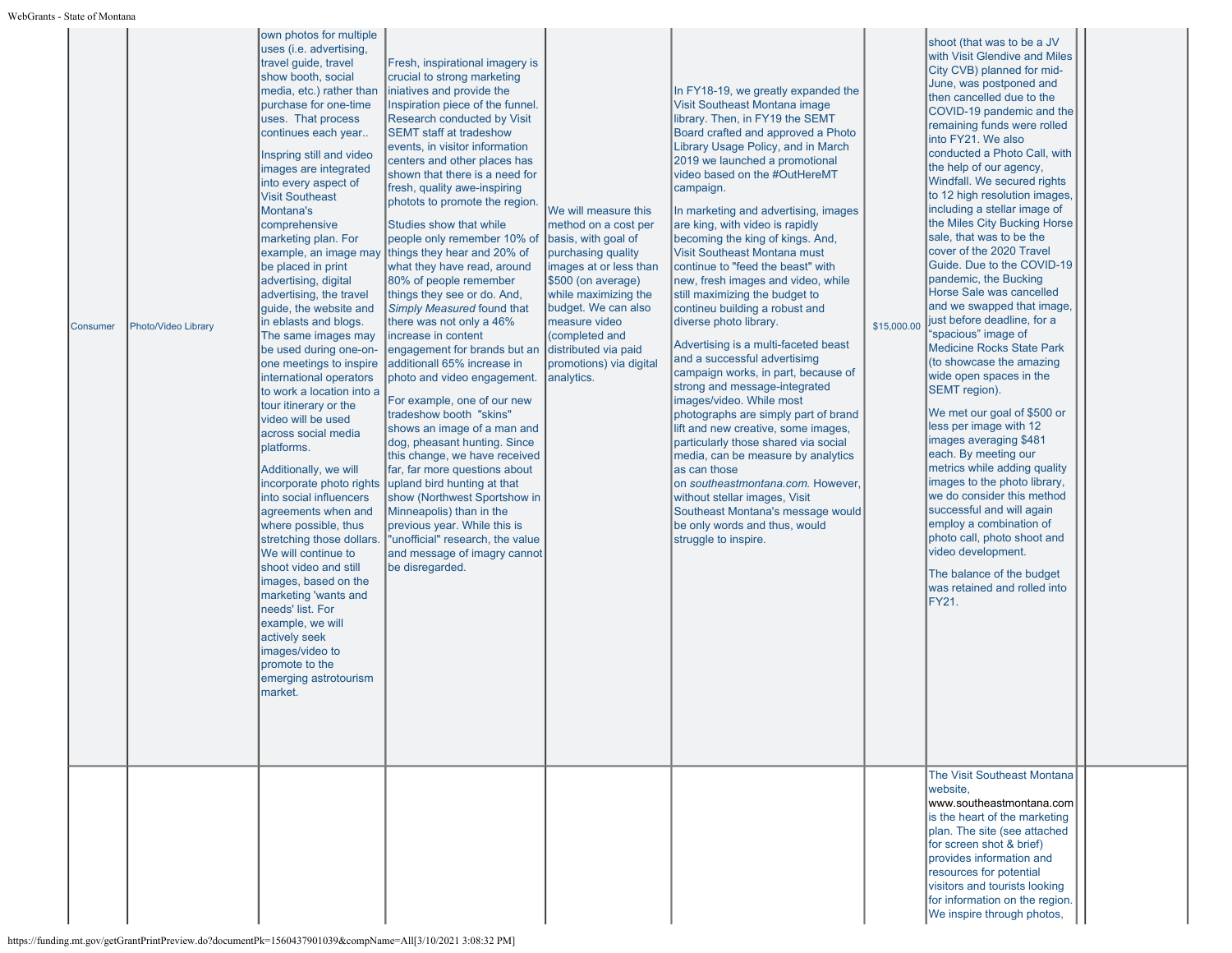| rants - State of Montana |                                         |                                                                                                                                                                                                                                                                                                                                                                                                                                                                                                                                                                                                                                                    |                                                                                                                                                                                                                                                                                                                                                                                                                                                                                                                                                                                                                             |                                                                                                                                                                                |                                                                                                                                                  |             |                                                                                                                                                                                                                                                                                                                                                                                                                                                                                                                                                                                                                                                                                                                                                                                                                                                                                                                                                                                                                                                                                                                                                                                                                                                                                                                                                                                                         |                            |
|--------------------------|-----------------------------------------|----------------------------------------------------------------------------------------------------------------------------------------------------------------------------------------------------------------------------------------------------------------------------------------------------------------------------------------------------------------------------------------------------------------------------------------------------------------------------------------------------------------------------------------------------------------------------------------------------------------------------------------------------|-----------------------------------------------------------------------------------------------------------------------------------------------------------------------------------------------------------------------------------------------------------------------------------------------------------------------------------------------------------------------------------------------------------------------------------------------------------------------------------------------------------------------------------------------------------------------------------------------------------------------------|--------------------------------------------------------------------------------------------------------------------------------------------------------------------------------|--------------------------------------------------------------------------------------------------------------------------------------------------|-------------|---------------------------------------------------------------------------------------------------------------------------------------------------------------------------------------------------------------------------------------------------------------------------------------------------------------------------------------------------------------------------------------------------------------------------------------------------------------------------------------------------------------------------------------------------------------------------------------------------------------------------------------------------------------------------------------------------------------------------------------------------------------------------------------------------------------------------------------------------------------------------------------------------------------------------------------------------------------------------------------------------------------------------------------------------------------------------------------------------------------------------------------------------------------------------------------------------------------------------------------------------------------------------------------------------------------------------------------------------------------------------------------------------------|----------------------------|
| Consumer                 | Website/Internet<br>Development/Updates | In FY18, we opted to<br>move the Visit<br>Southeast Montana<br>website away from the<br><b>MOTBD</b> website<br>umbrella to allow for<br>more control and<br>creativity. While still<br>maintaining the<br>Montana brand, the<br>new SEMT website<br>aligns with the Visit<br>Southeast Montana<br>brand and creative. In<br><b>FY19 Visit Southeast</b><br>Montant expanded and<br>enhanced the website,<br>including newly-<br>developed itineraries,<br>blog and video.<br>was noted as #5 in<br>strategy has<br>demonstrated inital<br>success.<br>A website is amazingly<br>dynamic and this<br>strategy includes<br>continuous optimization, | Research has shown that the<br>most commonly used source<br>for travel planning is online<br>research using DMO websites<br>and other online sources.<br>According to TrekkSoft.com's<br>Travel Trend Report 2018,<br>82% of tour and activity<br>bookings processed by<br>TrekkSoft take place on a<br>company's website or mobile<br>app, with 64% being<br>In March 2019, the blog researched and booked by<br>women (with 64% being age<br>page visits, so the infant 34 or younger). Additionally,<br>AARP's 2017 Travel Trends<br>Report, notes that 41% of<br>Boomers will book at the<br>airline/hotel/car website. | Success will be<br>measured based on<br>increases in key web<br>analytics.Our overall<br>goal is a 35% increase<br>in website visitors and<br>page views. from FY19<br>to FY20 | A vibrant, fresh website is simple<br>crucial in today's environment. To be<br>without is suspect and, frankly, likely<br>considered "not real." | \$26,000.00 | video and links to Visit<br>Southeast Montana's social<br>media pages. Other sections<br>of the website provide<br>• Listings for lodging,<br>dining and attraction<br>• Downloadable<br>itineraries and<br>thematic maps<br>• Links to request a<br>free travel guide or e-<br>newsletter<br>• Blog with 2-4 new<br>posts/month<br>In FY20, we:<br>• Continued general<br>build-out with new<br>photos, video and<br>other content,<br>including a new slider<br>on the home page<br>• Expanded &<br>categorized the blog<br>$(stated 2/2018) -$<br>posted 39 blogs in<br><b>FY20</b><br>• Adjusted state<br>business listings to<br>allow for internal<br>editing<br>• Added Instagram<br>feed to bottom of<br>home page to<br>increase social media<br>presence<br>• Ongoing SEO and<br>maintenance<br>Our overall goal was a 35%<br>increase from FY19 to FY20<br>With total visitors at 94,262<br>and page views at 213,777,<br>we realized an 8% increase<br>in visitors and a 43%<br>increase in page views. The<br>graph on the attached<br>document demonstrates that<br>both visitation and page<br>views hit the high point in<br>March - despite the fact that<br>we paused/pulled the warm<br>season advertising when the<br>COVID-19 national<br>shutdown happened. This<br>graph easily illustrates that<br>the warm season campaign,<br>which launched March 1,<br>truly works to drive | Homepage<br>Screenshot.PNG |
|                          |                                         | plus SEO and SEM to<br>assist with organic<br>searches and<br>placement.                                                                                                                                                                                                                                                                                                                                                                                                                                                                                                                                                                           |                                                                                                                                                                                                                                                                                                                                                                                                                                                                                                                                                                                                                             |                                                                                                                                                                                |                                                                                                                                                  |             | consumers to the Visit<br>Southeast Montana website.<br>In addition, Visit Southeast<br>Montana purchased the                                                                                                                                                                                                                                                                                                                                                                                                                                                                                                                                                                                                                                                                                                                                                                                                                                                                                                                                                                                                                                                                                                                                                                                                                                                                                           |                            |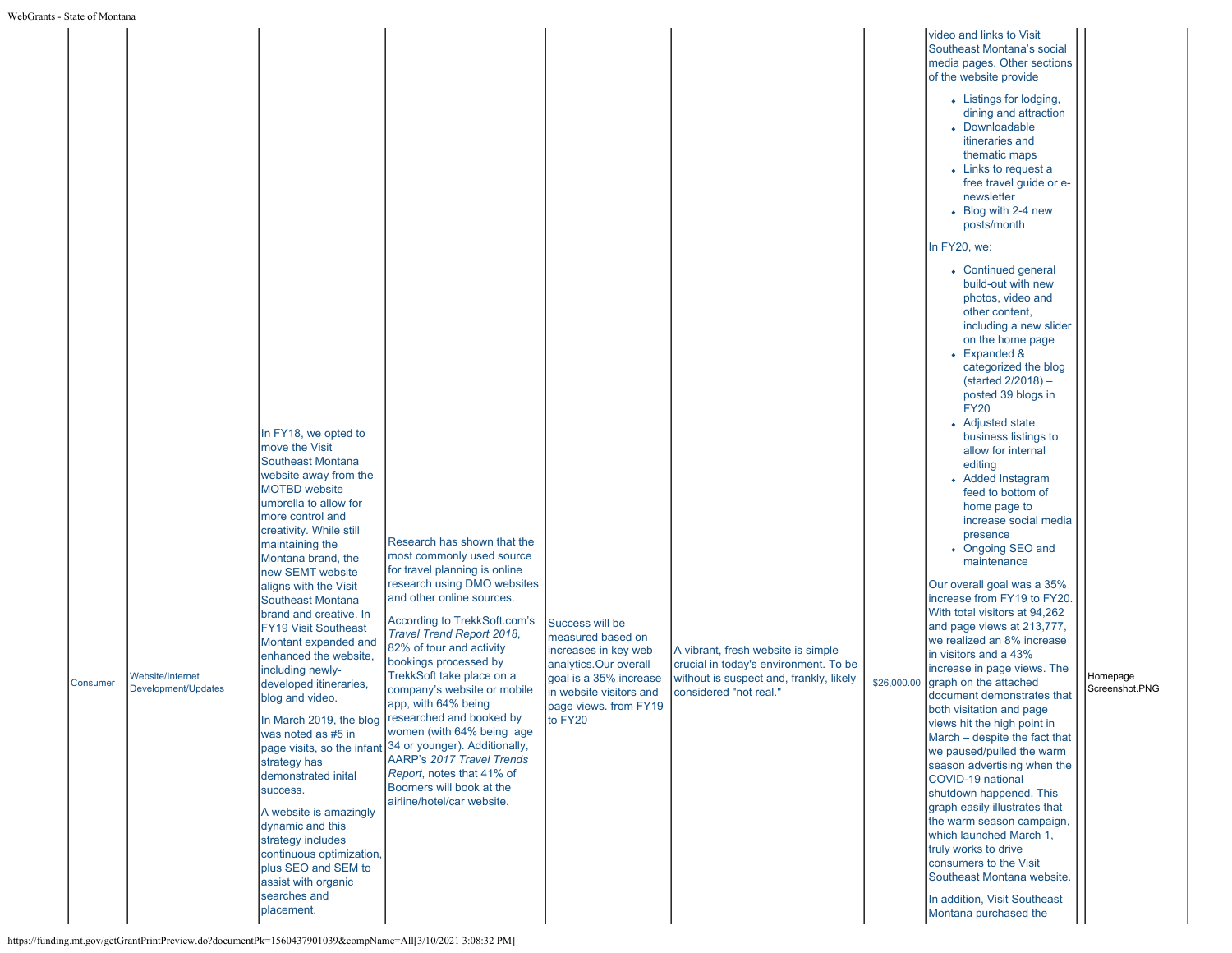|--|

| s - State of Montana |  |  |                                                                                                                                                                                                                                                                                                                                                                                                                                                                                                                                                                                                                                                                                                                                                                                                                                                                                                                                                                                                                    |  |
|----------------------|--|--|--------------------------------------------------------------------------------------------------------------------------------------------------------------------------------------------------------------------------------------------------------------------------------------------------------------------------------------------------------------------------------------------------------------------------------------------------------------------------------------------------------------------------------------------------------------------------------------------------------------------------------------------------------------------------------------------------------------------------------------------------------------------------------------------------------------------------------------------------------------------------------------------------------------------------------------------------------------------------------------------------------------------|--|
|                      |  |  | "easternmontana.com"<br>domain, which drove 568<br>direct clicks and will now<br>traffic organically for a low<br>annual cost.<br>Based on the Top States of<br>origin analytics, we be sure<br>to include IL, Western MT<br>and possibly NJ/NY in the<br>FY21 target markets<br>[although we do suspect that<br>the NY/NJ traffic was<br>pandemic-induced]. Search<br>word analytics supports "free<br>travel guide" and "hunting in<br>Montana" drive website<br>traffic and users are always<br>looking for "Things to Do."<br>We will continue to use<br>these key words with online<br>content.<br>We met our goal of a 35%<br>increase, despite the<br>national pandemic shutdown<br>and pause-and-pivot of our<br>warm season campaign. We<br>consider the website<br>development and<br>optimization marketing<br>segments to be successful<br>and will continue to expand<br>on this every-growing and<br>powerful marketing tool.<br>See attachment (4) below for<br>a detailed report and bar<br>graph. |  |
|                      |  |  | In FY20 we sent at least one<br>consumer e-<br>newsletter/month and a<br>weekly news blast to our<br>regional tourism partners. All<br>newsletter content is<br>conceptualized, crafted and<br>compiled by Visit Southeast<br>Montana marketing staff and<br>also utilizes the photos and<br>video purchased or created<br>using the Photo/Video<br>marketing method and/or<br>during regional travels.<br>The Consumer e-newsletter:<br>• 19 newsletters<br>• Each reached<br>audience of 18,437<br>• Open rate: 13.9%<br>• CTR: .78%                                                                                                                                                                                                                                                                                                                                                                                                                                                                             |  |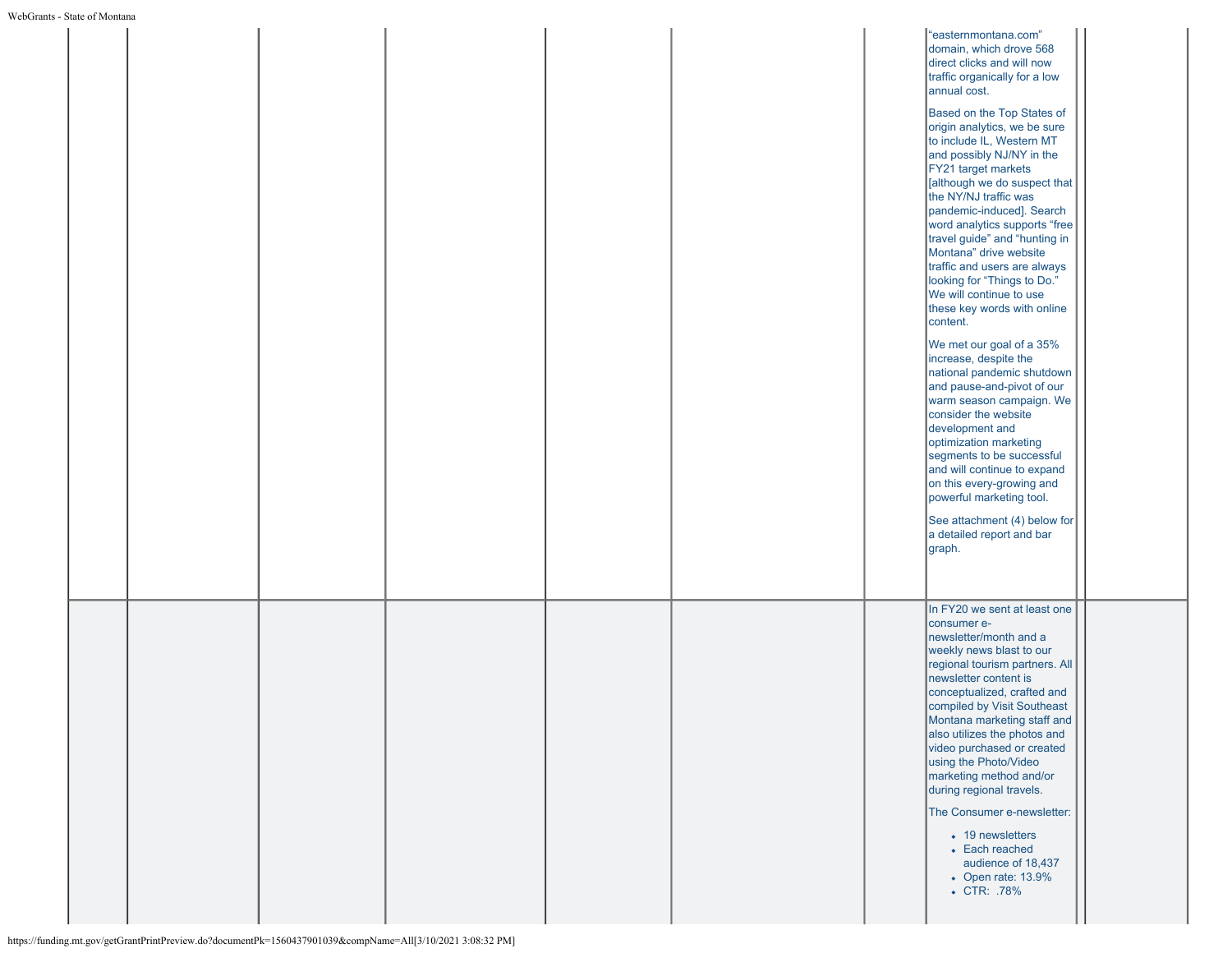|  | Consumer | Electronic Adv - Newsletter,<br>E-blast | Consumer-facing E-<br>newsletters will be sent<br>out frequently (typically<br>monthly or twice-<br>monthly, depending on<br>season) to inform those<br>in our consumer<br>database of interesting<br>tourist attractions in<br>SEMT, as well as<br>upcoming events. This<br>keeps blog content<br>fresh and relevant. This<br>strategy will be used in<br>conjunction with social<br>media, blog, news<br>releases and hallmark<br>event promotion. | Research shows that online<br>research is the number one<br>way visitors plan future<br>vacations. Our E-Blasts use<br>this media to inspire and guide<br>potential visitors to relevant<br>areas of our website where<br>they can be inspired to visit<br>Southeast Montana and<br>research information for<br>planning their trip.<br>It has been proven that email<br>marketing is the king of the<br>marketing kingdom with a<br>4,400% ROI and \$4 4 for<br>every \$1 spent, as noted on<br>CampaignMonitor.com. | Success will be<br>measured by CTR with<br>an FY20 goal of 17%.<br>The email campaign<br>also provides brand lift<br>in the consumer world. | Email is a convenient medium to help<br>inform our database of upcoming<br>events which are time sensitive.<br>Additionally, we will incorporate<br>newly-acquired photos into this<br>method and tie it to social media<br>campaigns.<br>Additionally, while we do grow the<br>database organically, in the past Visit<br>Southeast Montana has gain leads<br>(email addresses) via print<br>advertising purchases (i.e.<br>Yellowstone Journal). Using this<br>method, we essentially re-target<br>those planning a trip to YNP with<br>inspiration and information about the<br>Southeast Montana region. | \$2,100.00 | Partners, called News You<br>Can Use:<br>• 94 e-blast sent<br>• Each reached 1,358<br>partners<br>• Open rate: 12.3%<br>• CTR: .67%<br>While our goal of a 17%<br>CTR rate was not met, we<br>still consider this method a<br>success because:<br>Our tourism partners<br>$\left( \begin{matrix} 1 \end{matrix} \right)$<br>frequently apply for grants<br>listed in the tourism partner<br>newsletter or attend a<br>workshop that we promote<br>via e-blast. Visit Southeast<br>Montana provided 11 letters<br>of support in FY20 and 18<br>letters of support in FY19<br>(which included additional<br>grant opportunities via the<br>Eastern Montana Tourism<br>Initiative).<br>News You Can Use is<br>2)<br>also the primary method for<br>informing tourism partners of<br><b>Visit Southeast Montana's</b><br>marketing workshops. We<br>had 34 attendees in FY20<br>(see Outreach).<br>For each consumer e-<br>3)<br>newsletter sent, 2,563<br>consumers opened the<br>content with 144 consumers<br>clicking thru to the full<br>content. That happened 19<br>times.<br>E-mail newsletters are<br>4)<br>inexpensive way to reach<br>our target audience, as all<br>recipients have expressed<br>interest in the Southeast<br>Montana region.<br>In the future, we will use this<br>method but also work to<br>"scrape" the email lists to be<br>more efficient, eliminating<br>addresses are show no<br>interest, while adding more<br>contacts via lead list<br>purchases and other<br>methods. | June Consumer<br>Email.zip |
|--|----------|-----------------------------------------|------------------------------------------------------------------------------------------------------------------------------------------------------------------------------------------------------------------------------------------------------------------------------------------------------------------------------------------------------------------------------------------------------------------------------------------------------|-----------------------------------------------------------------------------------------------------------------------------------------------------------------------------------------------------------------------------------------------------------------------------------------------------------------------------------------------------------------------------------------------------------------------------------------------------------------------------------------------------------------------|---------------------------------------------------------------------------------------------------------------------------------------------|--------------------------------------------------------------------------------------------------------------------------------------------------------------------------------------------------------------------------------------------------------------------------------------------------------------------------------------------------------------------------------------------------------------------------------------------------------------------------------------------------------------------------------------------------------------------------------------------------------------|------------|-----------------------------------------------------------------------------------------------------------------------------------------------------------------------------------------------------------------------------------------------------------------------------------------------------------------------------------------------------------------------------------------------------------------------------------------------------------------------------------------------------------------------------------------------------------------------------------------------------------------------------------------------------------------------------------------------------------------------------------------------------------------------------------------------------------------------------------------------------------------------------------------------------------------------------------------------------------------------------------------------------------------------------------------------------------------------------------------------------------------------------------------------------------------------------------------------------------------------------------------------------------------------------------------------------------------------------------------------------------------------------------------------------------------------------------------------------------------------------------------------------------|----------------------------|
|--|----------|-----------------------------------------|------------------------------------------------------------------------------------------------------------------------------------------------------------------------------------------------------------------------------------------------------------------------------------------------------------------------------------------------------------------------------------------------------------------------------------------------------|-----------------------------------------------------------------------------------------------------------------------------------------------------------------------------------------------------------------------------------------------------------------------------------------------------------------------------------------------------------------------------------------------------------------------------------------------------------------------------------------------------------------------|---------------------------------------------------------------------------------------------------------------------------------------------|--------------------------------------------------------------------------------------------------------------------------------------------------------------------------------------------------------------------------------------------------------------------------------------------------------------------------------------------------------------------------------------------------------------------------------------------------------------------------------------------------------------------------------------------------------------------------------------------------------------|------------|-----------------------------------------------------------------------------------------------------------------------------------------------------------------------------------------------------------------------------------------------------------------------------------------------------------------------------------------------------------------------------------------------------------------------------------------------------------------------------------------------------------------------------------------------------------------------------------------------------------------------------------------------------------------------------------------------------------------------------------------------------------------------------------------------------------------------------------------------------------------------------------------------------------------------------------------------------------------------------------------------------------------------------------------------------------------------------------------------------------------------------------------------------------------------------------------------------------------------------------------------------------------------------------------------------------------------------------------------------------------------------------------------------------------------------------------------------------------------------------------------------------|----------------------------|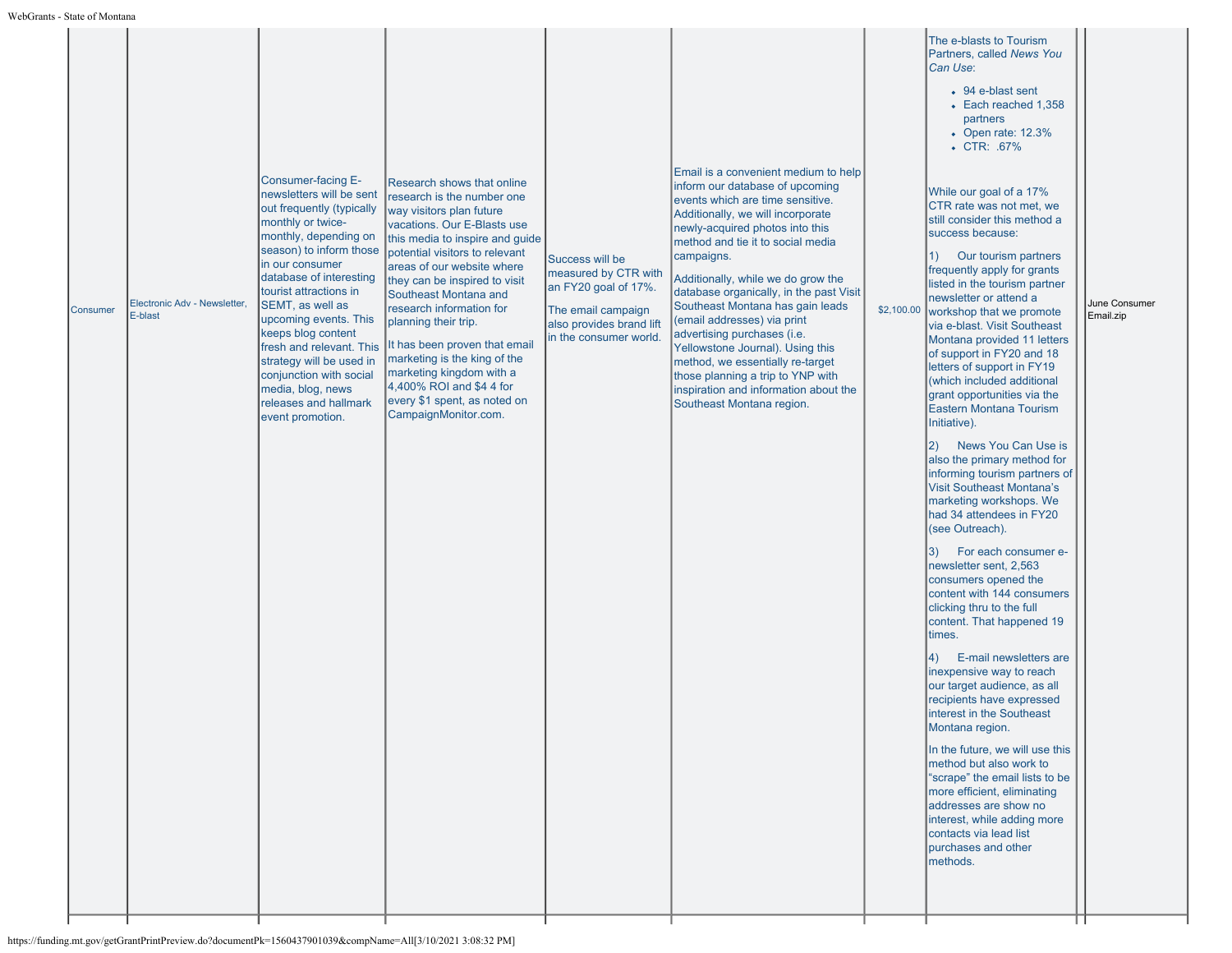| Consumer | <b>Printed Material</b> | This line item provides<br>for funds to produce<br>targeted print pieces<br>promoting more specific<br>aspects of Visit<br>Southeast Montana (as<br>noted on page 13 of the<br>attached FY19<br>Marketing Plan). These<br>print pieces may<br>include, but are not<br>limited to, rodeo<br>calendars of events for<br>cowboy-related events,<br>hunting and fishing<br>information and<br>targeted itineraries that<br>include SEMT but<br>encompass a broader<br>region (i.e. travel<br>to/from YNP or travel<br>between National Parks<br>and Monuments).<br>Additionally, these<br>items could include<br>cooperative efforts with<br>intra- and inter-region<br>organizations. The<br>budget also shipping<br>and costs for the FY20<br>travel guide. | Print remains a viable and<br>important piece of tourism<br>marketing, most espeically the<br><b>Orientation and Facilitation</b><br>part of the funnel. Consider<br>that:<br>• Brochures, maps and travel<br>guides are the #1 in-market<br>influence. (Bentley<br>University)<br>65% of tourists used<br>brochure display racks<br>during travel.<br>(BrochureManagement)<br>65% of tourists plan to<br>purchase tickets and<br>merchandises after picking<br>up a brochure. (Bentley<br>University)<br>Additionally, our own research<br>conducted at travel trade<br>shows and other events has<br>shown that small, targeted<br>pieces grab attention. For<br>example, we gave away ~<br>1,500 thematic maps over 2<br>days at the Northwest<br>Sportshow in Minneapolis --<br>potential visitors were very<br>interested in the region-<br>specific scenic map. By<br>producing smaller pieces with<br>more specific information that<br>meets the needs or wants of<br>the reader, they will be more<br>inspired to take action. | This method will be<br>consider successful if<br>we print and distribute<br>all the niche print<br>products to consumers<br>and/or distribution sites<br>For the travel guide, the<br>method is successful if<br>we move the travel<br>quides to desired<br>locations with the set<br>budget. We will track<br>number of printed<br>pieces produced and<br>distributed in FY20. | Supplementary printed materials will<br>compliment and work in conjunction<br>with the expanding Visit Southeast<br>Montana website. Or, we may opt to<br>create and print niche pubs for ultra-<br>targeted audiences (i.e. emerging<br>market of astrotourism). | \$9,000.00 | In FY20 we used these<br>funds to ship the annual Visit<br><b>Southeast Montana Travel</b><br>Guide from the printer to<br>various locations (Certified<br>Folder, Corporate Cost<br>Control). We consider this a<br>successful marketing<br>method because we<br>achieved our goal:<br>efficiently move the travel<br>guides to the contractors<br>that will distribute them<br>according to our instructions<br>(rack distribution, individual<br>fulfillment or bulk shipping to<br>tourism partners), all within<br>the designated budget. We<br>will continue to employ this<br>method in the future.<br>In addition, we used this<br>marketing method to print<br>thematic maps for niche<br>markets. The Trail to the<br>Little Bighorn (a project<br>launched by the City of<br>Forsyth) is specific to history<br>buffs and Salute to Military<br>maps were designed for<br>military veterans and<br>personnel.<br>We printed 1,500 Trail to the<br>Little Bighorn maps and sent<br>1,000 to Forsyth. The<br>remainder are distributed via<br>regional VICs, trade shows,<br>presentations, special<br>requests, fams and the like.<br>In addition, we printed 3,000<br>Salute to Military maps<br>which were designed and<br>created to support Visit<br>Billings, who hosted the<br><b>Marine Corps League</b><br>Convention. More than 500<br>were distributed via the MCL<br>Convention. The balance<br>was distributed to tourism<br>partners, including regional<br>chambers and VICs.<br>Both maps - along with<br>other options – are also<br>available on<br>southeastmontana.com for<br>download.<br>We consider this method a<br>success because the printed<br>niche products were<br>distributed to consumers<br>and/or tourism partners as<br>designated. We will continue |
|----------|-------------------------|-----------------------------------------------------------------------------------------------------------------------------------------------------------------------------------------------------------------------------------------------------------------------------------------------------------------------------------------------------------------------------------------------------------------------------------------------------------------------------------------------------------------------------------------------------------------------------------------------------------------------------------------------------------------------------------------------------------------------------------------------------------|-----------------------------------------------------------------------------------------------------------------------------------------------------------------------------------------------------------------------------------------------------------------------------------------------------------------------------------------------------------------------------------------------------------------------------------------------------------------------------------------------------------------------------------------------------------------------------------------------------------------------------------------------------------------------------------------------------------------------------------------------------------------------------------------------------------------------------------------------------------------------------------------------------------------------------------------------------------------------------------------------------------------------------------------|---------------------------------------------------------------------------------------------------------------------------------------------------------------------------------------------------------------------------------------------------------------------------------------------------------------------------------------------------------------------------------|-------------------------------------------------------------------------------------------------------------------------------------------------------------------------------------------------------------------------------------------------------------------|------------|---------------------------------------------------------------------------------------------------------------------------------------------------------------------------------------------------------------------------------------------------------------------------------------------------------------------------------------------------------------------------------------------------------------------------------------------------------------------------------------------------------------------------------------------------------------------------------------------------------------------------------------------------------------------------------------------------------------------------------------------------------------------------------------------------------------------------------------------------------------------------------------------------------------------------------------------------------------------------------------------------------------------------------------------------------------------------------------------------------------------------------------------------------------------------------------------------------------------------------------------------------------------------------------------------------------------------------------------------------------------------------------------------------------------------------------------------------------------------------------------------------------------------------------------------------------------------------------------------------------------------------------------------------------------------------------------------------------------------------------------------------------------------------------------------|
|----------|-------------------------|-----------------------------------------------------------------------------------------------------------------------------------------------------------------------------------------------------------------------------------------------------------------------------------------------------------------------------------------------------------------------------------------------------------------------------------------------------------------------------------------------------------------------------------------------------------------------------------------------------------------------------------------------------------------------------------------------------------------------------------------------------------|-----------------------------------------------------------------------------------------------------------------------------------------------------------------------------------------------------------------------------------------------------------------------------------------------------------------------------------------------------------------------------------------------------------------------------------------------------------------------------------------------------------------------------------------------------------------------------------------------------------------------------------------------------------------------------------------------------------------------------------------------------------------------------------------------------------------------------------------------------------------------------------------------------------------------------------------------------------------------------------------------------------------------------------------|---------------------------------------------------------------------------------------------------------------------------------------------------------------------------------------------------------------------------------------------------------------------------------------------------------------------------------------------------------------------------------|-------------------------------------------------------------------------------------------------------------------------------------------------------------------------------------------------------------------------------------------------------------------|------------|---------------------------------------------------------------------------------------------------------------------------------------------------------------------------------------------------------------------------------------------------------------------------------------------------------------------------------------------------------------------------------------------------------------------------------------------------------------------------------------------------------------------------------------------------------------------------------------------------------------------------------------------------------------------------------------------------------------------------------------------------------------------------------------------------------------------------------------------------------------------------------------------------------------------------------------------------------------------------------------------------------------------------------------------------------------------------------------------------------------------------------------------------------------------------------------------------------------------------------------------------------------------------------------------------------------------------------------------------------------------------------------------------------------------------------------------------------------------------------------------------------------------------------------------------------------------------------------------------------------------------------------------------------------------------------------------------------------------------------------------------------------------------------------------------|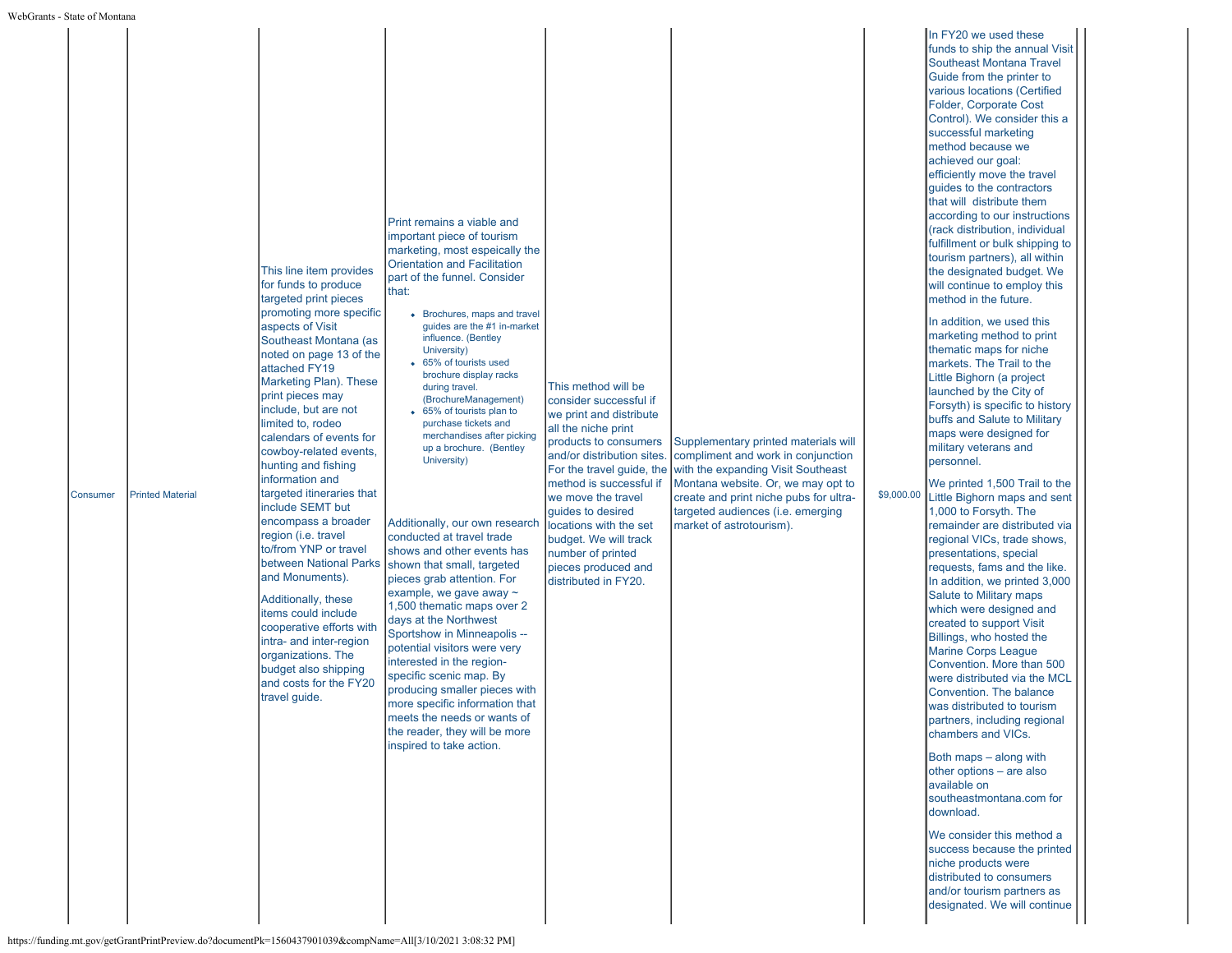|                      |                              |                                                                                                                                                                                                                                                                                                                                                                                                                                                                                                         |                                                                                                                                                                                                                                         |                                                                                                                                                                                                                                                                                                                                                                                                                |                                                                                                                                                                                                                                                                                                              |             | to employ this method in the<br>future.                                                                                                                                                                                                                                                                                                                                                                                                                                                                                                                                                                                                                                                                                                                                                                                                      |  |
|----------------------|------------------------------|---------------------------------------------------------------------------------------------------------------------------------------------------------------------------------------------------------------------------------------------------------------------------------------------------------------------------------------------------------------------------------------------------------------------------------------------------------------------------------------------------------|-----------------------------------------------------------------------------------------------------------------------------------------------------------------------------------------------------------------------------------------|----------------------------------------------------------------------------------------------------------------------------------------------------------------------------------------------------------------------------------------------------------------------------------------------------------------------------------------------------------------------------------------------------------------|--------------------------------------------------------------------------------------------------------------------------------------------------------------------------------------------------------------------------------------------------------------------------------------------------------------|-------------|----------------------------------------------------------------------------------------------------------------------------------------------------------------------------------------------------------------------------------------------------------------------------------------------------------------------------------------------------------------------------------------------------------------------------------------------------------------------------------------------------------------------------------------------------------------------------------------------------------------------------------------------------------------------------------------------------------------------------------------------------------------------------------------------------------------------------------------------|--|
| <b>Consumer</b>      | <b>Ad Agency Services</b>    | <b>Visit Southeast Montana</b><br>communicates desires and<br>outcomes to the Agency of<br>Record; they meet annual to<br>strategize the media plan<br>with the Visit Southeast<br>Montana marketing<br>manager bringing in-depth<br>regional knowledge to the<br>table, coupled with<br>marketing skills, which are<br>complimented by the<br>Agency's team of experts.<br>For example, the Agency<br>likely has more buying<br>power than an individual<br>organization in relation to<br>media buys. | ROI is a key component in<br>measurement. The return on<br>investment for an Agency is<br>revealed by how much they save in<br>media buying while simultaneously<br>creating and implementing a strong<br>and effective marketing plan. | We will measure sucdess<br>based on the completion of<br>contracted work by the<br>Agency. In addition, we will<br>consider the media plan<br>savings equaling or<br>exceeding Agency fees. For<br>example, if the Agency is<br>paid \$60,000 for creative<br>and media services, and<br><b>Visit Southeast Montana's</b><br>media buy savings equals<br>or exceeds \$60,000 then<br>the method is successful. | The Agency of Record performs creative<br>and professional marketing duties in tandem<br>with, and as directed by, the Visit Southeast<br>Montana marketing manager. Their<br>professional expertise is intended to operate<br>in full collaboration, functioning as one team<br>to promote the destination. | \$60,000.00 | In FY20, Visit Southeast<br>Montana embarked on its<br>third year with Windfall, Inc.<br>as its Agency of Record.<br><b>Windfall provides:</b><br>• Project management<br>• Creative and design<br>services<br>• Website services<br>(see Website<br>section),<br>• Media buying and<br>placement services<br>• Other services, such<br>as photo call<br>assistance, as<br>requested<br>As an Agency of Record for<br>several tourism<br>organizations, Windfall has<br>strong media-buying power<br>and passes those savings<br>on to clients like Visit<br>Southeast Montana. We<br>realized media buying<br>savings of more than three<br>times the amount paid to our<br>AOR for all the above<br>services in FY20. Based on<br>this metric, we consider this<br>a successful method and will<br>continue to employ it in the<br>future. |  |
| Consumer             | <b>Multi-Media Marketing</b> | Thiis is simply a placeholder<br>to be provided if/when the<br>method is implemented.                                                                                                                                                                                                                                                                                                                                                                                                                   | Thiis is simply a placeholder - to be<br>provided if/when the method is<br>mplemented.                                                                                                                                                  | Thiis is simply a placeholde<br>to be provided if/when the<br>method is implemented.                                                                                                                                                                                                                                                                                                                           | In today's marketing world, a multi-channel<br>approach frequently produces strong<br>results. This is a placeholder for a multi-<br>media opportunity.                                                                                                                                                      | \$100.00    | These funds were a<br>placeholder, not spent in<br>FY20 and rolled into FY21.<br>We do consider a<br>placeholder a successful<br>marketing method because it<br>allows for flexibility and we<br>will likely use this method in<br>the future. The COVID-19<br>pandemic was not a factor in<br>this method.                                                                                                                                                                                                                                                                                                                                                                                                                                                                                                                                  |  |
| Marketing<br>Support | <b>Research</b>              | This line is simply a<br>placeholder for potential<br>research project(s),<br>particularly one in<br>conjunction with a CVB<br>or another region.                                                                                                                                                                                                                                                                                                                                                       | Research always makes a<br>marketing segment more<br>valuable.                                                                                                                                                                          | To be determine<br>if/when a research<br>project is embarked<br>upon.                                                                                                                                                                                                                                                                                                                                          | This is simply a placeholder.<br>Rationale will be provided if the<br>segment is employed.                                                                                                                                                                                                                   | \$100.00    | These funds were a<br>placeholder, not spent in<br>FY20 and rolled into FY21.<br>We do consider a<br>placeholder a successful<br>marketing method because it<br>allows for flexibility and we<br>will likely use this method in<br>the future. The COVID-19                                                                                                                                                                                                                                                                                                                                                                                                                                                                                                                                                                                  |  |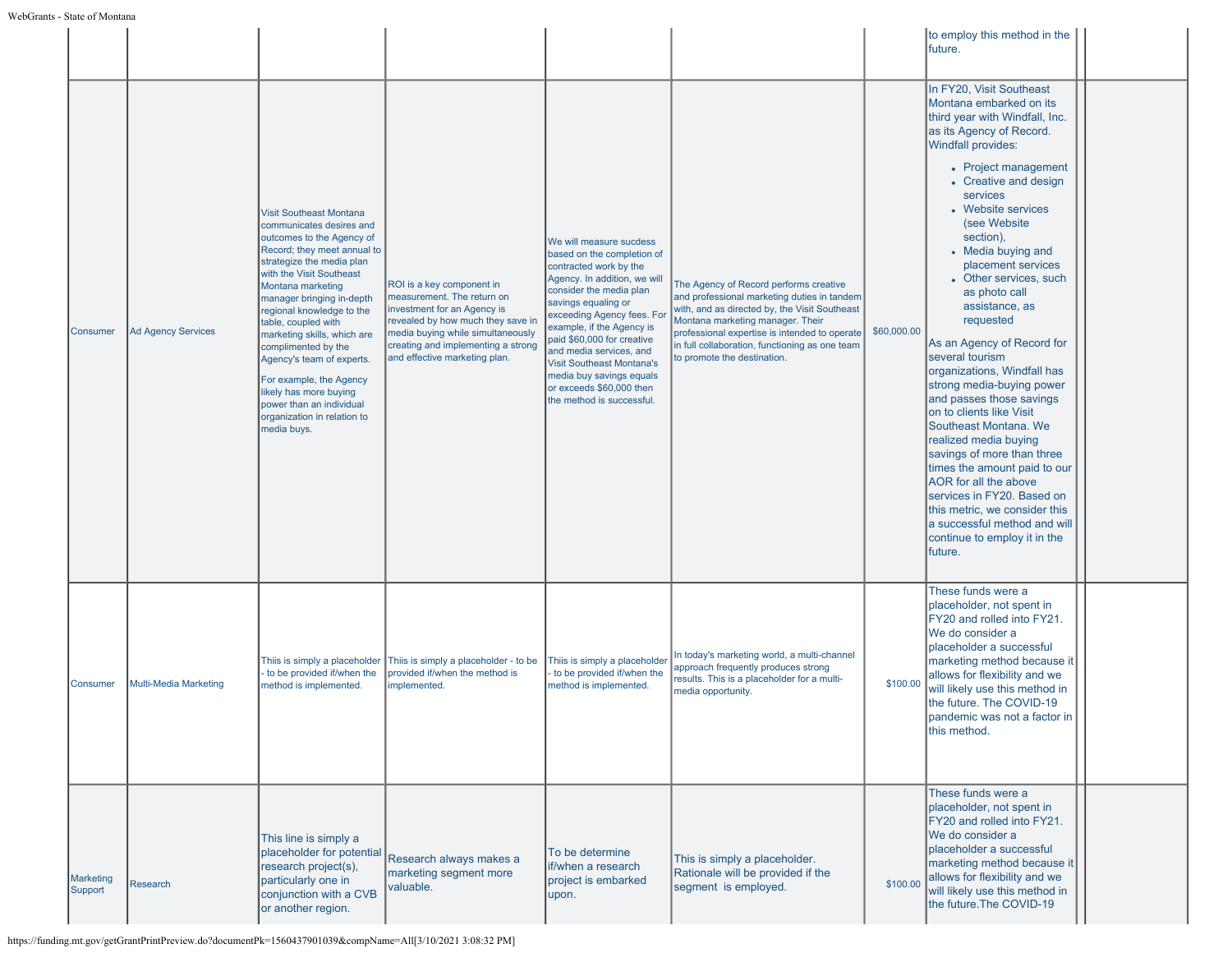|                             |          |                                                                                                                                                                                                         |                                                                                                                                                                                                                       |                                                                   |                                                                                            | pandemic was not a factor in<br>this method.                                                                                                                                                                                                                                                             |                                                  |
|-----------------------------|----------|---------------------------------------------------------------------------------------------------------------------------------------------------------------------------------------------------------|-----------------------------------------------------------------------------------------------------------------------------------------------------------------------------------------------------------------------|-------------------------------------------------------------------|--------------------------------------------------------------------------------------------|----------------------------------------------------------------------------------------------------------------------------------------------------------------------------------------------------------------------------------------------------------------------------------------------------------|--------------------------------------------------|
|                             |          |                                                                                                                                                                                                         |                                                                                                                                                                                                                       |                                                                   |                                                                                            | In FY20, we again hosted<br>Marketing Workshops for<br><b>Tourism Partners for 2</b><br>days/2 locations: Miles City<br>and Billings. The one-day<br>workshop included five<br>sessions (see attached):                                                                                                  |                                                  |
|                             |          |                                                                                                                                                                                                         |                                                                                                                                                                                                                       |                                                                   |                                                                                            | • Tips on How to Use<br><b>Visit Southeast</b><br>Montana's Marketing<br>Toolbox;<br>• Use YouTube to<br><b>Grow Your Business:</b><br>• Utilizing Facebook<br>Live and Stories;<br>• Social Media<br>Analytics; and<br>• How to Access &<br><b>Utilize Tourism</b>                                      |                                                  |
|                             |          |                                                                                                                                                                                                         |                                                                                                                                                                                                                       |                                                                   |                                                                                            | Research.<br>In addition to our staff,<br>presenters included Miranda<br><b>Gilbert of Girl Geek</b><br><b>Communications (YouTube</b><br>& Social Media Analytics)<br>and Norma Nickerson of<br>ITRR (Tourism Research). In<br>Billings, 16 attended with 18<br>attendees in Miles City for a           |                                                  |
|                             |          | We will use this<br>segment to offer<br>support to Visit<br><b>Southeast Montana's</b><br><b>Tourism Partners and</b><br>build internal (regional)<br>awareness. This fits the                          |                                                                                                                                                                                                                       |                                                                   |                                                                                            | two-day total of 34. In<br>contrast, we had 18 (Billings)<br>+ 23 (Miles City) for a total of<br>41 in FY19. The majority of<br>attendees were first-timers<br>and learned of the workshop<br>via Visit Southeast<br>Montana's weekly e-blast,<br>News You Can Use. In<br>addition to applicable skills, |                                                  |
| <b>Marketing</b><br>Support | Outreach | "educating our<br>residents about the<br>economic benefits of<br>tourism" segment of<br><b>Visit Southeast</b><br>Montana's mission<br>statement. Plus, it just<br>makes sense.<br>For example, in FY18 | By offering our expertise and<br>marketing support to Visit<br><b>SEMT's Tourism Partners, we</b><br>strengthen the entire region<br>and industry. This<br>collaboration logically flows<br>directly into the Visitor | We will track<br>attendence at<br>workshops and<br>presentations. | Please see the narrative on page 10<br>of the attached FY19 Marketing Plan<br>for details. | we notice that the in-person<br>networking at these sessions<br>is invaluable, as is Visit<br><b>Southeast Montana's</b><br>consistent leadership within<br>the region (both were noted<br>on post-workshop reviews).<br>\$3,000.00<br>Despite lower numbers, we<br>still consider this marketing        | FINAL<br>SEMT20_MC_Tourism<br>Workshop Flyer.pdf |
|                             |          | we offered (2)<br>workshops specializing<br>in Digital Marketing<br>Strategies; in FY19 Visit<br>Southeast Montana<br>again sponsored<br>marketing workshops<br>and attendence                          | Facilitation piece of the funnel.                                                                                                                                                                                     |                                                                   |                                                                                            | method a success because<br>the information we share is<br>usable by our partners (as<br>noted in the reviews) and we<br>continue to see strong<br>attendance in the region,<br>particularly outside of<br>Billings. We plan to continue<br>this method in the future                                    |                                                  |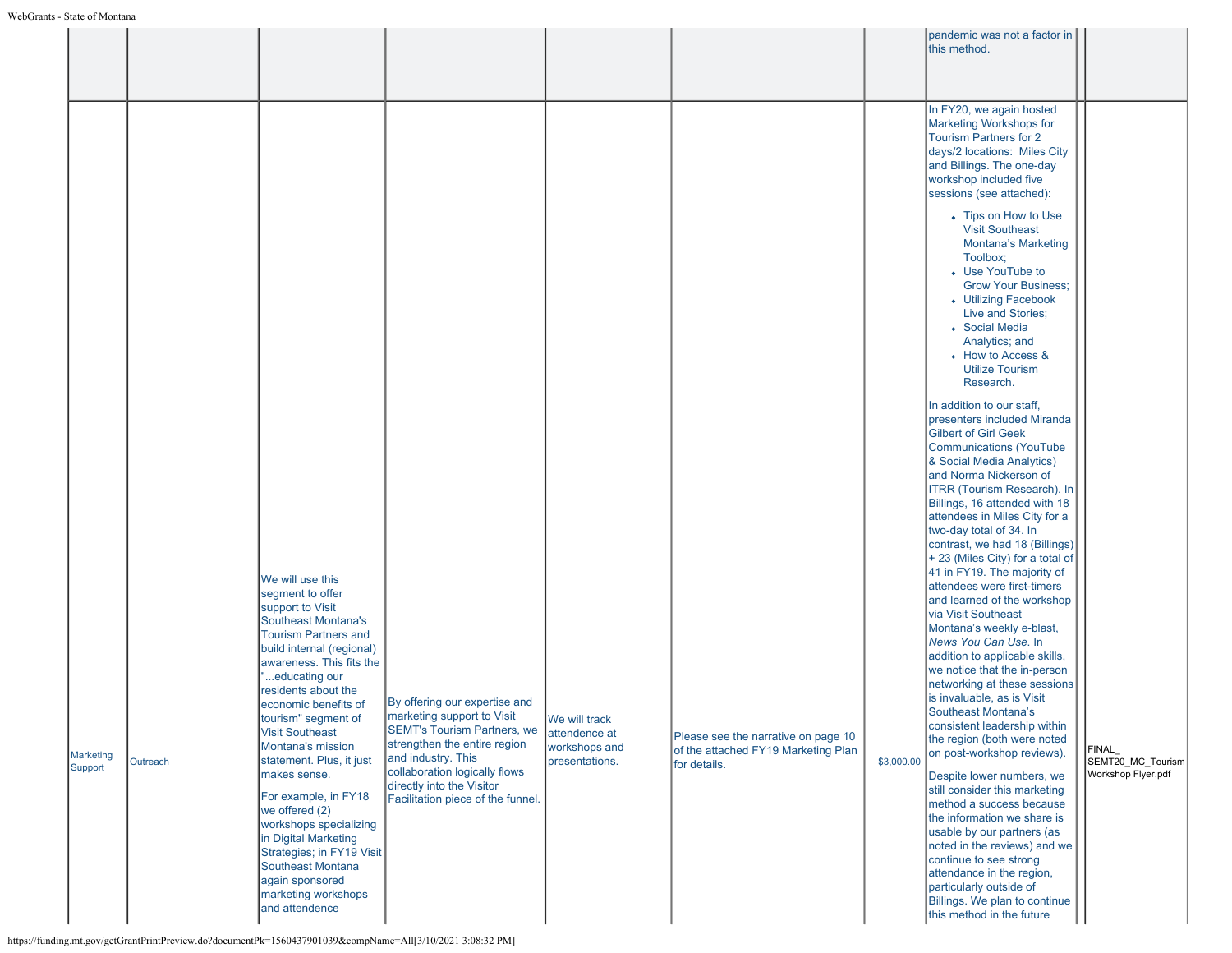|                      |                                   | increased.                                                                                                                                                                                                                                                                          |                                                                                                                                                                                                                                                                                                               |                                                                                                                                                                                       |                                                                                                                                                                                                                                                                                                 |            |                                                                                                                                                                                                                                                                                                                                                                                                                                                                                                                                                                                                                                                                                                                                                        |  |
|----------------------|-----------------------------------|-------------------------------------------------------------------------------------------------------------------------------------------------------------------------------------------------------------------------------------------------------------------------------------|---------------------------------------------------------------------------------------------------------------------------------------------------------------------------------------------------------------------------------------------------------------------------------------------------------------|---------------------------------------------------------------------------------------------------------------------------------------------------------------------------------------|-------------------------------------------------------------------------------------------------------------------------------------------------------------------------------------------------------------------------------------------------------------------------------------------------|------------|--------------------------------------------------------------------------------------------------------------------------------------------------------------------------------------------------------------------------------------------------------------------------------------------------------------------------------------------------------------------------------------------------------------------------------------------------------------------------------------------------------------------------------------------------------------------------------------------------------------------------------------------------------------------------------------------------------------------------------------------------------|--|
|                      |                                   |                                                                                                                                                                                                                                                                                     |                                                                                                                                                                                                                                                                                                               |                                                                                                                                                                                       |                                                                                                                                                                                                                                                                                                 |            | because it provides for<br>valuable networking and<br>customizable marketing<br>skills. We may consider<br>working with local chambers<br>and/or economic<br>development organizations<br>or presenting via a virtual<br>platform (as dictated by the<br>pandemic).                                                                                                                                                                                                                                                                                                                                                                                                                                                                                    |  |
|                      |                                   |                                                                                                                                                                                                                                                                                     |                                                                                                                                                                                                                                                                                                               |                                                                                                                                                                                       |                                                                                                                                                                                                                                                                                                 |            | In terms of presentations,<br><b>Visit Southeast Montana</b><br>gave five presentations to a<br>total of 118 attendees.<br><b>Dawson County Economic</b><br>Development Council invited<br>Visit Southeast Montana to<br>be the keynote speaker at its<br>annual banquet with an<br>emphasis on tourism; this<br>invitation epitomizes the<br>relationships and<br>connections that Visit<br>Southeast Montana seeks.<br>We consider this a big "win"<br>in our outreach efforts.                                                                                                                                                                                                                                                                      |  |
|                      |                                   |                                                                                                                                                                                                                                                                                     |                                                                                                                                                                                                                                                                                                               |                                                                                                                                                                                       |                                                                                                                                                                                                                                                                                                 |            | While our goal was six<br>presentations, (prior to the<br>pandemic in March 2020) we<br>do consider this a successful<br>marketing method and will<br>continue to implement it in<br>the future.                                                                                                                                                                                                                                                                                                                                                                                                                                                                                                                                                       |  |
| Marketing<br>Support | <b>Marketing Plan Development</b> | <b>The Visit Southeast</b><br><b>Montana Board will</b><br>gather to evaluate<br><b>MOTBD's reports and</b><br>determine how it<br>corresponds with the<br>organization, marketing<br>plan and future<br>strategies. This<br>placeholder for a Crisis<br><b>Communication Plan.</b> | According to<br>managementhelp.org a<br>strategic plan should be<br>reviewed at least every three<br>years. It has been at least that<br>long since Visit Southeast<br>Montana reviewed its plan and<br>post-Eastern Montana<br>segment also includes a Tourism Initiative provides the<br>ideal opportunity. | This method will be<br>successful if a majority<br>strategic planning<br>session. Additionally,<br>success is related to<br>completing/updating<br>elements of the<br>strategic plan. | After research and reports of the<br>of the Board attends the Eastern Montana Tourism Inititative<br>are complete, Visit Southeast<br>Montana will take the time to revisit<br>the organization's strategy as it<br>correlates to the new information and<br>sustainable practices recommended. | \$4,100.00 | In October of 2019, Visit<br>Southeast Montan held a<br>Board Retreat to review the<br>organization's strategies and<br>priorities for the next 2-3<br>years. Of 17 Board<br>members, 14 attended and 5<br>of 6 ex-officio members<br>(representing regional CVBs<br>and other organizations like<br>Montana state parks, NPS,<br>and so forth) attended.<br>As a result of the retreat, the<br>board formed a vision<br>statement (added to existing<br>mission statement):<br>Southeast Montana will<br>become the trusted source<br>for free-spirited travelers to<br>achieve their legendary life<br>experiences.<br>In addition to confirming<br>exiting pillars, the Board<br>identified two focus areas:<br><b>Astro-tourism and Historical</b> |  |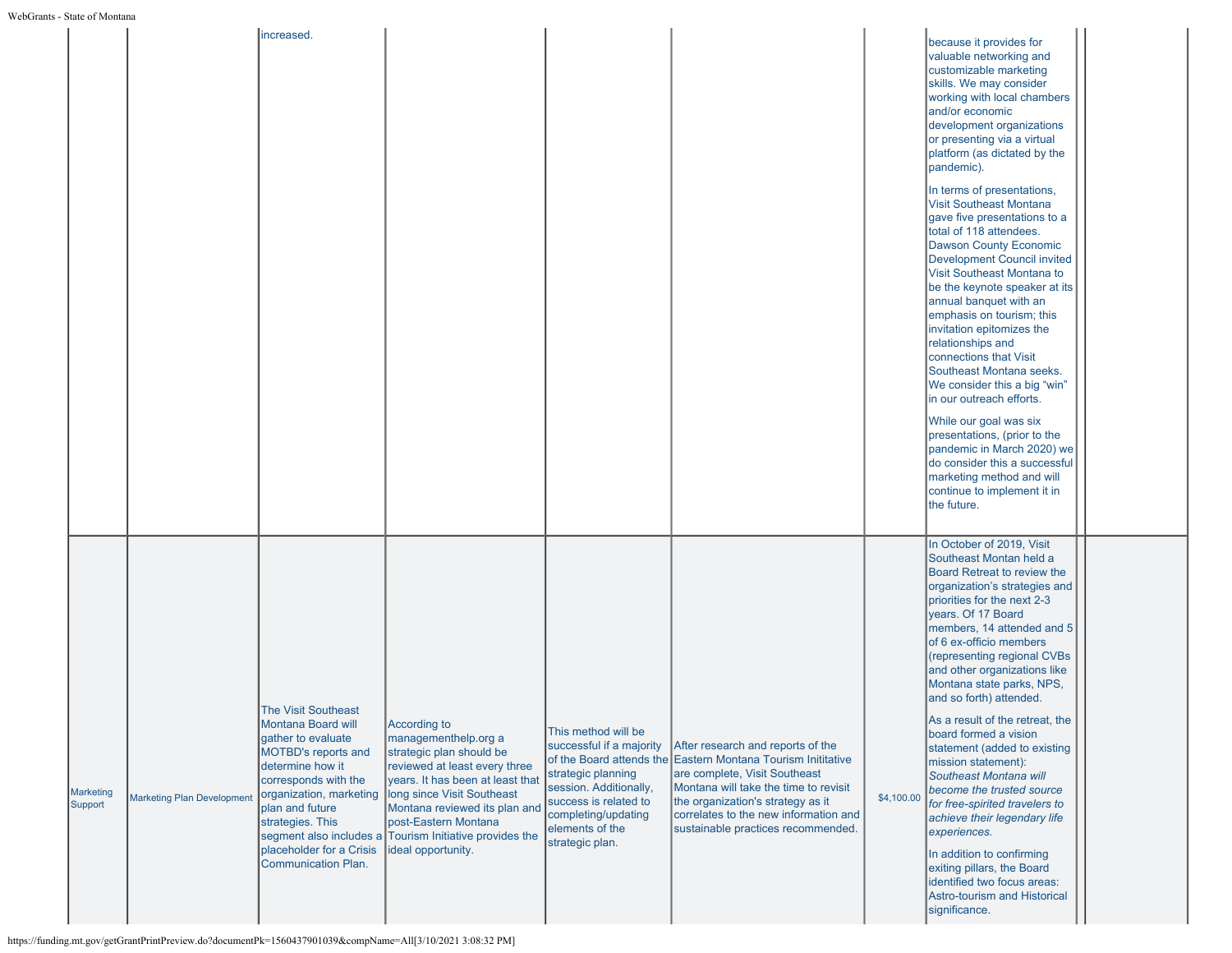|                      |                |                                                                                                                                                                                                                                                                                                                                                                                                                                          |                                                                     |                                                                                                                                                                                                                                                                                                                                                                                                                                                         |                                                                                                                                                                                                                 |              | With 83% of Board members<br>attending and participating in<br>the retreat and the above<br>results being put into<br>practice, we consider this a<br>successful marketing<br>strategy and will implement it<br>in the future, as needed.                                                                                                                                                                                                                                                                                                                                                                                                                                                                                                                                                                  |
|----------------------|----------------|------------------------------------------------------------------------------------------------------------------------------------------------------------------------------------------------------------------------------------------------------------------------------------------------------------------------------------------------------------------------------------------------------------------------------------------|---------------------------------------------------------------------|---------------------------------------------------------------------------------------------------------------------------------------------------------------------------------------------------------------------------------------------------------------------------------------------------------------------------------------------------------------------------------------------------------------------------------------------------------|-----------------------------------------------------------------------------------------------------------------------------------------------------------------------------------------------------------------|--------------|------------------------------------------------------------------------------------------------------------------------------------------------------------------------------------------------------------------------------------------------------------------------------------------------------------------------------------------------------------------------------------------------------------------------------------------------------------------------------------------------------------------------------------------------------------------------------------------------------------------------------------------------------------------------------------------------------------------------------------------------------------------------------------------------------------|
| Marketing<br>Support | Administration | In our FY20 Marketing<br>Plan Budget, Visit<br>Southeast Montana is<br>budgeting the full 20%<br>allowable for<br>Administrative<br>Expenses. Our strategy<br>in doing so is to take a<br>conservative stance in<br>terms of how much of<br>the Administrative<br><b>Budget will ultimately</b><br>used. By budgeting for<br>the full 20%, we don't<br>run the risk of going<br>over budget for<br>allowable Administrative<br>expenses. | This is recommended and<br>allowable by TAC Rules &<br>Regulations. | The objective for<br>Administration budget is to<br>spend funds appropriately<br>and efficiently for managing<br>the organization's<br>operations. Per statute, the<br>maximum allowed for the<br>Administration method is no<br>20% of the total annual<br>lodging tax receipts (or<br>less). Success will be<br>determined by the total<br>spend in the Administration<br>method; if it is 20% or less,<br>we will consider the method<br>successful. | Administrative expenses, including<br>mileage reimbursements for travel to<br>stakeholders and events across this<br>vast region, are necessary for the<br>fulfillment of Visit Southeast<br>Montana's mission. | \$115,017.00 | In FY20, the Billings<br><b>Chamber of Commerce</b><br>continued to manage the<br><b>Visit Southeast Montana</b><br>contract. The admin budget<br>includes funds for<br>computers/software;<br>equipment; legal and<br>accounting; bank charges;<br>liability/D&O insurance;<br>meeting expenses; office<br>supplies; postage; telephone<br>and admin/management<br>contract feel. The amount<br>spent on administration of<br><b>Visit Southeast Montana</b><br>falls within the allowable<br>20% of the budget, therefore<br>we consider this method a<br>success and will continue to<br>employ it in the future.                                                                                                                                                                                       |
|                      |                |                                                                                                                                                                                                                                                                                                                                                                                                                                          |                                                                     |                                                                                                                                                                                                                                                                                                                                                                                                                                                         |                                                                                                                                                                                                                 |              | <b>Visit Southeast Montana's</b><br>marketing personnel are the<br>foundation of the<br>organization, serving as the<br>"feet" on the ground of the<br>expansive 13-county region.<br>The Director of Marketing<br>and Marketing Specialist<br>work seamlessly to execute<br>and implement the annual<br>marketing plan approved by<br>our Board of Directors.<br>During the FY20 Board<br>Retreat, the directors voted<br>to expand the part-time<br>marketing specialist position<br>to full-time position and a<br>new position was hired in<br>mid-February. When the<br>pandemic forced staff to<br>work from home, staff<br>continued in their leadership<br>of regional tourism, pivoting<br>the marketing plan, sharing<br>resources with regional<br>tourism partners,<br>encouraging connections |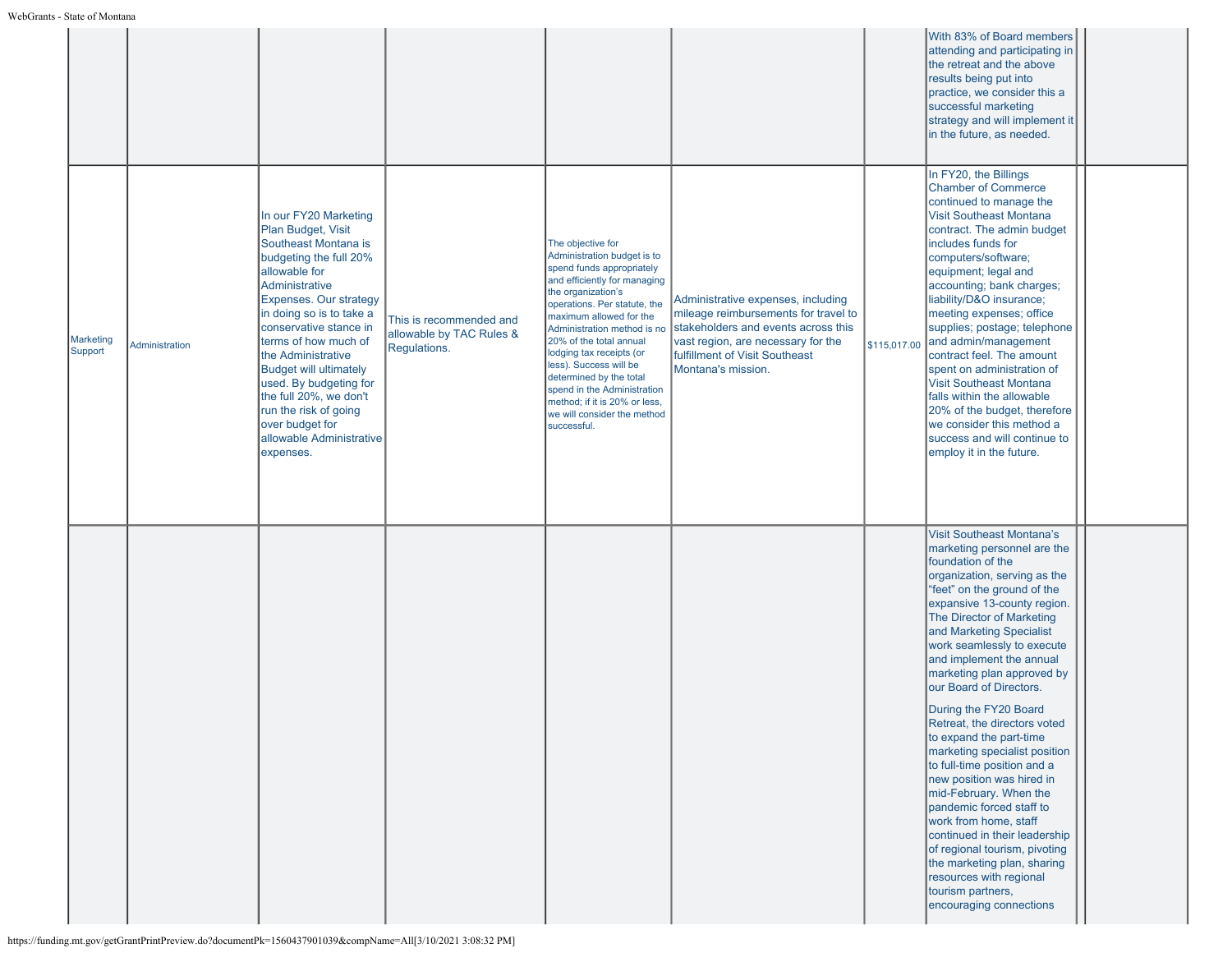| 3 - State of Informal       |                                         |                                                                                                                                                                                                                                                                                                                                                                                                                                                                                                                                                       |                                                                                                                                                                                                                                                                                                                                                                                                                                      |                                                                                                                                                                                                                                    |                                                                                                                                                                                                                                            |              |                                                                                                                                                                                                                                                                                                                                                                                                                                                                                                                                                                                                                                                                                                                                                                                                                                                                                                                                                                                                                                                                                                                                                                                                                                                                                                                                                                                                                                                                                                                                                                                                                                                                              |                                                        |
|-----------------------------|-----------------------------------------|-------------------------------------------------------------------------------------------------------------------------------------------------------------------------------------------------------------------------------------------------------------------------------------------------------------------------------------------------------------------------------------------------------------------------------------------------------------------------------------------------------------------------------------------------------|--------------------------------------------------------------------------------------------------------------------------------------------------------------------------------------------------------------------------------------------------------------------------------------------------------------------------------------------------------------------------------------------------------------------------------------|------------------------------------------------------------------------------------------------------------------------------------------------------------------------------------------------------------------------------------|--------------------------------------------------------------------------------------------------------------------------------------------------------------------------------------------------------------------------------------------|--------------|------------------------------------------------------------------------------------------------------------------------------------------------------------------------------------------------------------------------------------------------------------------------------------------------------------------------------------------------------------------------------------------------------------------------------------------------------------------------------------------------------------------------------------------------------------------------------------------------------------------------------------------------------------------------------------------------------------------------------------------------------------------------------------------------------------------------------------------------------------------------------------------------------------------------------------------------------------------------------------------------------------------------------------------------------------------------------------------------------------------------------------------------------------------------------------------------------------------------------------------------------------------------------------------------------------------------------------------------------------------------------------------------------------------------------------------------------------------------------------------------------------------------------------------------------------------------------------------------------------------------------------------------------------------------------|--------------------------------------------------------|
| <b>Marketing</b><br>Support | <b>Marketing/Publicity</b><br>Personnel | <b>Visit Southeast</b><br>Montana will employ a<br>full-time Marketing<br>Manager and a part-<br>time Social Media/PR<br>Manager in FY19. The<br><b>Marketing Manager is</b><br>responsible for<br>implementation of<br>marketing and public<br>relations projects as<br>assigned. A full job<br>description is attached<br>The Social Media/PR<br>Manager assists the<br><b>Marketing Manager and</b><br>will develop, manage<br>and monitor publicity<br>and communications<br>projects and programs.<br>A complete job<br>description is attached. | All of our research has shown<br>that it is neccessary to market<br>a region to travlers in order to<br>encourage them to visit and to<br>see sights and attractions<br>which might not otherwise be<br>known to them. Marketing staf<br>is neccessary in order to<br>facilitate the many projects<br>and tasks needed in order to<br>accomplish this, in addition to<br>managing the Agency of<br>Record.<br>A value network allows | Success will be<br>measured dependent<br>on annual marketing<br>goals set by the SEMT<br>Board of Directors.<br><b>Marketing Personnel</b><br>are also evaluated<br>annually by John<br>Brewer, CEO of Visit<br>Southeast Montana. | These positions are a very efficient<br>and cost effective means to handle<br>our marketing. The value of the local<br>knowledge of the region,<br>relationships with stakeholders and<br>familiarity with events cannot be<br>overstated. | \$120,000.00 | and heading virtual<br>communication while<br>remaining educated on<br>evolving travel behaviors<br>and trends. At this point the<br>organization served more a<br><b>Destination Management</b><br>Organization, rather than a<br>traditional Destination<br><b>Marketing Organization.</b><br>One example (attached) is<br>the What's Happening Out<br>Here weekly flier that staff<br>shared with state and<br>regional partners (including<br>posting at VICs) to inform<br>travelers of closures and<br>other important information<br>during the pandemic. The<br>process of procuring this<br>information and connecting<br>with tourism partners during<br>a time of great uncertainty<br>demonstrates the<br>"management" portion of<br>DMO.<br>Current staff (at the end of<br>FY20) include a (salaries)<br>director of marketing and<br>marketing specialist - see<br>attached for job descriptions.<br>The director of marketing<br>works 40 hour+/week while<br>the marketing specialist<br>works 40 hours/week with<br>10% of that being dedicated<br>to admin duties (see<br>description). Payroll records<br>are on file at the Billings<br>Chamber of Commerce.<br>The Visit Southeast Montana<br><b>Board of Directors and CEO</b><br>John Brewer report a high<br>level of satisfaction and<br>confidence in the marketing<br>staff, their accomplishment<br>toward marketing goals and<br>ability to lead. Annual<br>reviews are on file at the<br><b>Billings Chamber of</b><br>Commerce (which manages<br>the Visit Southeast Montana<br>contract). As such, we<br>consider this method a<br>success and will continue to<br>employ it in the future. | 2019 SEMT Marketing<br>Director Job<br>Description.zip |
|                             |                                         |                                                                                                                                                                                                                                                                                                                                                                                                                                                                                                                                                       | individuals to share<br>information as well as know<br>peers, thus saving time and                                                                                                                                                                                                                                                                                                                                                   |                                                                                                                                                                                                                                    |                                                                                                                                                                                                                                            |              |                                                                                                                                                                                                                                                                                                                                                                                                                                                                                                                                                                                                                                                                                                                                                                                                                                                                                                                                                                                                                                                                                                                                                                                                                                                                                                                                                                                                                                                                                                                                                                                                                                                                              |                                                        |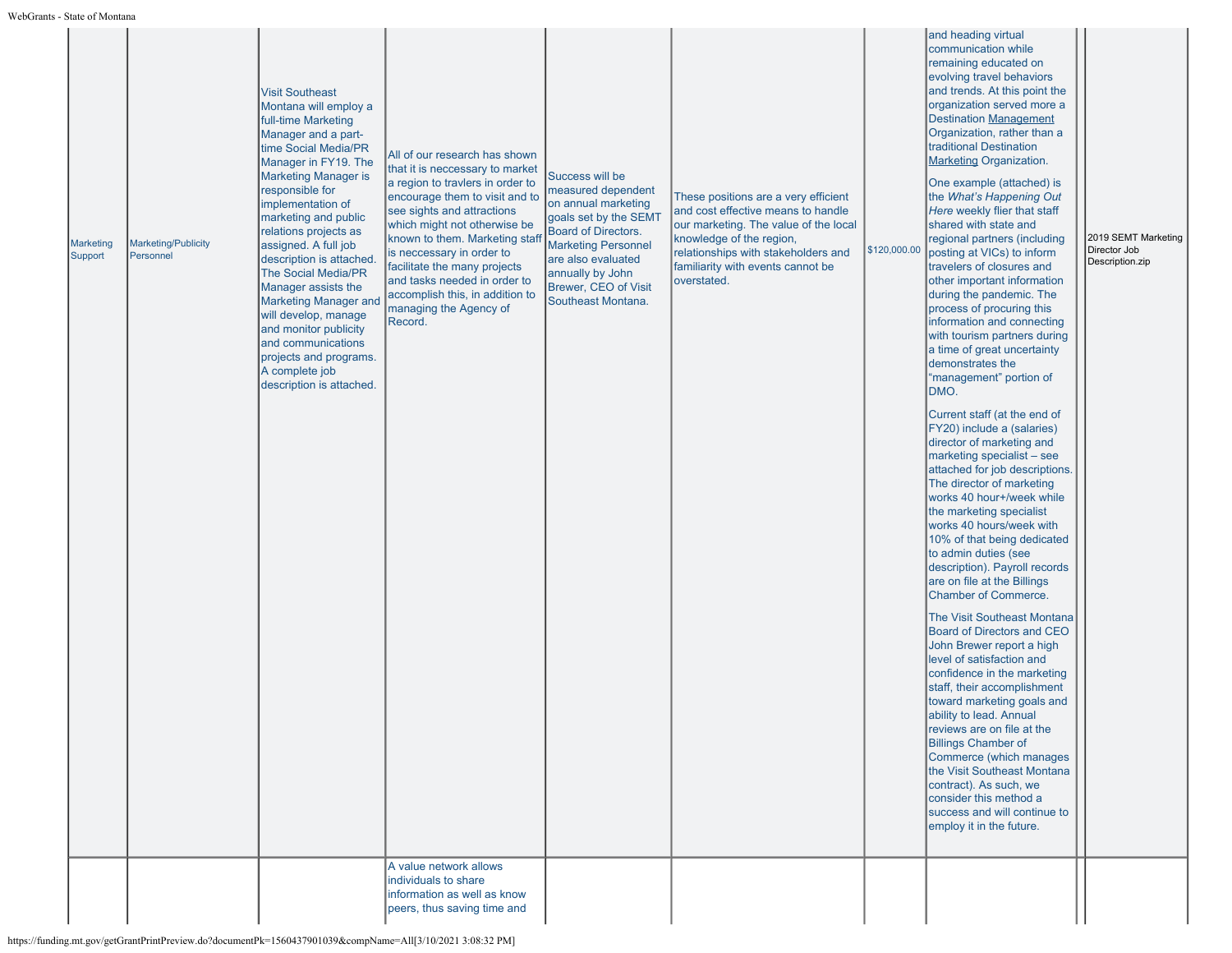| <b>Marketing</b><br>Support | <b>TAC/Governor's Conference</b><br>meetings | <b>Staff from Montana's</b><br>tourism regions are<br>required to attend the<br><b>Montana Governor's</b><br><b>Conference on Tourism</b><br>and Tourism Advisory<br>Council meetings. This<br>line item sets aside<br>funding to allow us to<br>do so.                                                                     | money when working<br>collaboratively. Operating in a<br>silo is counter-productive.<br>Attending TAC meetings and<br>the Montana Governor's<br><b>Conference on Tourism</b><br>provides information peer<br>training and familiarization<br>along with an opportunity to<br>learn new marketing or<br>managment tools at a<br>relatively low cost.<br>Additionally, research<br>indicates that attendance at<br>the TAC meetings is required.                                                                                                                                                                                                                                       | Success will be<br>measured by<br>attendance (in-person<br>and virtual) of the<br>executive director at all<br>quarterly TAC meetings<br>and the annual<br><b>Montana Governor's</b><br><b>Conference on Tourism</b><br>and Recreation. | Funding is needed for car rentals,<br>mileage, hotel reservations, food per<br>diem, and other misc. expenses<br>during travel to TAC and Governor's<br>Conference meetings.                                                                                                                                                                             | \$2,500.00 | This method was successful.<br>The executive director<br>attended - in person or<br>virtually - all TAC meetings,<br>as required. The 2020<br>Governor's Conference was<br>cancelled. As such, we met<br>our objective and will<br>continue to employ this<br>method.                                                                                                                                                                                                          |  |
|-----------------------------|----------------------------------------------|-----------------------------------------------------------------------------------------------------------------------------------------------------------------------------------------------------------------------------------------------------------------------------------------------------------------------------|--------------------------------------------------------------------------------------------------------------------------------------------------------------------------------------------------------------------------------------------------------------------------------------------------------------------------------------------------------------------------------------------------------------------------------------------------------------------------------------------------------------------------------------------------------------------------------------------------------------------------------------------------------------------------------------|-----------------------------------------------------------------------------------------------------------------------------------------------------------------------------------------------------------------------------------------|----------------------------------------------------------------------------------------------------------------------------------------------------------------------------------------------------------------------------------------------------------------------------------------------------------------------------------------------------------|------------|--------------------------------------------------------------------------------------------------------------------------------------------------------------------------------------------------------------------------------------------------------------------------------------------------------------------------------------------------------------------------------------------------------------------------------------------------------------------------------|--|
| <b>Marketing</b><br>Support | <b>Professional Development</b>              | This line item provides<br>funds for Visit<br><b>Southeast Montana</b><br>staff to attend<br><b>Destination Marketing</b><br><b>Association</b><br>International (DMAI),<br>of America (PRSA)<br>Conference on Travel &<br>Tourism, or similar<br>industry-specific training<br>and/or<br>leadership/managemen<br>training. | According to<br>www.go2hr.com, A recent<br>survey indicates that 40% of<br>employees who receive poor<br>job training leave their<br>positions within the first<br>year. Figures vary, but it can<br>cost as much as \$2,500,<br>depending on the position, to<br>replace a frontline employee.<br>Public Relations Society That is a hefty price to pay for<br>not training staff.<br>Training is a recruiting tool.<br>Today's young workers want<br>more than a paycheck. They<br>are geared toward seeking<br>employment that allows them<br>to learn new skills. You are<br>more likely to attract and keep<br>good employees if you can<br>offer development<br>opportunities. | Success will be<br>measured via a report<br>from the Visit Southeast<br>Montana staff member<br>who attends the<br>conference as to what<br>they learned and how<br>they will apply the<br>knowledge to promoting<br>the region.        | Industry-specific conferences provide<br>staff with the opportunity to network<br>with fellow DMO employees and to<br>learn about new trends, opportunities<br>and technology in the destination<br>marketing industry. It's important that<br>staff remain up to date on what is<br>happening amongst other DMOs<br>from states throughtout the nation. | \$5,000.00 | Due to the COVID-19<br>pandemic and related travel<br>restrictions, marketing staff<br>were unable to attend<br>professional development<br>events. Funds were rolled<br>into FY21. We do consider<br>this marketing segment a<br>success and will likely<br>employ it in the future,<br>especially as we navigate a<br>new landscape in post-<br>pandemic world of travel<br>tourism, marketing and<br>consumer behavior.                                                     |  |
|                             |                                              |                                                                                                                                                                                                                                                                                                                             |                                                                                                                                                                                                                                                                                                                                                                                                                                                                                                                                                                                                                                                                                      |                                                                                                                                                                                                                                         |                                                                                                                                                                                                                                                                                                                                                          |            | Corporate Cost Control has<br>served as Visit Southeast<br>Montana's call/fulfillment<br>center for many years. In<br>FY20, CCC again handled<br>calls, online inquiries and<br>email. In FY20, CCC<br>handled 1,470 inquiries and<br>distributed 5,778 travel<br>guides. The bulk of the guide<br>requests (72%) came via the<br>website<br>The top states of origin,<br>outside of Montana, were:<br>1. California<br>2. Wisconsin<br>3. Florida<br>4. Texas<br>5. Minnesota |  |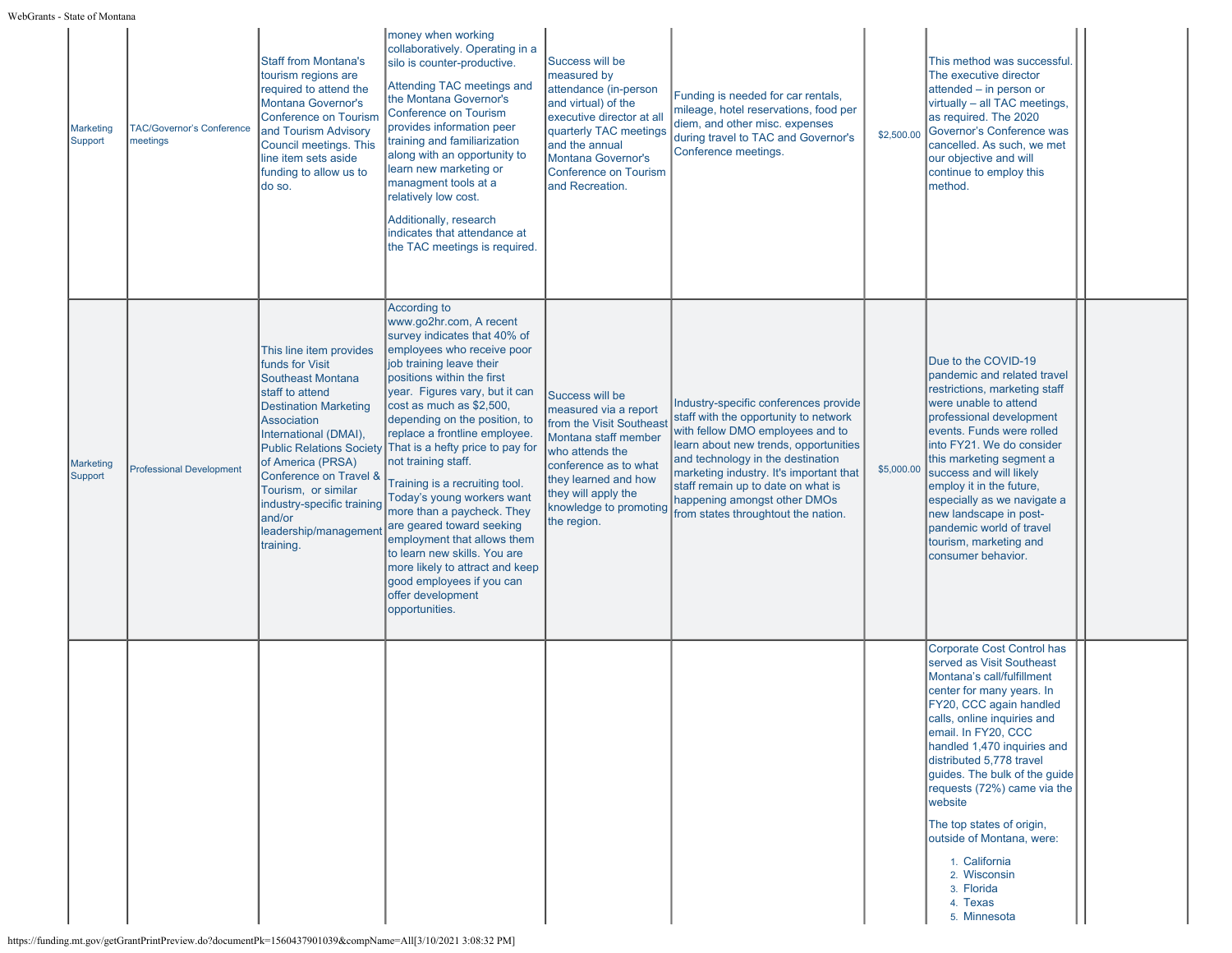| WebGrants - State of Montana |  |                                                                                                                                                                                               |                                                                                                                                              |                                          |                                                                                                                                                                                                                              |                                                                                                                                                                                                                                                                                                                                                                                                                                                                                                                                                                                                                                                                                                                                                                                                                                                     |
|------------------------------|--|-----------------------------------------------------------------------------------------------------------------------------------------------------------------------------------------------|----------------------------------------------------------------------------------------------------------------------------------------------|------------------------------------------|------------------------------------------------------------------------------------------------------------------------------------------------------------------------------------------------------------------------------|-----------------------------------------------------------------------------------------------------------------------------------------------------------------------------------------------------------------------------------------------------------------------------------------------------------------------------------------------------------------------------------------------------------------------------------------------------------------------------------------------------------------------------------------------------------------------------------------------------------------------------------------------------------------------------------------------------------------------------------------------------------------------------------------------------------------------------------------------------|
|                              |  | This method covers<br>expenses to field<br>inqurires (calls, email)<br>from potential visitors<br>and provide them with<br>requested printed<br>material via mail.<br><b>Expenses include</b> | According to<br>nonstopsigns.com, travelers<br>do gather information while<br>"on the ground" in their travel<br>destination. Consider that: | Success will be<br>measured based on the | Some ads and printed material, plus<br>the website, feature a toll-free<br>number encouraging travelers with<br>questions to call and/or request a<br>travel guide. It's important we<br>continue to provide this service to | 6. Illinois<br><b>CCC</b> also tracks "Inquiries"<br>by Interest" mainly from<br>phone calls with the<br>following results:<br>1. Scenic Drives<br>2. History<br>3. Wildlife<br>4. Little Bighorn<br><b>Battlefield</b><br>5. Lewis & Clark Trail<br>6. Dinosaurs/Fossils<br>7. Hiking<br>These areas of interest do<br>match closely with the 2016<br>Montana Brand Study.<br>Overall, we saw a 19%<br>decrease in travel guide<br>inquires and a 34%<br>decrease in travel quides<br>direct mailings. The COVID-<br>19 pandemic and resulting<br>shutdown hit in March, just<br>after the advertising<br>campaign was launched,<br>and greatly impacted all<br>aspects of life including<br>travel. However, this is just<br>part of the picture. We fully<br>anticipated that early FY21<br>saw increases in website<br>traffic and travel guide |
|                              |  | the cost to distribute the<br>Visit Southeast Montana<br>travel guides to locations<br>across Montana, Wyoming<br>and South Dakota, primarily<br>to locations frequented by<br>travelers.     | brochure display racks<br>during travel.<br>(BrochureManagement)                                                                             | quantities and rack<br>locations.        | Additionally, we distribute travel<br>guides to locations throughout<br>Montana, Wyoming and South<br>Dakota to keep that inspirational and<br>guiding piece at the forefront of<br>travelers' minds.                        | marketing method a success<br>because we were able to<br>provide travel guides to all<br>who requested them along<br>with personally answering<br>the many questions that<br>travelers had. In addition,<br>the anomaly of the pandemic<br>completely interrupted the<br>marketing campaign (which<br>drives travel guide requests)<br>and busiest travel-planning<br>time of the year. We will<br>continue to use the<br>Fulfillment marketing method<br>in the future based on this<br>analysis and previous<br>successes.<br><b>Visit Southeast Montana</b>                                                                                                                                                                                                                                                                                      |
|                              |  |                                                                                                                                                                                               |                                                                                                                                              |                                          |                                                                                                                                                                                                                              | contracted with Certified<br>Folder to distribute travel<br>quides to 573 locations via<br>six routes in FY20. The                                                                                                                                                                                                                                                                                                                                                                                                                                                                                                                                                                                                                                                                                                                                  |
|                              |  |                                                                                                                                                                                               | https://funding.mt.gov/getGrantPrintPreview.do?documentPk=1560437901039&compName=All[3/10/2021 3:08:32 PM]                                   |                                          |                                                                                                                                                                                                                              |                                                                                                                                                                                                                                                                                                                                                                                                                                                                                                                                                                                                                                                                                                                                                                                                                                                     |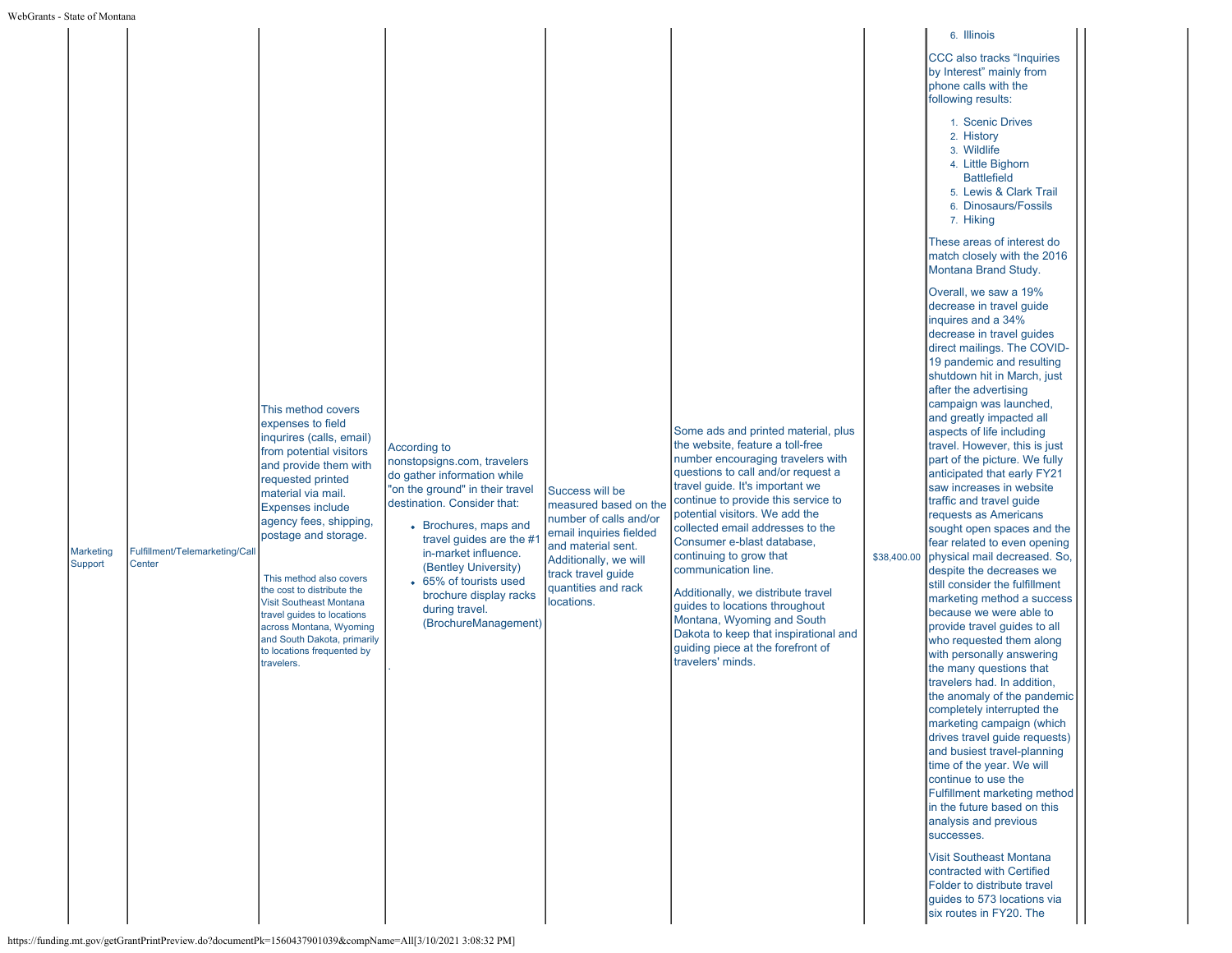|  |  |                                                                                                            |  | routes cover the Rapid City-<br>Black Hills area (239<br>locations) through northern-<br>central Wyoming (143<br>locations), to YNP (96<br>locations) and into the<br>Bozeman area to encourage<br>"on the ground travelers" to<br>stop in the Southeast<br>Montana regions during their<br>travels or inspire them to<br>consider the region during a<br>follow-up trip. We do save<br>10% by paying the entire 12-<br>month invoice in advance.<br>Breaking it down, Certified<br>Folder distributes 48,968<br>guides for \$20,006 over the<br>course of one year. This<br>works out to a cost of<br>\$2.44/guide. Fiscally,<br>considering staff time and<br>costs, we could not distribute<br>this quantity of guides to this<br>many locations for a lesser<br>amount. Based on these<br>numbers, we consider this<br>marketing method a success<br>and plan to continue using<br>this method in the future. |  |
|--|--|------------------------------------------------------------------------------------------------------------|--|-------------------------------------------------------------------------------------------------------------------------------------------------------------------------------------------------------------------------------------------------------------------------------------------------------------------------------------------------------------------------------------------------------------------------------------------------------------------------------------------------------------------------------------------------------------------------------------------------------------------------------------------------------------------------------------------------------------------------------------------------------------------------------------------------------------------------------------------------------------------------------------------------------------------|--|
|  |  | https://funding.mt.gov/getGrantPrintPreview.do?documentPk=1560437901039&compName=All[3/10/2021 3:08:32 PM] |  | All (3) Visit SEMT regional<br>gateway VICs - Hardin/Big<br>Horn County; Wibaux; and<br><b>Broadus/Powder River</b><br>County - applied for and<br>were granted \$5,000 each<br>for seasonal VIC operation.<br>The Visit Southeast Montana<br><b>Board of Directors supports</b><br>the regional VICs as<br>essential to the visitors'<br>experience and supports<br>operation when and how<br>possible. VIC management<br>agrees that these funds and<br>services are vital for the<br>"small-town welcome" that is<br>part of the Montana brand.<br>The VICs that operated the<br>summer of 2019 were<br>approved for grant funds in<br>FY19; funds were paid upon<br>completion of requirements<br>in FY20.<br>The VICs submitted reports<br>with the following<br>summaries:<br><b>Big Horn County (Hardin):</b><br>Total number of visitors:                                                                 |  |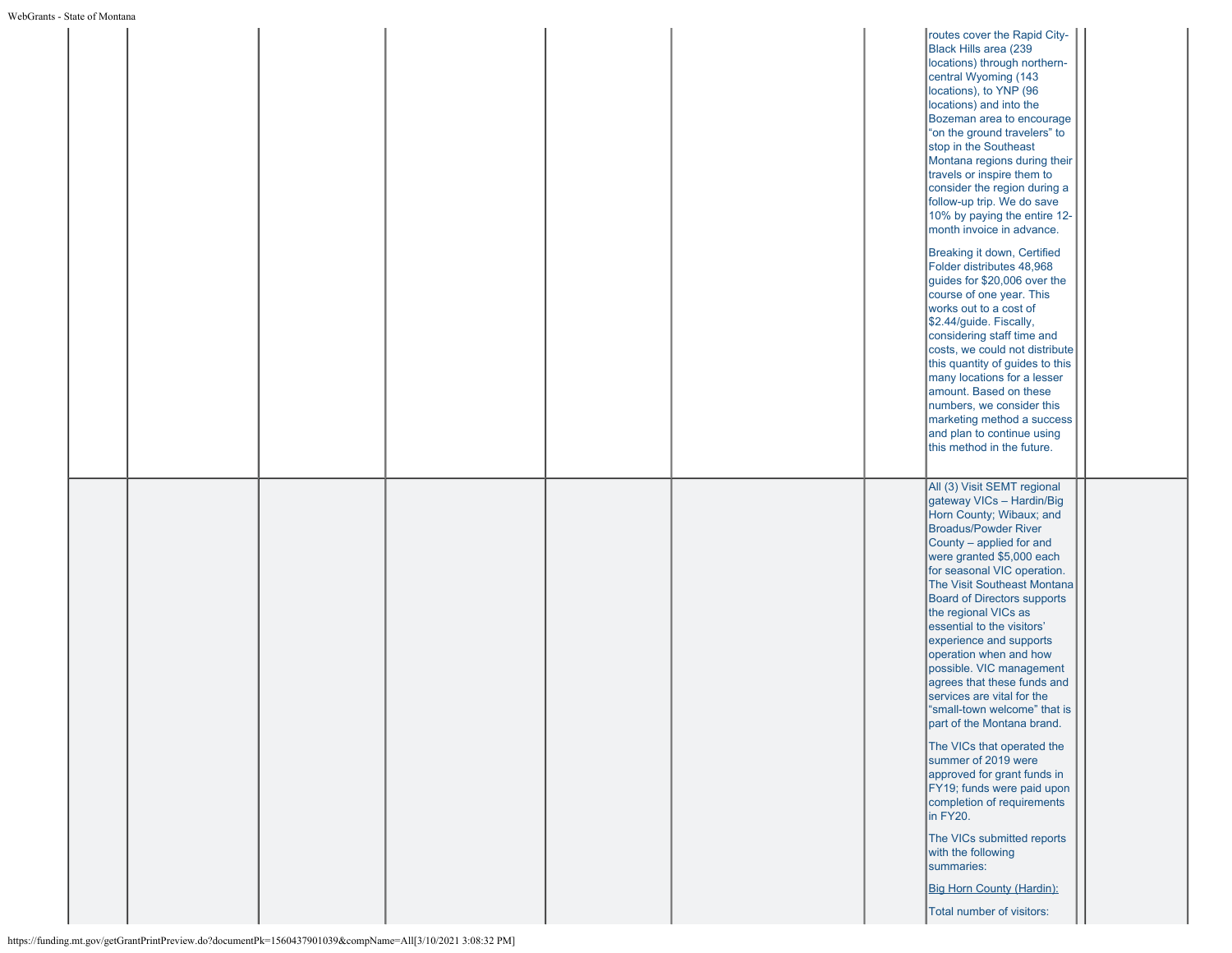|                      |                                        |                                                                                                                                                                                                                                                                                                                                                                                         |                                                                                                                                                                                                                                                                                                                                                                                         |                                                                                                                                                                                                               |                                                                                                                                                                                                                                                                                                                                                                                                                                                                     |             | 10,385                                                                                                                                                                                                                                                                                                                                                                                                                            |  |
|----------------------|----------------------------------------|-----------------------------------------------------------------------------------------------------------------------------------------------------------------------------------------------------------------------------------------------------------------------------------------------------------------------------------------------------------------------------------------|-----------------------------------------------------------------------------------------------------------------------------------------------------------------------------------------------------------------------------------------------------------------------------------------------------------------------------------------------------------------------------------------|---------------------------------------------------------------------------------------------------------------------------------------------------------------------------------------------------------------|---------------------------------------------------------------------------------------------------------------------------------------------------------------------------------------------------------------------------------------------------------------------------------------------------------------------------------------------------------------------------------------------------------------------------------------------------------------------|-------------|-----------------------------------------------------------------------------------------------------------------------------------------------------------------------------------------------------------------------------------------------------------------------------------------------------------------------------------------------------------------------------------------------------------------------------------|--|
|                      |                                        |                                                                                                                                                                                                                                                                                                                                                                                         |                                                                                                                                                                                                                                                                                                                                                                                         |                                                                                                                                                                                                               |                                                                                                                                                                                                                                                                                                                                                                                                                                                                     |             | Top 10 States of Origin:                                                                                                                                                                                                                                                                                                                                                                                                          |  |
| Marketing<br>Support | <b>VIC</b><br>Funding/Staffing/Signage | This method may fund<br>grants to Visit Visit<br><b>Information Centers to</b><br>help them maintain<br>operations and/or pay<br>for improvements<br>(within the state rules<br>and regulations<br>including signage) so<br>they can better meet<br>visitors. As the eastern<br>gateway of the state, it<br>is vital that the VICs<br>receive visitors, at least<br>during warm season. | Research conducted by the<br>Montana Office of Tourism has<br>shown that VICs are important<br>and that it is vital to provide<br>VICs and their staff with the<br>tools and knowledge they<br>need to provide a good<br>experience to the<br>the needs of Visit SEMT visitor. Without support from<br>Visit SEMT, these VICs would<br>have drastically reduced<br>staffing/open hours. | This method will be<br>determined successful<br>with receipt of final<br>reports that meet all the<br>requirements. We will<br>track the number of<br>visitors to the centers<br>and where they come<br>from. | A visitor's experience once they<br>arrive in the region is vital in<br>encouraging them to make a return<br>trip. VIC's are the first place visitors<br>go with problems or questions, and it<br>is important to insure that they have<br>the resources to maintain regular<br>hours and to properly staff their<br>visitor centers.<br>Visit Southeast Montana supports VICs in<br>Hardin (Big Horn Co); Broadus (Powder<br>River Co) and Wibaux (Wibaux County). | \$15,000.00 | 1. Texas<br>2. Washington<br>3. Colorado<br>4. California<br>5. Wyoming<br>6. Florida<br>7. Oregon<br>8. Idaho<br>9. Arizona<br>10. Illinois<br><b>Powder River County</b><br>(Broadus):<br>Total number of visitors: 4,<br>202<br>Top 10 States of Origin:<br>1. Iowa<br>2. Missouri<br>3. Washington<br>4. Montana<br>5. South Dakota<br>6. Illinois<br>7. Wisconsin<br>8. Florida<br>9. Michigan<br>10. Minnesota<br>11. Texas |  |
|                      |                                        |                                                                                                                                                                                                                                                                                                                                                                                         |                                                                                                                                                                                                                                                                                                                                                                                         |                                                                                                                                                                                                               |                                                                                                                                                                                                                                                                                                                                                                                                                                                                     |             | Wibaux (open until Oct. 14):<br>Total number of visitors:                                                                                                                                                                                                                                                                                                                                                                         |  |
|                      |                                        |                                                                                                                                                                                                                                                                                                                                                                                         |                                                                                                                                                                                                                                                                                                                                                                                         |                                                                                                                                                                                                               |                                                                                                                                                                                                                                                                                                                                                                                                                                                                     |             | 11,587                                                                                                                                                                                                                                                                                                                                                                                                                            |  |
|                      |                                        |                                                                                                                                                                                                                                                                                                                                                                                         |                                                                                                                                                                                                                                                                                                                                                                                         |                                                                                                                                                                                                               |                                                                                                                                                                                                                                                                                                                                                                                                                                                                     |             | Top 10 States of Origin:<br>1. Minnesota                                                                                                                                                                                                                                                                                                                                                                                          |  |
|                      |                                        |                                                                                                                                                                                                                                                                                                                                                                                         |                                                                                                                                                                                                                                                                                                                                                                                         |                                                                                                                                                                                                               |                                                                                                                                                                                                                                                                                                                                                                                                                                                                     |             | 2. Wisconsin<br>3. Montana<br>4. North Dakota<br>5. Michigan<br>6. Washington<br>7. Illinois<br>8. California<br>9. Ohio<br>10. Florida                                                                                                                                                                                                                                                                                           |  |
|                      |                                        |                                                                                                                                                                                                                                                                                                                                                                                         |                                                                                                                                                                                                                                                                                                                                                                                         |                                                                                                                                                                                                               |                                                                                                                                                                                                                                                                                                                                                                                                                                                                     |             | Each VIC was open the<br>minimum number of hours,<br>satisfactory reports were<br>submitted (on file with Visit<br>Southeast Montana) and the<br>grants fell within the allowed<br>budget, therefore we<br>consider this method a<br>success and will continue to<br>employ it in the future.                                                                                                                                     |  |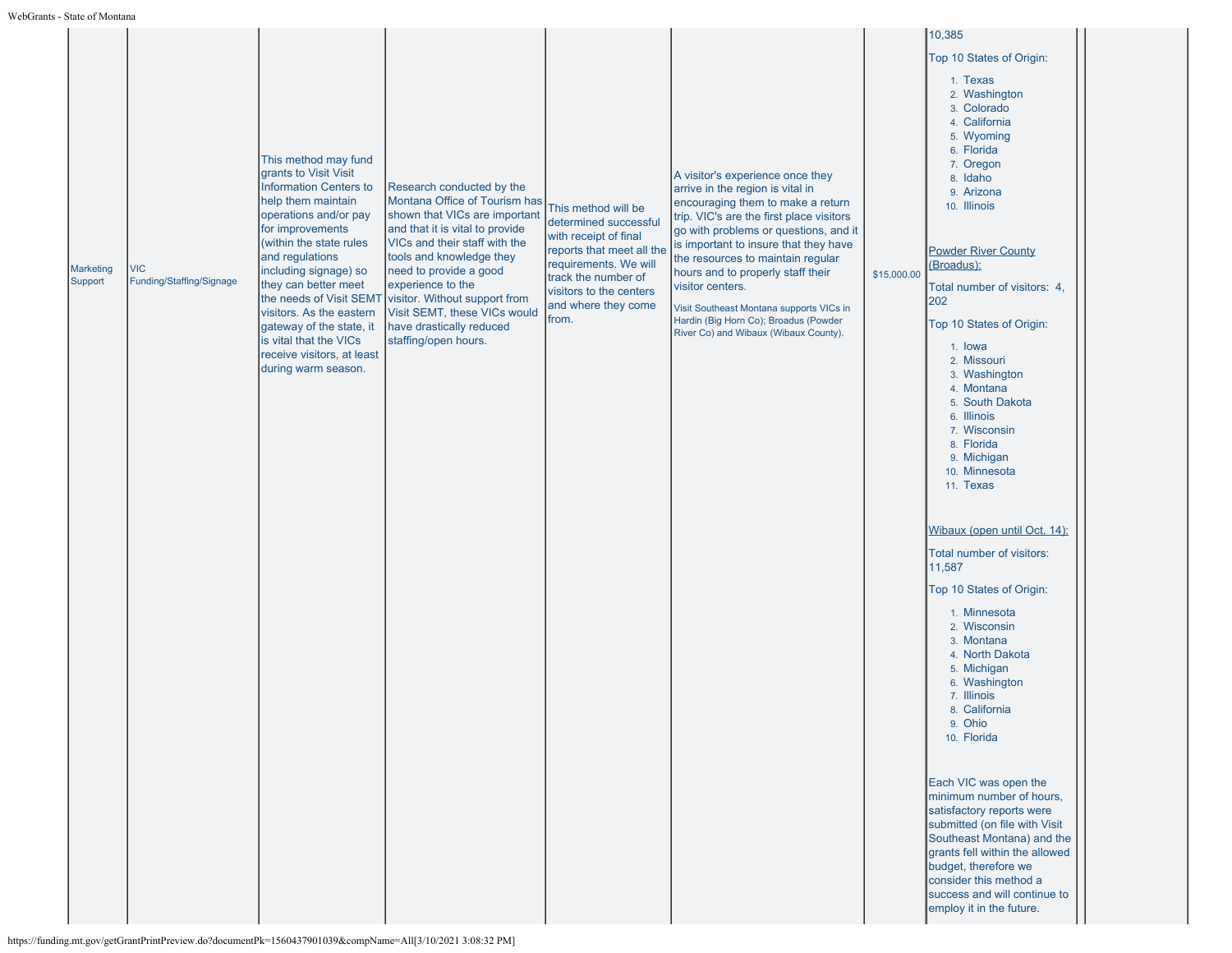| Marketing<br>Support | <b>Joint Ventures</b> | <b>Visit Southeast</b><br>Montana considers the<br>Joint Ventures line item<br>a vital budget segment<br>because it is basically a<br>"2 for the price of 1"<br>opportunity, plus Joint<br>Ventures allow us the<br>look both within and<br>beyond the region to<br>find similarities (ie: Little<br><b>Bighorn and Big Hole</b><br><b>Battlefields)</b> and market<br>thematically. These<br>funds are specifically<br>designated for use in<br>joint marketing projects<br>with lodging tax entities,<br>including CVBs,<br>Regions, the Montana<br>Office of Tourism and<br><b>Business Development</b><br>or related entities like<br><b>Montana State Parks.</b> | Statistically and mathmatically,<br>by particpating in Joint<br>Ventures, Visit Southeast<br>Montana will double its<br>investment -- leveraged or<br>matched funds go farther, so<br>this \$5,000 budget line<br>becomes \$10,000 or more. | We are required to<br>participate share the<br>cost of printing the<br>Montana<br><b>Accommodations</b><br>Directory; a printed<br>directory will be<br>considered a success.<br>We will use facility<br>visitation numbers to<br>measure the<br>effectiveness of our<br>participation in Montana<br>Dinosaur Trail projects. | We have found Joint Ventures with<br>the MOTBD to be extremely effective<br>in fulfilling our mission and marketing<br>Visit Southeast Montana to the<br>largest number of targeted potential<br>visitors. We feel that by also<br>participating in Joint Ventures with<br>CVBs and Regions, we can further<br>expand the success we've seen<br>working with MOTBD. Collaboration<br>simply makes sense. Joint Ventures<br>also foster the partnering relationship<br>that remails vital across the state.<br>The 14-year-old Montana Dinosaur<br>Trail is an excellent example of an<br>incredibly successful Joint Venture<br>Project with 334,544 individuals<br>visiting rural communities across<br>nothern and eastern Montana. The<br>combined effort of many entities<br>made this possible. | \$5,000.00 | The Montana Dinosaur Trail<br>has been in existence since<br>2005. Of the current 14<br>facilities on the Trail, three<br>are in the Visit Southeast<br>Montana region and we are<br>one of four regions that<br>support this cooperative<br>project. After 2019 season,<br>two of those three saw<br>significant increases in<br>visitation and one remained<br>lflat.<br>• Carter County<br>Museum $+39%$<br>• Frontier Gateway<br>Museum: 0%<br>• Makoshika State Park<br>$(VIC): +35\%$<br>Since the Trail's inception,<br>overall traffic on the Trail has<br>increased by 43%, with a<br>47% increase from 2018 to<br>2019 seasons.<br>Based on these statistics,<br>we consider our participation<br>with the MT Dinosaur Trail to<br>be a success and we will<br>continue to employ this<br>method.<br>In FY20 we again<br>contributed to printing the<br>Montana Accommodations<br>Directory with MOTBD;<br>40,000 were printed and<br>$~11,000$ have been<br>distributed (much less due to<br>the COVID-19 pandemic). A<br>completed project is<br>considered a success<br>because we completed our<br>requirement; we will<br>continue to employ this<br>method in the future.<br>We will continue to use joint<br>ventures as a marketing<br>method - it makes sense to<br>share costs - and some of<br>these projects, like the<br>Montana Dinosaur Trail<br>continue to experience<br>growth, year after year.<br>When budget allows, the |  |
|----------------------|-----------------------|-----------------------------------------------------------------------------------------------------------------------------------------------------------------------------------------------------------------------------------------------------------------------------------------------------------------------------------------------------------------------------------------------------------------------------------------------------------------------------------------------------------------------------------------------------------------------------------------------------------------------------------------------------------------------|---------------------------------------------------------------------------------------------------------------------------------------------------------------------------------------------------------------------------------------------|-------------------------------------------------------------------------------------------------------------------------------------------------------------------------------------------------------------------------------------------------------------------------------------------------------------------------------|------------------------------------------------------------------------------------------------------------------------------------------------------------------------------------------------------------------------------------------------------------------------------------------------------------------------------------------------------------------------------------------------------------------------------------------------------------------------------------------------------------------------------------------------------------------------------------------------------------------------------------------------------------------------------------------------------------------------------------------------------------------------------------------------------|------------|---------------------------------------------------------------------------------------------------------------------------------------------------------------------------------------------------------------------------------------------------------------------------------------------------------------------------------------------------------------------------------------------------------------------------------------------------------------------------------------------------------------------------------------------------------------------------------------------------------------------------------------------------------------------------------------------------------------------------------------------------------------------------------------------------------------------------------------------------------------------------------------------------------------------------------------------------------------------------------------------------------------------------------------------------------------------------------------------------------------------------------------------------------------------------------------------------------------------------------------------------------------------------------------------------------------------------------------------------------------------------------------------------------------------------------------------------------|--|
|                      |                       |                                                                                                                                                                                                                                                                                                                                                                                                                                                                                                                                                                                                                                                                       |                                                                                                                                                                                                                                             |                                                                                                                                                                                                                                                                                                                               |                                                                                                                                                                                                                                                                                                                                                                                                                                                                                                                                                                                                                                                                                                                                                                                                      |            | <b>Visit Southeast Montana</b>                                                                                                                                                                                                                                                                                                                                                                                                                                                                                                                                                                                                                                                                                                                                                                                                                                                                                                                                                                                                                                                                                                                                                                                                                                                                                                                                                                                                                          |  |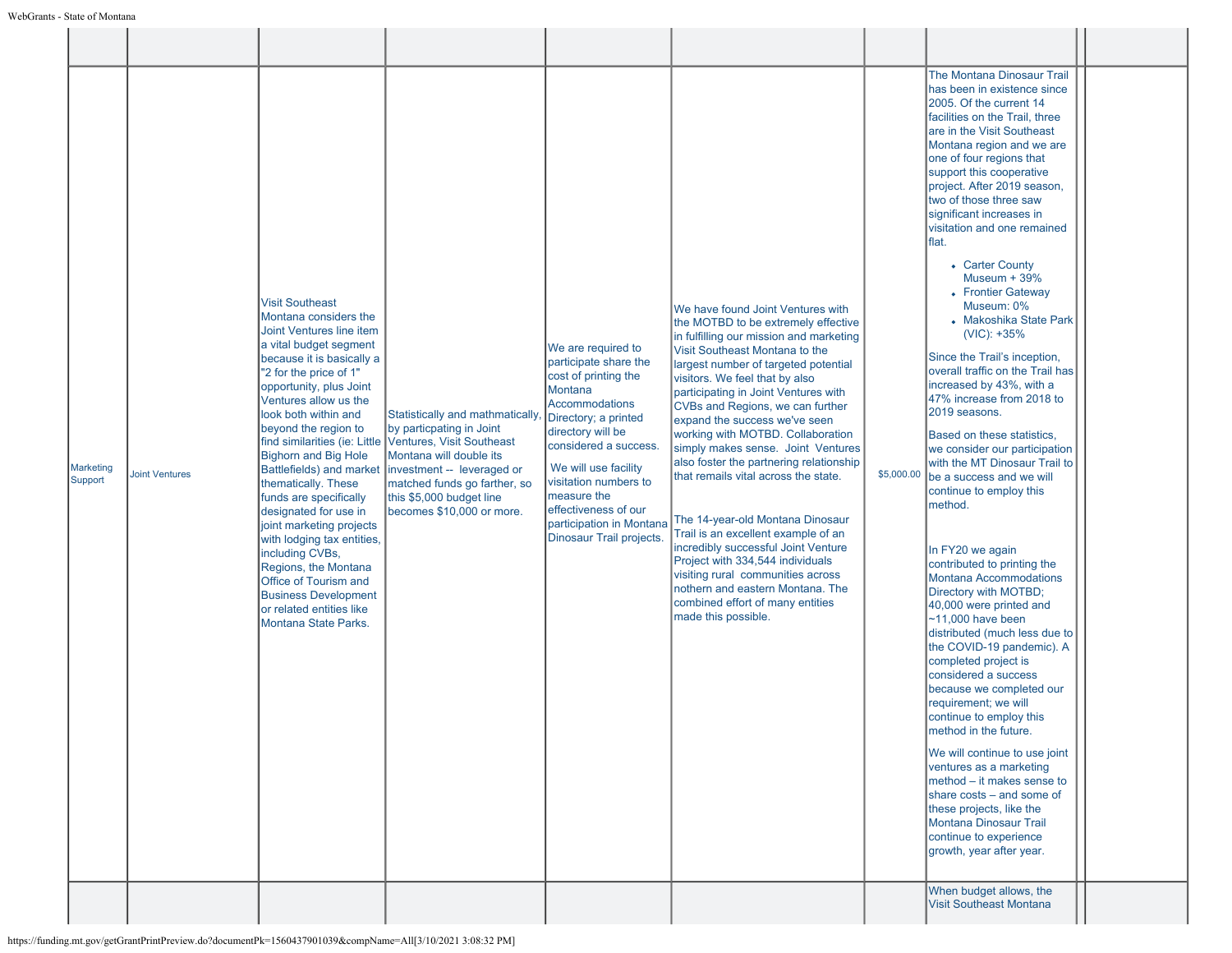| State of Montana            |                              |                                                                                                                                                                                                                            |                                                                                                                                                                                                                                    |                                                                                                                                                                         |                                                                                                                                                                                                                                                                                                                                             |             |                                                                                                                                                                                                                                                                                                                                                                                                                                                       |
|-----------------------------|------------------------------|----------------------------------------------------------------------------------------------------------------------------------------------------------------------------------------------------------------------------|------------------------------------------------------------------------------------------------------------------------------------------------------------------------------------------------------------------------------------|-------------------------------------------------------------------------------------------------------------------------------------------------------------------------|---------------------------------------------------------------------------------------------------------------------------------------------------------------------------------------------------------------------------------------------------------------------------------------------------------------------------------------------|-------------|-------------------------------------------------------------------------------------------------------------------------------------------------------------------------------------------------------------------------------------------------------------------------------------------------------------------------------------------------------------------------------------------------------------------------------------------------------|
|                             |                              |                                                                                                                                                                                                                            |                                                                                                                                                                                                                                    |                                                                                                                                                                         |                                                                                                                                                                                                                                                                                                                                             |             | <b>Board of Directors offers</b><br>cooperative marketing<br>grants to regional tourism<br>partners in support of events<br>or local projects that could<br>influence visitors'<br>experiences or increase<br>overnight stays. Here's a<br>summary of the projects that<br>were supported by<br>cooperative grant funds:                                                                                                                              |
|                             |                              |                                                                                                                                                                                                                            |                                                                                                                                                                                                                                    |                                                                                                                                                                         |                                                                                                                                                                                                                                                                                                                                             |             | <b>Friends of Pompeys Pillar</b><br>(FPP) - Fall Festival Military<br>& First Responder<br><b>Appreciation Day</b>                                                                                                                                                                                                                                                                                                                                    |
|                             |                              |                                                                                                                                                                                                                            |                                                                                                                                                                                                                                    |                                                                                                                                                                         |                                                                                                                                                                                                                                                                                                                                             |             | Funds supported advertising<br>to promote the event. FPP<br>reported 316 attendees (in<br>heavy rain/snow) with 60%<br>being from Montana. Of that<br>60%, about 68% traveled<br>more than 150 miles to<br>attend and 35% staying in<br>Billings-area hotels. In<br>addition, 46% were first-time<br>visitors to the Pillar while<br>54% were repeat visitors. At<br>this time we know that the<br>event was canceled in 2020<br>due to the pandemic. |
|                             |                              |                                                                                                                                                                                                                            |                                                                                                                                                                                                                                    |                                                                                                                                                                         |                                                                                                                                                                                                                                                                                                                                             |             | Roundup Independence Day<br><b>Extravaganze (RIDE)</b><br>Funds supported advertising                                                                                                                                                                                                                                                                                                                                                                 |
|                             |                              | As previously stated,<br>collaboration makes                                                                                                                                                                               |                                                                                                                                                                                                                                    |                                                                                                                                                                         |                                                                                                                                                                                                                                                                                                                                             |             | to promote attendance at<br>RIDE in July of 2019. The<br>event was incredibly<br>successful with an increase<br>attendance (as per<br>wristband purchases) to                                                                                                                                                                                                                                                                                         |
|                             |                              | sense. In the past Visit<br>Southeast Montana has<br>offered Cooperative<br><b>Marketing Grants to</b><br>non-profit tourism<br>related businesses<br>throughout the region                                                |                                                                                                                                                                                                                                    |                                                                                                                                                                         | Most of the applicants for                                                                                                                                                                                                                                                                                                                  |             | more than 2,200 (was 1,300<br>in 2018) and the largest<br>crowd ever for the Saturday<br>evening concert. RIDE also<br>reported that their goal was<br>to have 5% vacancy at the<br>three area hotels; the                                                                                                                                                                                                                                            |
| <b>Marketing</b><br>Support | <b>Cooperative Marketing</b> | Successful applicants<br>must demonstrate that<br>the project (for which<br>funds are being<br>requested) will benefit<br><b>Visit Southeast</b><br>Montana by increasing<br>tourism to the region.<br>All TAC regulations | Each organization which<br>receives Cooperative<br><b>Marketing Funds must provide</b><br>research showing how the<br>funds provided helped<br>increase tourism to Visit<br>Southeast Montana. Over the<br>past several years, the | Plans to measure<br>success for projects<br>utilizing Cooperative<br>Marketing funds include<br>the event being hosted<br>or project completed,<br>within budget and by | Cooperative Marketing funds are<br>from small communities attempting to<br>increase tourism to their town. Often<br>times they would be unable to move<br>forward with their project without the<br>matching grant funds we supply. By<br>offering Cooperative Marketing<br>funds, we are helping to improve<br>Southeast Montana's tourism | \$20,000.00 | vacancy rate was less than<br>1%. All three hotels reported<br>they were completely full<br>(exception was a last-minute<br>cancellation on one night).<br>At this time we know that the<br>event was canceled in 2020<br>due to the pandemic.                                                                                                                                                                                                        |
|                             |                              | must be met in order for<br>funding to be given and<br>the committee favors<br>new projects and<br>events over others.                                                                                                     | research we've received has<br>clearly shown that by providing<br>funding for projects, we are<br>indeed leveraging our tourism<br>dollars in the most effective<br>way possible                                                   | deadline, with a<br>satisfactory completion<br>report submitted to Visit<br>Southeast Montana.                                                                          | infrastructure and promotion of small<br>events and communities in a way we<br>could not if we were to undertake the<br>projects alone. In addition,<br><b>Cooperative Marketing reinforces</b><br>strong partnerships within the region                                                                                                    |             | <b>Yellowstone Art Museum</b><br>Summerfair<br>A staple event for<br>Yellowstone County, funds<br>were used to expand<br>attendance beyond 150                                                                                                                                                                                                                                                                                                        |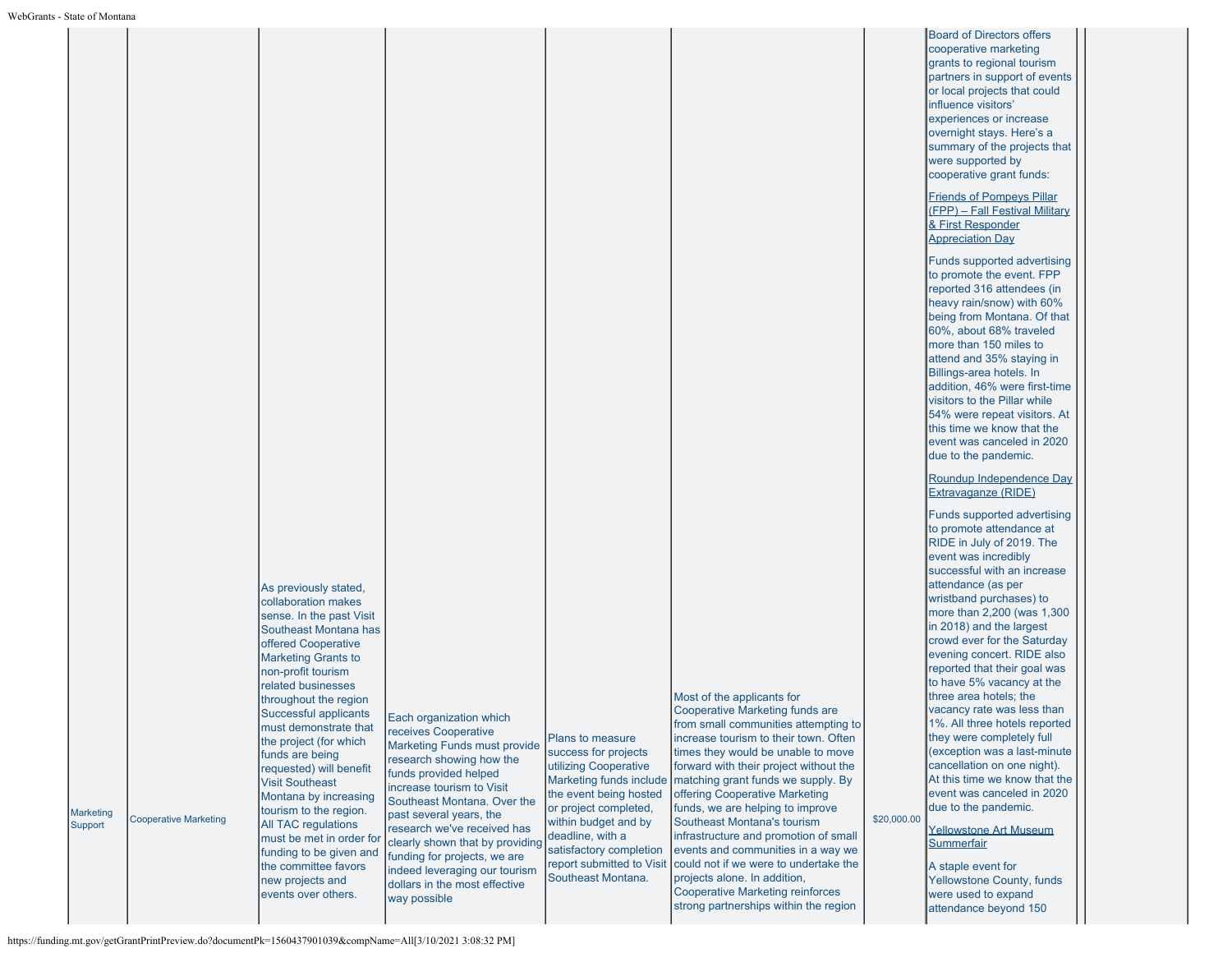|                             |                          | This segment includes<br>\$10,000 of intentional<br>rollover from FY19 for<br>projects that will not be<br>complete until after July<br>1, 2019 (FY20). |                                             |                                                                           | and that helps tourism overall.                                                                                                                                        | miles. The three-day event<br>was attended by<br>approximately 6,500, which<br>is roughly 1,500 less than<br>2018. Event organizers<br>estimate that more than 50%<br>of vendors are from outside<br>of Yellowstone County along<br>with more than 10% of<br>attendees. In 2019, the<br>event suffer from multiple<br>strong storms, including hail<br>that ruined some tents. At<br>this time we know that the<br>event was canceled in 2020<br>due to the pandemic.<br><b>Powder River County</b><br>Centennial & All-School<br>Reunion<br><b>School Community</b><br><b>Development Council hosted</b><br>the event, which drew 696<br>registered attendees,<br>including: 307 from MT; 35<br>from WY; 21 from SD; 17<br>from CO and 10 from AZ<br>(among other states) plus an<br>attendee from Germany. Of<br>the 354 attendees who<br>reported they traveled to<br>attend the multi-day event,<br>151 traveled more than 150<br>miles. Funds supported the<br>creation and printing of<br>walking maps, social media<br>ads and other marketing<br>materials. As the name<br>implies, this was a one-time<br>event.<br>Based on project and report<br>completion, we consider<br>cooperative marketing<br>grants to be a successful<br>method and will continue to<br>employ this method in the<br>future, based on budget<br>considerations. |  |
|-----------------------------|--------------------------|---------------------------------------------------------------------------------------------------------------------------------------------------------|---------------------------------------------|---------------------------------------------------------------------------|------------------------------------------------------------------------------------------------------------------------------------------------------------------------|-----------------------------------------------------------------------------------------------------------------------------------------------------------------------------------------------------------------------------------------------------------------------------------------------------------------------------------------------------------------------------------------------------------------------------------------------------------------------------------------------------------------------------------------------------------------------------------------------------------------------------------------------------------------------------------------------------------------------------------------------------------------------------------------------------------------------------------------------------------------------------------------------------------------------------------------------------------------------------------------------------------------------------------------------------------------------------------------------------------------------------------------------------------------------------------------------------------------------------------------------------------------------------------------------------------------------------------------------------|--|
| <b>Marketing</b><br>Support | <b>Crisis Management</b> | This is a placeholder. To be<br>provided if method is<br>implemented.                                                                                   | To be provided if method is<br>implemented. | A fully-developed Crisis<br>Communication Plan is the<br>desired outcome. | If time and budget allow, Visit Southeast<br>Montana will take the time to revisit the<br>organization's strategy as it correlates to<br><b>Crisis Communications.</b> | These funds were a<br>placeholder and were not<br>spent in FY20. We do<br>consider a placeholder a<br>successful marketing<br>method because it allows for<br>\$100.00 flexibility and we will likely<br>use this method in the<br>future. The COVID-19<br>pandemic was not a factor in<br>this method.                                                                                                                                                                                                                                                                                                                                                                                                                                                                                                                                                                                                                                                                                                                                                                                                                                                                                                                                                                                                                                             |  |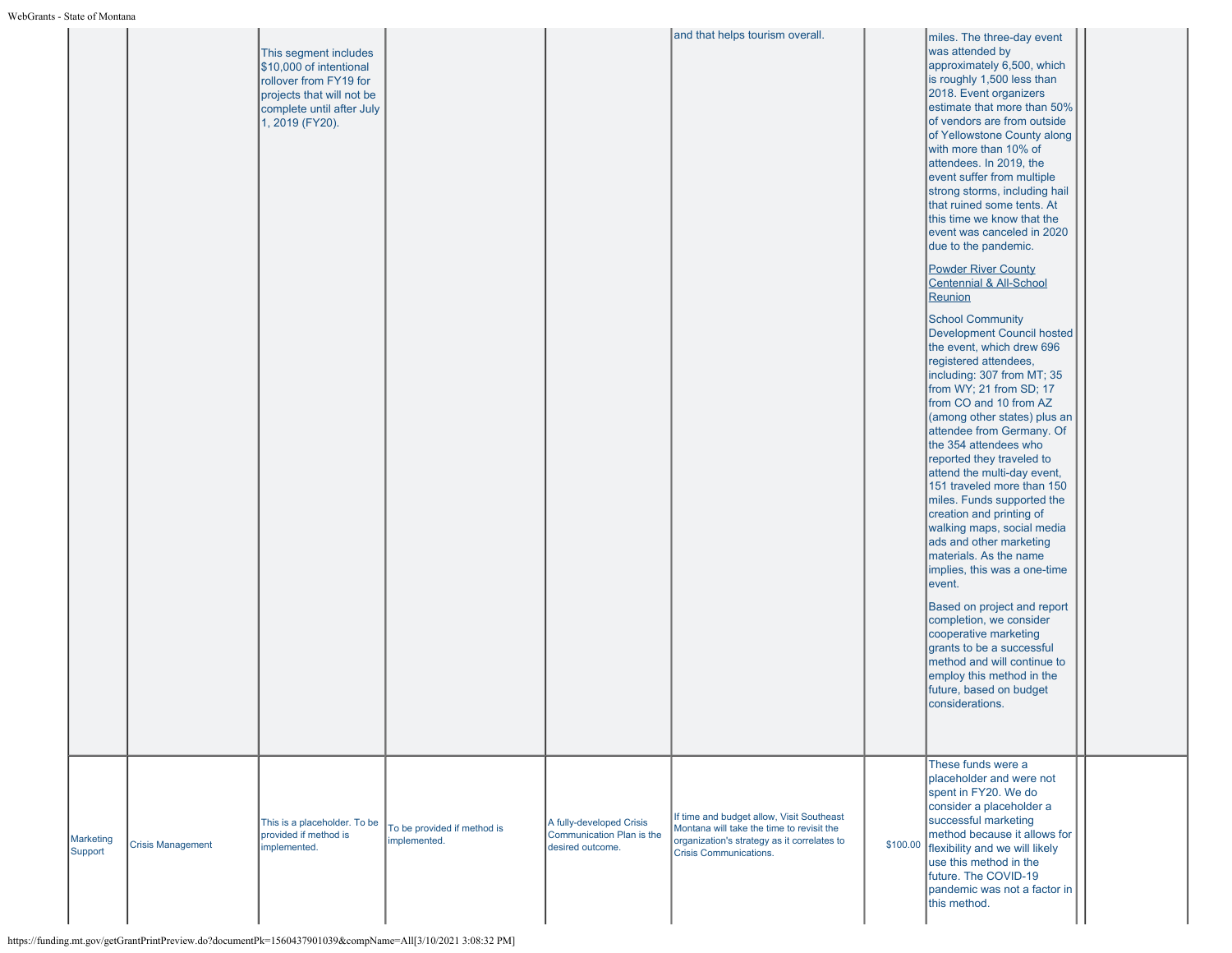| Publicity | <b>Press Promotions/Media</b><br>Outreach | Public relations, earned<br>media and media<br>tracking are all<br>strategies that allow<br><b>Visit Southeast</b><br>Montana to stretch the<br>marketing dollar.<br>Hosting media events<br>for new tourism<br>products or<br>collaborating to bring<br>event will leverage even other advertising.<br>more dollars into<br>trackable product. This<br>strategy compliments<br>the Fam strategy. | Marketshare notes that word-<br>of-mouth has been shown to<br>improve marketing<br>effectiveness by up to 54%.<br>And, again, Nielsen study<br>shows that 92% of consumers<br>believe suggestions from<br>media to a major or new friends and family more than | We will measure<br>success by the quantity<br>and quality of articles,<br>blogs, content, images<br>and video produced<br>directly from our PR<br>and media efforts. | This strategy includes coopertively<br>contracting a media tracking and<br>database service with Visit Billings.<br>This massive database allows us to<br>mine for writers, bloggers,<br>influencers and the like to cover very<br>specific topics. We'll once again use<br>the history buff example, noting that<br>different writers may have a similar<br>interest but a variety of outlets. | \$9,600.00 | In FY20, we collaborated<br>with MOTBD's Made in<br>Montana/Taste Our Place<br>staff on a content trip to<br>promote and collect assets<br>on regional partners who are<br>serving Montana-made or -<br>grown products in their café,<br>bar or restaurant. It was a<br>successful trip with MOTBD<br>staff adding 3 partners to the<br>TOP list and 1 renewal: in<br>addition, they provided<br>nearly 50 images for our<br>use. We had planned to use<br>this method in the spring to<br>stimulate earned media. The<br>COVID-19 pandemic and<br>related shutdown prevented<br>this and funds rolled into<br>FY21. The majority of<br>earned media resulted from<br>TBEX (see fam trips).<br>Overall in FY20, we<br>experienced 968 mentions<br>with a total reach of 845.6M<br>and value of \$1.1M. We met<br>our goal of 30<br>articles/segments so we do<br>consider this a successful<br>method and will continue to<br>use it in the future. | FY20 Earned Media<br>Reports.pdf |
|-----------|-------------------------------------------|---------------------------------------------------------------------------------------------------------------------------------------------------------------------------------------------------------------------------------------------------------------------------------------------------------------------------------------------------------------------------------------------------|----------------------------------------------------------------------------------------------------------------------------------------------------------------------------------------------------------------------------------------------------------------|----------------------------------------------------------------------------------------------------------------------------------------------------------------------|-------------------------------------------------------------------------------------------------------------------------------------------------------------------------------------------------------------------------------------------------------------------------------------------------------------------------------------------------------------------------------------------------|------------|-----------------------------------------------------------------------------------------------------------------------------------------------------------------------------------------------------------------------------------------------------------------------------------------------------------------------------------------------------------------------------------------------------------------------------------------------------------------------------------------------------------------------------------------------------------------------------------------------------------------------------------------------------------------------------------------------------------------------------------------------------------------------------------------------------------------------------------------------------------------------------------------------------------------------------------------------------|----------------------------------|
|           |                                           | Funds in this segment                                                                                                                                                                                                                                                                                                                                                                             | Research also shows that<br>social media, including social<br>media influencers, supports<br>brand lift, places opportunities                                                                                                                                  |                                                                                                                                                                      |                                                                                                                                                                                                                                                                                                                                                                                                 |            | Social media remains an<br>affordable and vital platform<br>for Visit Southeast Montana,<br>particularly for global reach.<br>We maintain a presence on<br>Facebook and Instagram.<br>The former is more<br>informative while the latter is<br>more inspirational. We use<br>social to inspire, inform,<br>educate and share - it truly<br>is multi-purpose.<br>However, social media does<br>not operate in a vacuum.<br>When social media<br>influencers, bloggers and<br>other content creators travel,<br>they post and create more<br>engagement with their<br>followers. When Visit Billings<br>hosted the Travel Blog<br>Exchange Conference in<br>September, 2019, the social<br>channels were filled with all-<br>things-Montana.<br>In addition, we use our<br>social channels for paid                                                                                                                                                   |                                  |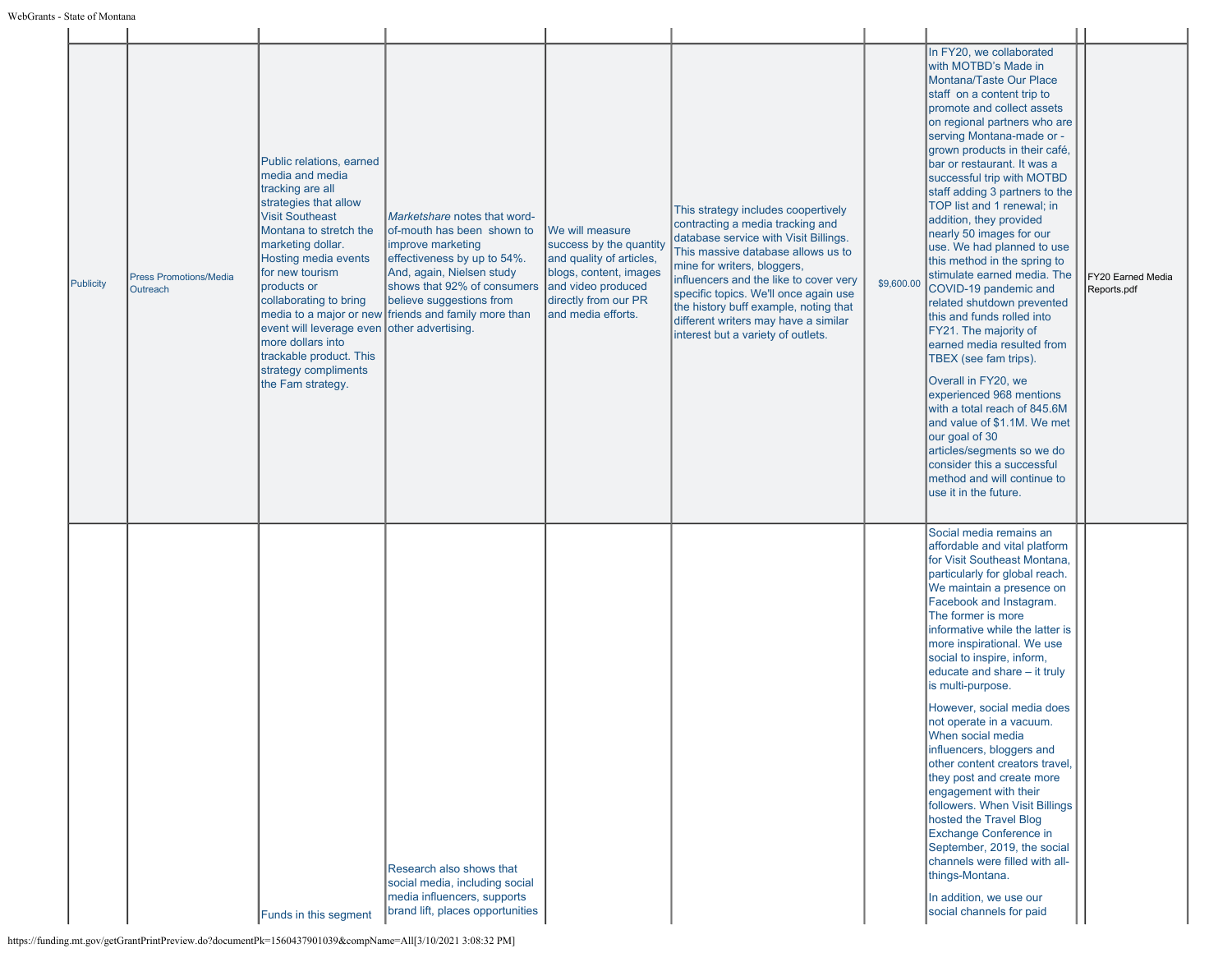| s - State of Montana |              |                                                                                                                                                                                                                                                                                                                                                                                                                                                                    |                                                                                                                                                                                                                                                                                                                                                                                                                                                                                                                                                                                                                                                                                        |                                                                                                                                       |                                                                                                                                                                                                                                                                                                                                                                                                                             |            |                                                                                                                                                                                                                                                                                                                                                                                                                                                                                                                                                                                                                                                                                                                                                                                                                                                                                                                                                                                                                                                                                                                                                                                               |                                   |
|----------------------|--------------|--------------------------------------------------------------------------------------------------------------------------------------------------------------------------------------------------------------------------------------------------------------------------------------------------------------------------------------------------------------------------------------------------------------------------------------------------------------------|----------------------------------------------------------------------------------------------------------------------------------------------------------------------------------------------------------------------------------------------------------------------------------------------------------------------------------------------------------------------------------------------------------------------------------------------------------------------------------------------------------------------------------------------------------------------------------------------------------------------------------------------------------------------------------------|---------------------------------------------------------------------------------------------------------------------------------------|-----------------------------------------------------------------------------------------------------------------------------------------------------------------------------------------------------------------------------------------------------------------------------------------------------------------------------------------------------------------------------------------------------------------------------|------------|-----------------------------------------------------------------------------------------------------------------------------------------------------------------------------------------------------------------------------------------------------------------------------------------------------------------------------------------------------------------------------------------------------------------------------------------------------------------------------------------------------------------------------------------------------------------------------------------------------------------------------------------------------------------------------------------------------------------------------------------------------------------------------------------------------------------------------------------------------------------------------------------------------------------------------------------------------------------------------------------------------------------------------------------------------------------------------------------------------------------------------------------------------------------------------------------------|-----------------------------------|
| <b>Publicity</b>     | Social Media | support efforts in the<br>social media realm<br>including social media<br>influencers, event<br>promotions or "boosts"<br>and other ways to<br>enhance organic social<br>media content<br>throughout the region.<br>This strategy also<br>includes paid social<br>media to specific target<br>markets (such as the<br>FY19 Dallas/Fort Worth<br>paid social campaign<br>that produced a CTR of<br>.79%) and travel for<br>staff to create social<br>media content. | in front of followers and<br>inspires "followers" to act.<br>Nearly 70% of people would<br>rather learn about products<br>through good content. And<br>68% of consumers spend time<br>reading blog content and other Social media analytics<br>content from a brand that they<br>find interesting.<br>Additionally, according to the<br>University of Massachusetts<br><b>Dartmouth Center for</b><br>Marketing Research, 77% of<br>millennials make a purchase<br>both online and in-store after<br>viewing something on<br>Facebook. Fluent noted<br>that the top three social media<br>for Millennials and non-<br>Millennials (age 35+) are<br>Facebook, YouTube and<br>Instagram. | will provide a solid<br>measure of success.<br>Plus, quality social<br>media content<br>continually provides a<br>strong brand boost. | Social media continues to gain in<br>popularity and markets. While the<br>majority of content will be created<br>and/or gathered in-house, we will<br>sometimes contract with social<br>influencers to supplement and gain<br>access to different audiences. Plus,<br>social media is an ever-changing,<br>ever-growing platform that allows for<br>creativity and experimentation, often<br>a "soft" forerunner of trends. | \$8,000.00 | promotions, including more<br>video in FY20. For example,<br>the in-state experience ads<br>targeted to Western<br>Montana generated a 1.71%<br>CTR and the warm season<br>video promo generated<br>1.21% CTR with 57,683<br>thru-plays in less than one<br>month, prior to the pandemic<br>shutdown.<br>Social media works and it is<br>an ever-evolving<br>communication tool that<br>allows for creative<br>marketing.<br><u>Instagram:</u><br>$\bullet$ 795 posts<br>$\bullet$ 6,067 followers<br>• Increase of 5.9%<br>Facebook:<br>$\bullet$ 25,616 followers<br>• Increase of 15.1%<br>Although we fell short of our<br>goal of a 25% increase, we<br>do feel that social media is a<br>necessary marketing tool for<br>the purposes described<br>above. We would also like to<br>note that new marketing<br>personnel (hired in late<br>FY20) generated an uptick in<br>quality posts, followers and<br>engagement. Our social<br>channels were vital during<br>the spring of 2020 to spread<br>information during the<br>COVID-19 pandemic. We<br>will continue to use this<br>method, likely more in<br>conjunction with social<br>media influencers and other<br>content creators. | FY20 Social Media<br>Summary.docx |
|                      |              |                                                                                                                                                                                                                                                                                                                                                                                                                                                                    |                                                                                                                                                                                                                                                                                                                                                                                                                                                                                                                                                                                                                                                                                        |                                                                                                                                       |                                                                                                                                                                                                                                                                                                                                                                                                                             |            | In FY20, Visit Billings hosted<br>TBEX - the Travel Blog<br>Exchange - Conference,<br>which brought nearly 500<br>bloggers, journalist,<br>photographers and digital<br>content creators from across<br>the globe to Billings. As a<br>sponsor, Visit Southeast<br>Montana played a major<br>role, including hosting 6<br>scheduled pre-fams:<br>• Wings over Prairies<br>to Hike & Hunt<br>Fossils - 16                                                                                                                                                                                                                                                                                                                                                                                                                                                                                                                                                                                                                                                                                                                                                                                      |                                   |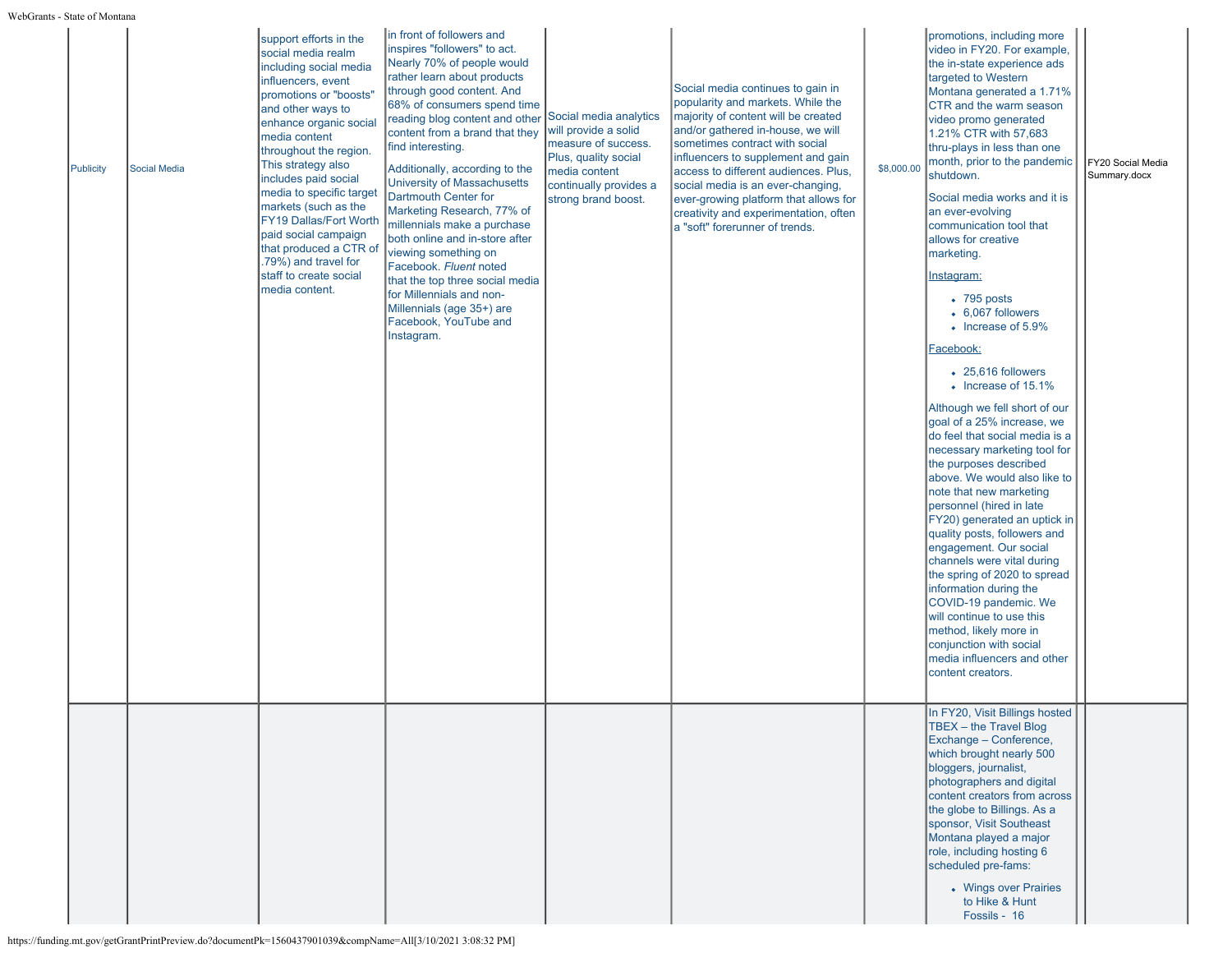| <b>Publicity</b> | <b>Fam Trips</b> | This method sets aside<br>funds for familiarization<br>tours through Southeast<br>Montana for tour<br>operators, journalists,<br>bloggers, free-lance<br>writers, video<br>producers,<br>photographers and<br>other content creators.<br>It also includes<br>promotional giveaways<br>for welcome packets<br>given to specific<br>individuals or groups<br>visiting the region plus<br>inlcudes a placeholder<br>for film recruitment.<br>These fam tours are<br>often performed as a<br>co-op with MOTBD or<br>with other tourism<br>entitities including<br>CVBs.<br>The value of WOM -<br>Word of Mouth -<br>marketing cannot be<br>fully understood<br>although some<br>methods do try to<br>monetize each<br>'produced piece"). It is<br>traditional and long-<br>trusted. We will employ<br>significantly more effort<br>into WOM in the future.<br>In FY20, Visit Billings<br>will host the Travel Blog<br>Exchange (TBEX)<br>Conference in<br>September.<br>Approximately 400-450<br>bloggers, social media<br>influencers and content<br>creators from across<br>North American will be<br>in Billings, in the<br><b>Southeast Montana</b><br>region. Plans are<br>already well underway<br>for Visit Southeast<br>Montana to collaborate<br>with Visit Billings by<br>hosting (3) pre-fam trips<br>into the region and (2)<br>post-fams via<br>application-based<br>awardees. This budget<br>provides support for | Statistics have shown that<br>international visitation to the<br>United States and Montana in<br>particular is increasing. Fam<br>tours allow tour operator to<br>personally experience the<br>region, our "product" in a more<br>intimate and influencial<br>situation.<br>Research also shows that<br>earned media, an article or<br>video produced by a journalist,<br>retains stronger media value<br>than paid advertising. A<br>Nielsen study shows that 92%<br>of consumers believe<br>suggestions from friends and<br>family over advertising. WOM -<br>Word of Mouth - is a crucial<br>component of a<br>comprehensive campaign.<br><b>Additionally, Visit Southeast</b><br>Montana will maximize TBEX and<br>other Fam trips because:<br>• You have a 434% higher<br>chance of being<br>ranked highly on search<br>engines if you feature a<br>blog as part of your website<br>(Tech Client).<br>• Businesses using blogs as<br>part of their content<br>marketing mix get 67%<br>more leads than those who<br>don't (Hubspot).<br>• Blogging drives audience to<br>the website. Research<br>shows that 75% of users<br>don't scroll beyond the first<br>page of search results.<br>• 52% of respondents on a<br>recent content marketing<br>survey agreed that blogging<br>is their most critical content<br>marketing tactic. Blogging<br>was followed by email<br>newsletters (40%), social<br>media content (40%), then<br>ebooks, in-person events,<br>and webinars. | Success will be<br>measured based on<br>earned media (articles,<br>videos, blogs and the<br>like) written by hosted<br>journalists,<br>photographers and<br>other content creators. | Fam tours are an important method<br>of educating potential tour operators<br>to bring groups into SEMT.<br>Operators rarely are willing to add an<br>area to their product line unless they<br>have experienced it personally.<br>Competition with other states often<br>means that regions such as ours<br>must compete to bring operators to<br>Visit Southeast Montana.<br>Fam tours remain an important PR<br>tool in that journalists can be<br>provided with unique experiences.<br>These experiences often result in<br>articles being written by journalists in<br>various publications which can be<br>worth tens of thousands of dollars, if<br>not more, in media impressions and<br>credibility. Photographers and video<br>producers are included in this group<br>- this inspirational component will be<br>amplified. | \$12,000.00 | • Get Hooked on<br>Fishing - 8 attendees<br>• Bighorn Canyon By<br>Water $-22$ attendees<br>We worked with a multitude<br>of regional tourism partners<br>who provided complimentary<br>services. For example, the<br>Crow tribe (holds the<br>concessionaire contract at<br>Ok-A-Beh Marina) did not<br>charge for pontoon rentals<br>and NPS personnel provided<br>pontoon drivers and<br>interpretive guides. Cape Air<br>provided (2) FREE Charter<br>flights to/from Glendive<br>where attendees visited<br>Makoshika State Park. And<br><b>Bighorn River Lodge</b><br>provided free fishing quides<br>(we provided their tips).<br>The importance of tourism<br>partner collaboration cannot<br>be understated and truly<br>what made these fams<br>successful. From Glendive<br>to Ekalaka, from Billings to<br>Baker, nearly every partner<br>we approach was willing and<br>excited to contribute where<br>and how they could.<br>We also hosted The Wild,<br>Wacky & Wonderful of<br>Southeast Montana, a six-<br>day post-conference fam for<br>seven bloggers, which<br>highlighted major attractions<br>and activities along with the<br>truly small-small town charm<br>of the Southeast Montana<br>region. From a beautiful and<br>leisurely pontoon trip on<br>Bighorn Lake (we even saw<br>a bear) to the NFS Lookout<br><b>Tower in the Custer Gallatin</b><br>National Forest south of<br>Ashland, to night skies in<br>Medicine Rocks State Park,<br>to rock-hunting on the<br>Yellowstone River and an<br>apiary in Miles City, the post-<br>fam gave bloggers a<br>plethora of unique<br>experiences, plus an<br>unexpected side of Montana.<br>As a result of TBEX, with<br>which all the bloggers were<br>affliated, 88 pieces were<br>produced with a total reach<br>of 9.6M and publicity value | <b>TBEX Reporting.zip</b> |
|------------------|------------------|-----------------------------------------------------------------------------------------------------------------------------------------------------------------------------------------------------------------------------------------------------------------------------------------------------------------------------------------------------------------------------------------------------------------------------------------------------------------------------------------------------------------------------------------------------------------------------------------------------------------------------------------------------------------------------------------------------------------------------------------------------------------------------------------------------------------------------------------------------------------------------------------------------------------------------------------------------------------------------------------------------------------------------------------------------------------------------------------------------------------------------------------------------------------------------------------------------------------------------------------------------------------------------------------------------------------------------------------------------------------------------------------------------------------------------|-------------------------------------------------------------------------------------------------------------------------------------------------------------------------------------------------------------------------------------------------------------------------------------------------------------------------------------------------------------------------------------------------------------------------------------------------------------------------------------------------------------------------------------------------------------------------------------------------------------------------------------------------------------------------------------------------------------------------------------------------------------------------------------------------------------------------------------------------------------------------------------------------------------------------------------------------------------------------------------------------------------------------------------------------------------------------------------------------------------------------------------------------------------------------------------------------------------------------------------------------------------------------------------------------------------------------------------------------------------------------------------------------------------------------------------------------------------------------------------|-------------------------------------------------------------------------------------------------------------------------------------------------------------------------------------|---------------------------------------------------------------------------------------------------------------------------------------------------------------------------------------------------------------------------------------------------------------------------------------------------------------------------------------------------------------------------------------------------------------------------------------------------------------------------------------------------------------------------------------------------------------------------------------------------------------------------------------------------------------------------------------------------------------------------------------------------------------------------------------------------------------------------------------|-------------|---------------------------------------------------------------------------------------------------------------------------------------------------------------------------------------------------------------------------------------------------------------------------------------------------------------------------------------------------------------------------------------------------------------------------------------------------------------------------------------------------------------------------------------------------------------------------------------------------------------------------------------------------------------------------------------------------------------------------------------------------------------------------------------------------------------------------------------------------------------------------------------------------------------------------------------------------------------------------------------------------------------------------------------------------------------------------------------------------------------------------------------------------------------------------------------------------------------------------------------------------------------------------------------------------------------------------------------------------------------------------------------------------------------------------------------------------------------------------------------------------------------------------------------------------------------------------------------------------------------------------------------------------------------------------------------------------------------------------------------------------------------------------------------------------------------------------|---------------------------|
|------------------|------------------|-----------------------------------------------------------------------------------------------------------------------------------------------------------------------------------------------------------------------------------------------------------------------------------------------------------------------------------------------------------------------------------------------------------------------------------------------------------------------------------------------------------------------------------------------------------------------------------------------------------------------------------------------------------------------------------------------------------------------------------------------------------------------------------------------------------------------------------------------------------------------------------------------------------------------------------------------------------------------------------------------------------------------------------------------------------------------------------------------------------------------------------------------------------------------------------------------------------------------------------------------------------------------------------------------------------------------------------------------------------------------------------------------------------------------------|-------------------------------------------------------------------------------------------------------------------------------------------------------------------------------------------------------------------------------------------------------------------------------------------------------------------------------------------------------------------------------------------------------------------------------------------------------------------------------------------------------------------------------------------------------------------------------------------------------------------------------------------------------------------------------------------------------------------------------------------------------------------------------------------------------------------------------------------------------------------------------------------------------------------------------------------------------------------------------------------------------------------------------------------------------------------------------------------------------------------------------------------------------------------------------------------------------------------------------------------------------------------------------------------------------------------------------------------------------------------------------------------------------------------------------------------------------------------------------------|-------------------------------------------------------------------------------------------------------------------------------------------------------------------------------------|---------------------------------------------------------------------------------------------------------------------------------------------------------------------------------------------------------------------------------------------------------------------------------------------------------------------------------------------------------------------------------------------------------------------------------------------------------------------------------------------------------------------------------------------------------------------------------------------------------------------------------------------------------------------------------------------------------------------------------------------------------------------------------------------------------------------------------------|-------------|---------------------------------------------------------------------------------------------------------------------------------------------------------------------------------------------------------------------------------------------------------------------------------------------------------------------------------------------------------------------------------------------------------------------------------------------------------------------------------------------------------------------------------------------------------------------------------------------------------------------------------------------------------------------------------------------------------------------------------------------------------------------------------------------------------------------------------------------------------------------------------------------------------------------------------------------------------------------------------------------------------------------------------------------------------------------------------------------------------------------------------------------------------------------------------------------------------------------------------------------------------------------------------------------------------------------------------------------------------------------------------------------------------------------------------------------------------------------------------------------------------------------------------------------------------------------------------------------------------------------------------------------------------------------------------------------------------------------------------------------------------------------------------------------------------------------------|---------------------------|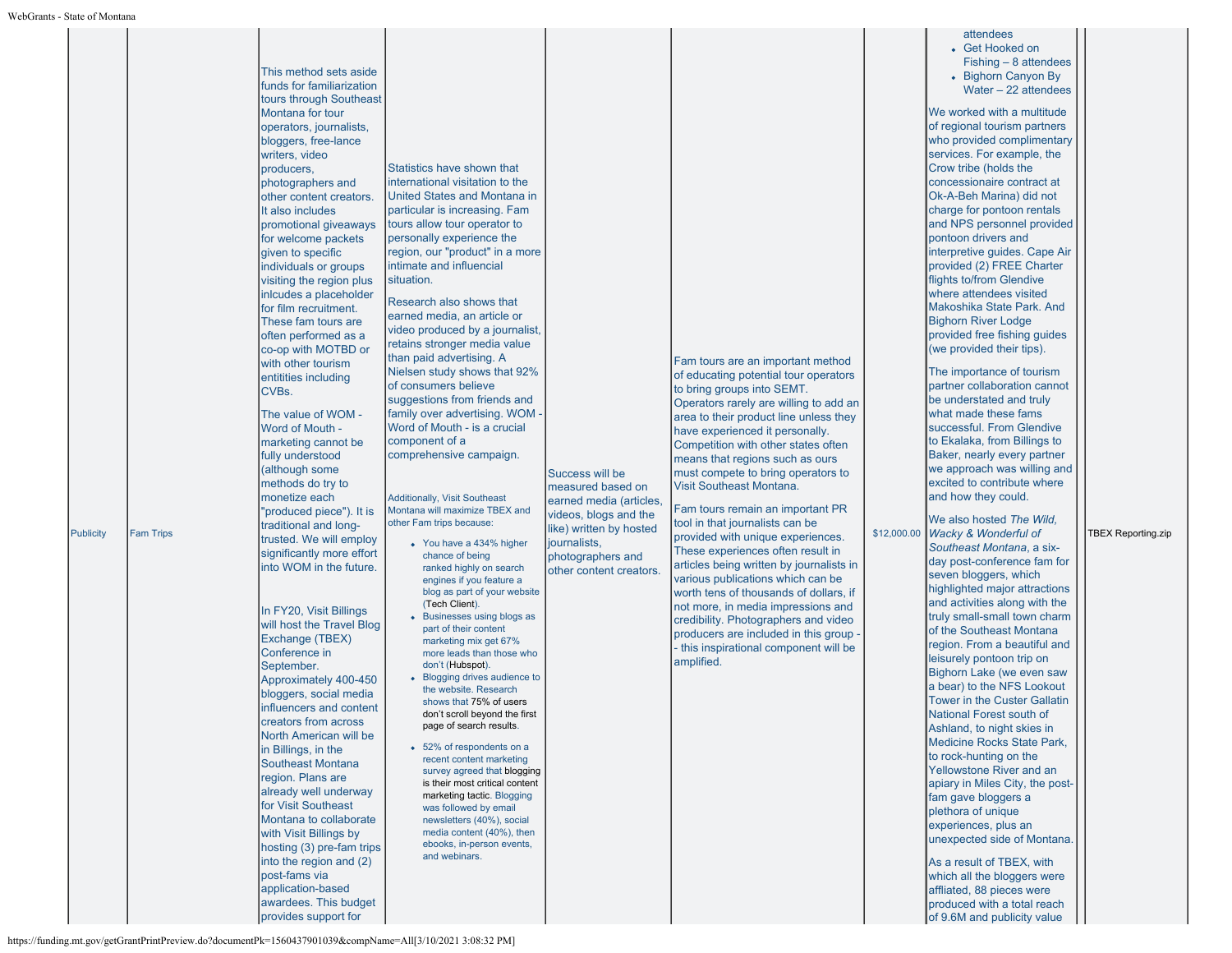|  | these fams, which will<br>yield results for months<br>and years post-<br>conference. |  |              | of \$21.5K. The post-fam<br>litself generated eight pieces,<br>plus staff worked with a<br>Billings Gazette reporter and<br>photographer during the<br>Bighorn Canyon by the<br>Water pre-fam. The resulting<br>article was shared across<br>the Lee Enterprises network,<br>bringing recognition to both<br>Billings, TBEX and the<br>Bighorn Canyon.<br>We met our goal of 7 fam<br>tours and consider this a<br>successful method. Although<br>there is "only 1 TBEX" we<br>plan to include fam trips in<br>our future marketing efforts.<br>See attached documents for<br>details on the fams and<br>related media. |  |
|--|--------------------------------------------------------------------------------------|--|--------------|-------------------------------------------------------------------------------------------------------------------------------------------------------------------------------------------------------------------------------------------------------------------------------------------------------------------------------------------------------------------------------------------------------------------------------------------------------------------------------------------------------------------------------------------------------------------------------------------------------------------------|--|
|  |                                                                                      |  | \$689,083.00 |                                                                                                                                                                                                                                                                                                                                                                                                                                                                                                                                                                                                                         |  |

# *Markething Method Evaluation Attachments*

| <b>Attachment 1</b>  | FY20 SEMT Budget to Actual Comparison Report and Pie Charts.pdf |
|----------------------|-----------------------------------------------------------------|
| <b>Attachment 2</b>  | SEMT FY20 Media Plan Print Only.pdf                             |
| <b>Attachment 3</b>  | SEMT FY20 Media Plan Digital Performance.pdf                    |
| <b>Attachment 4</b>  | FY20 Website Metrics.pdf                                        |
| <b>Attachment 5</b>  |                                                                 |
| <b>Attachment 6</b>  |                                                                 |
| <b>Attachment 7</b>  |                                                                 |
| <b>Attachment 8</b>  |                                                                 |
| <b>Attachment 9</b>  |                                                                 |
| <b>Attachment 10</b> |                                                                 |
|                      |                                                                 |

# *Marketing Method Budget*

| <b>Marketing Segment</b> | <b>Marketing Method</b>              | Bed tax funded budget | Non bed tax funded budget (optional) |
|--------------------------|--------------------------------------|-----------------------|--------------------------------------|
| <b>Consumer</b>          | <b>Print Advertising</b>             | \$60,000.00           | \$0.00                               |
| <b>Consumer</b>          | <b>Online/Digital Advertising</b>    | \$139,466.00          | \$0.00                               |
| Consumer                 | Photo/Video Library                  | \$15,000.00           | \$0.00                               |
| Consumer                 | <b>Travel/Trade Shows</b>            | \$9,500.00            | \$0.00                               |
| Consumer                 | Website/Internet Development/Updates | \$26,000.00           | \$0.00                               |
| <b>Consumer</b>          | Electronic Adv - Newsletter, E-blast | \$2,100.00            | \$0.00                               |
|                          |                                      |                       |                                      |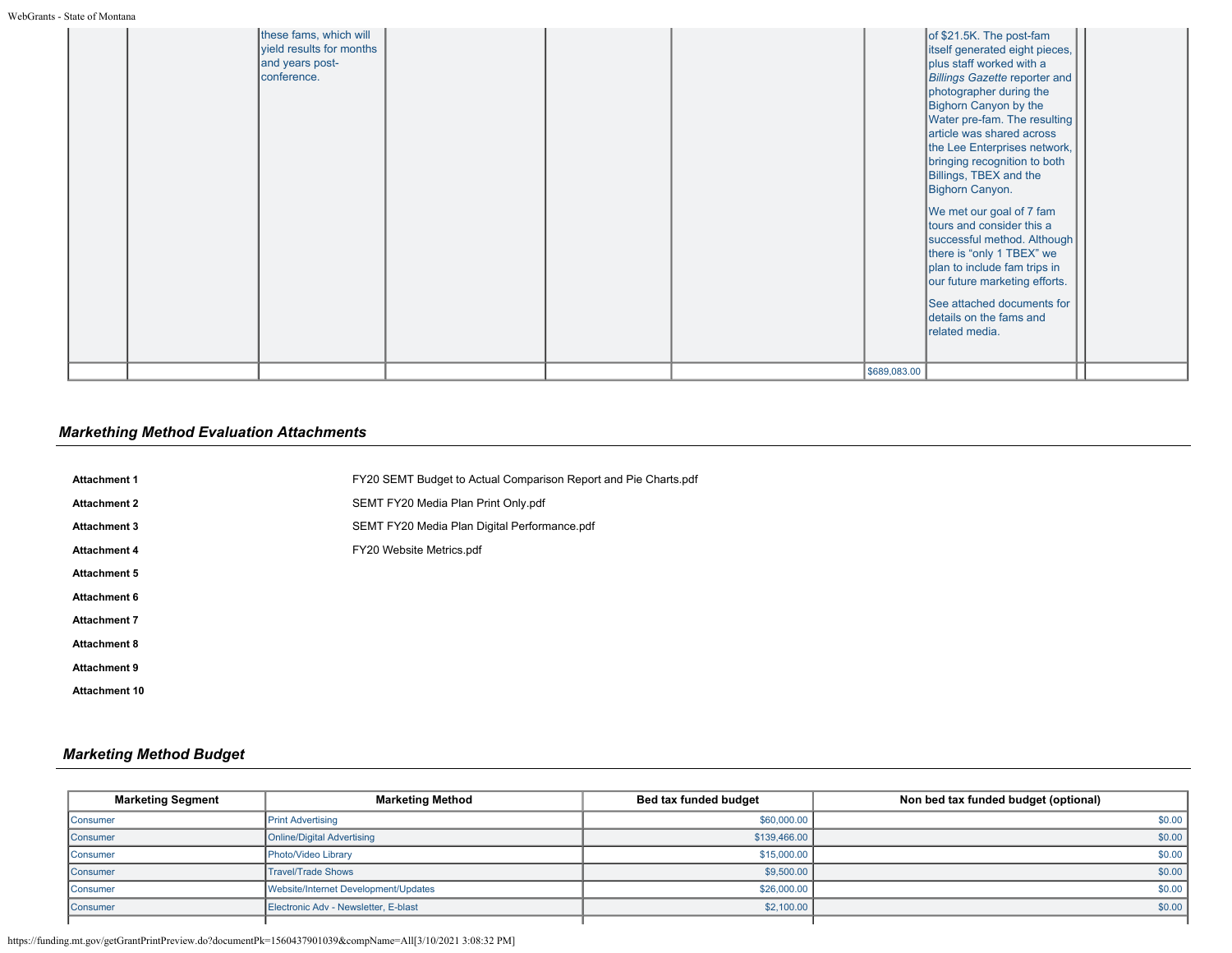WebGrants - State of Montana

| Consumer                 | <b>Printed Material</b>                   | \$9,000.00   | \$0.00 |
|--------------------------|-------------------------------------------|--------------|--------|
| Consumer                 | Billboards/Out-of-Home                    | \$100.00     | \$0.00 |
| Consumer                 | <b>Multi-Media Marketing</b>              | \$100.00     | \$0.00 |
| Consumer                 | <b>Travel Guide</b>                       | \$0.00       | \$0.00 |
| Consumer                 | Ad Agency Services                        | \$60,000.00  | \$0.00 |
|                          |                                           | \$321,266.00 | \$0.00 |
| <b>Marketing Support</b> | Outreach                                  | \$3,000.00   | \$0.00 |
| <b>Marketing Support</b> | <b>Opportunity Marketing</b>              | \$10,000.00  | \$0.00 |
| Marketing Support        | Administration                            | \$115,017.00 | \$0.00 |
| <b>Marketing Support</b> | <b>VIC Funding/Staffing/Signage</b>       | \$15,000.00  | \$0.00 |
| <b>Marketing Support</b> | <b>Marketing/Publicity Personnel</b>      | \$120,000.00 | \$0.00 |
| Marketing Support        | <b>Joint Ventures</b>                     | \$5,000.00   | \$0.00 |
| Marketing Support        | <b>Cooperative Marketing</b>              | \$20,000.00  | \$0.00 |
| Marketing Support        | <b>TAC/Governor's Conference meetings</b> | \$2,500.00   | \$0.00 |
| Marketing Support        | <b>Professional Development</b>           | \$5,000.00   | \$0.00 |
| <b>Marketing Support</b> | Fulfillment/Telemarketing/Call Center     | \$38,400.00  | \$0.00 |
| <b>Marketing Support</b> | <b>Marketing Plan Development</b>         | \$4,100.00   | \$0.00 |
| <b>Marketing Support</b> | Research                                  | \$100.00     | \$0.00 |
| Marketing Support        | <b>Crisis Management</b>                  | \$100.00     | \$0.00 |
|                          |                                           | \$338,217.00 | \$0.00 |
| Publicity                | Press Promotions/Media Outreach           | \$9,600.00   | \$0.00 |
| Publicity                | Social Media                              | \$8,000.00   | \$0.00 |
| Publicity                | <b>Fam Trips</b>                          | \$12,000.00  | \$0.00 |
|                          |                                           | \$29,600.00  | \$0.00 |
|                          |                                           | \$689,083.00 | \$0.00 |

# *Miscellaneous Attachments*

| <b>Description</b>          | <b>File Name</b>                                                                      | <b>File Size</b> |
|-----------------------------|---------------------------------------------------------------------------------------|------------------|
| 2016 Montana Brand Research | Montana Brand Exploration Research - Final Report of Findings V2 -<br>Novme (004).pdf | 3.0 MB           |
| SEMT Marketing Plan Funnel  | SEMT Marketing Plan Funnel - FY19.pdf                                                 | 12 KB            |

# *Reg/CVB Required Documents*

| Description                    | <b>File Name</b>               | <b>File Size</b> |
|--------------------------------|--------------------------------|------------------|
| <b>FY20 Required Documents</b> | FY20_SEMT_Application_Docs.pdf | 721 KB           |